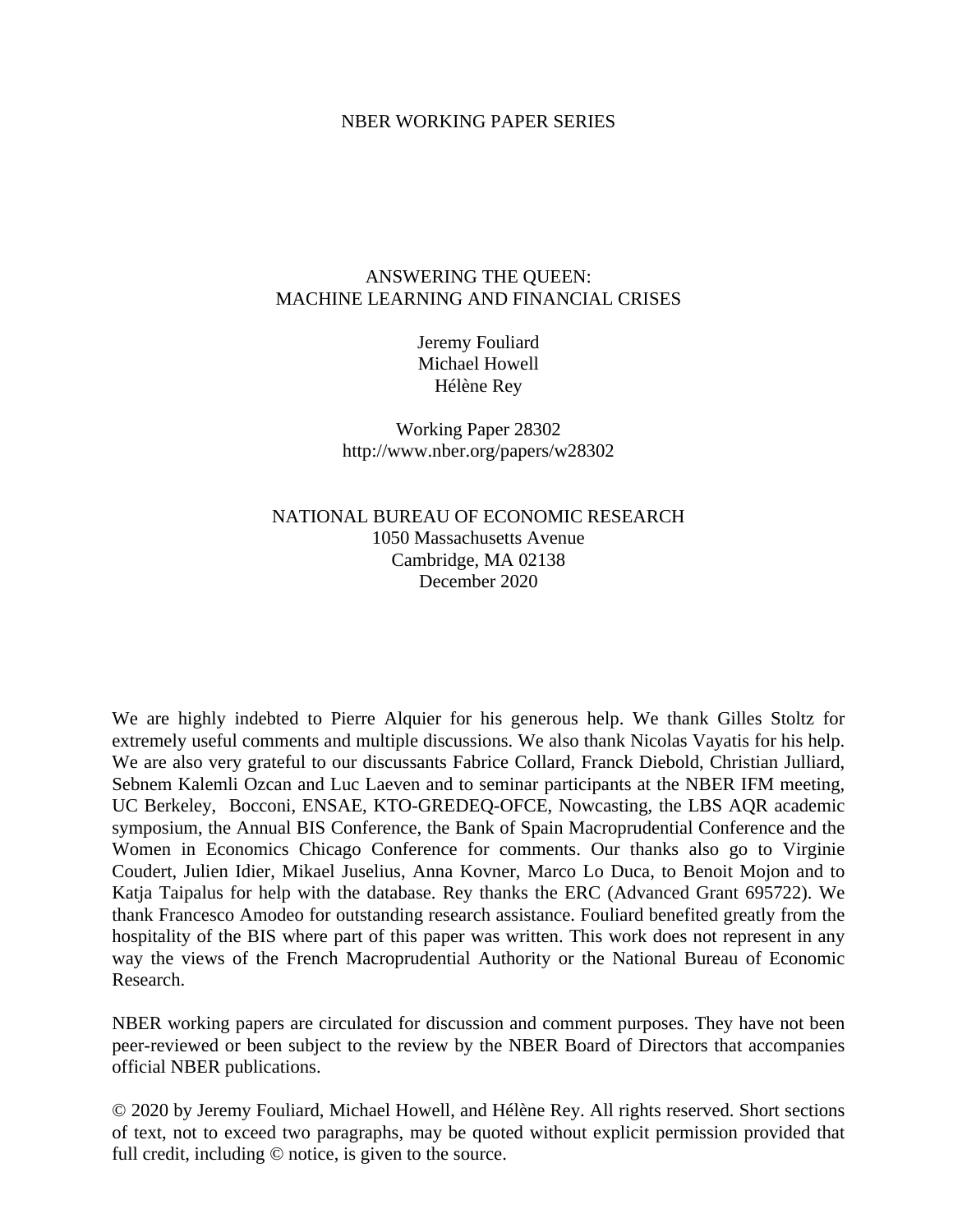Answering the Queen: Machine Learning and Financial Crises Jeremy Fouliard, Michael Howell, and Hélène Rey NBER Working Paper No. 28302 December 2020 JEL No. G01,G15

#### **ABSTRACT**

Financial crises cause economic, social and political havoc. Macroprudential policies are gaining traction but are still severely under-researched compared to monetary policy and fiscal policy. We use the general framework of sequential predictions also called online machine learning to forecast crises out-of-sample. Our methodology is based on model averaging and is meta-statistic since we can incorporate any predictive model of crises in our set of experts and test its ability to add information. We are able to predict systemic financial crises twelve quarters ahead out-ofsample with high signal-to-noise ratio in most cases. We analyse which experts provide the most information for our predictions at each point in time and for each country, allowing us to gain some insights into economic mechanisms underlying the building of risk in economies.

Jeremy Fouliard Paris School of Economics Paris France jfouliard@london.edu

Michael Howell Audley House CrossBorder Capital SW1E SHX, London United Kingdom mjh@liquidity.com

Hélène Rey London Business School Regents Park London NW1 4SA United Kingdom and CEPR and also NBER hrey@london.edu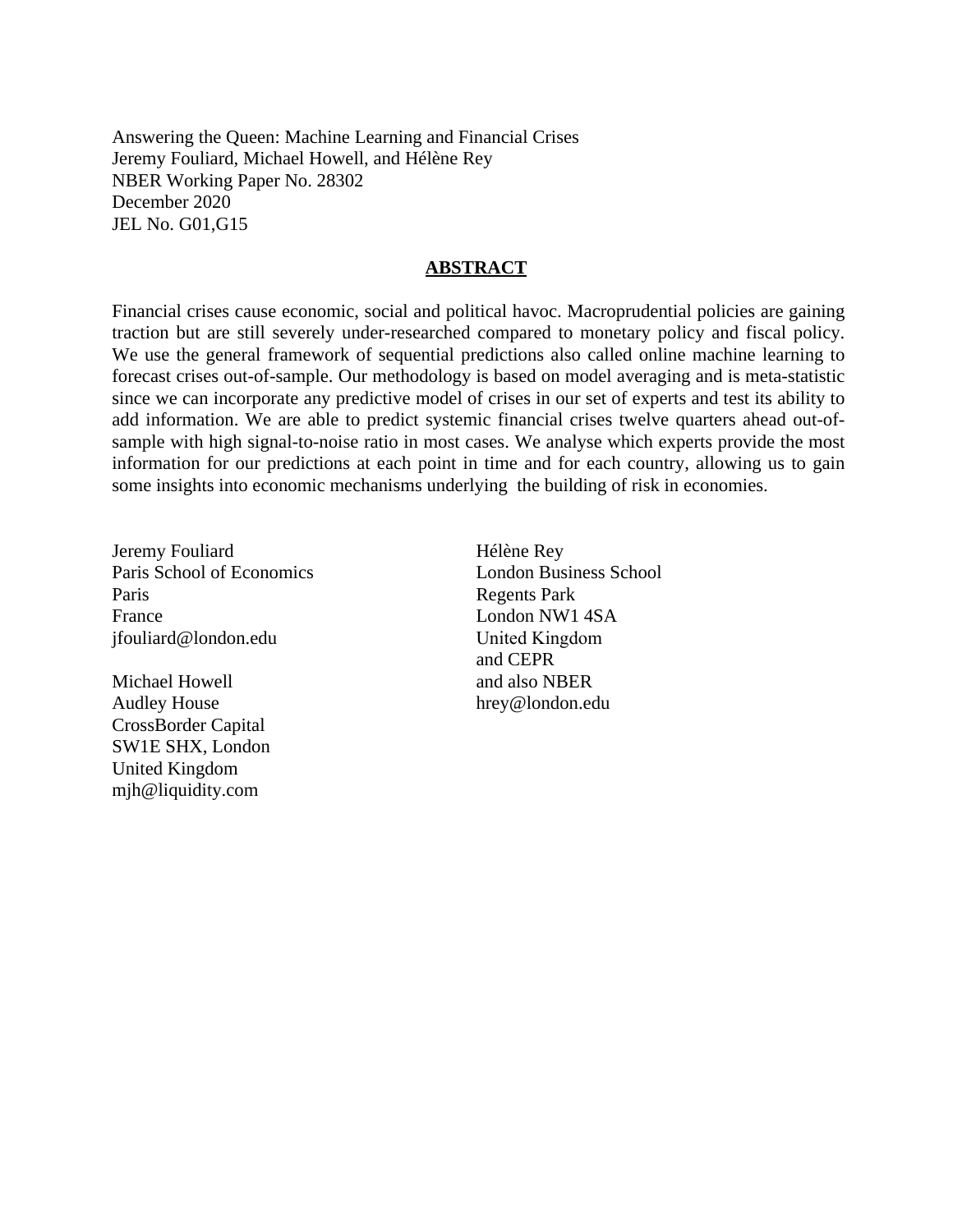# 1 Introduction

In November 2008, the Queen of England visited the London School of Economics. After the failure of Lehman Brothers in September, the financial crisis was on everyone's mind. As she was shown graphs emphasising the scale of imbalances in the financial system, she asked a simple question: "Why didn't anybody notice?"After a rather terse reply on the spot, it took several months before the British Academy wrote a three-page missive to Her Majesty blaming the lack of foresight of the crisis on the "psychology of denial" that was widespread in financial and political circles who tended to believe that "financial wizards had found new and clever ways of managing risks". "So in summary, Your Majesty, the failure to foresee the timing, extent and severity of the crisis and to head it off, while it had many causes, was principally a failure of the collective imagination of many bright people, both in this country and internationally, to understand the risks to the system as a whole." This paper is an attempt to bring back some imagination in the economics of crises.

Financial crises cause economic, social and political havoc. The average cumulative output loss in a banking crisis (in deviation from its trend) is around 20% over the length of the crisis, which is on average two years, according to the database of [Laeven and Valencia](#page-40-0) [\(2020\)](#page-40-0). Systemic financial crises lead to large fiscal costs, with major increases in public debt and they disrupt the fabric of our societies. In order to decrease their frequency and their severity a new set of tools has been introduced in many countries. Macroprudential policies aim at increasing the resiliency of the financial system as a whole by, for example, introducing countercyclical capital buffers for banks, liquidity coverage ratio requirements and allowing for tightening of lending standards at discretionary times chosen by the macroprudential authorities. While there is an extensive body of academic research on monetary and fiscal policies, there is still relatively little work which can guide macroprudential policies. In particular, implementing those policies requires a timely understanding of the build up of risk in the economy. As shown in the classic [Reinhart and Rogo](#page-41-0) [\(2009\)](#page-41-0) book "This Time is Different, Eight hundred years of Financial Follies", financial crises have occurred repeatedly in emerging markets and advanced economies alike, and they exhibit some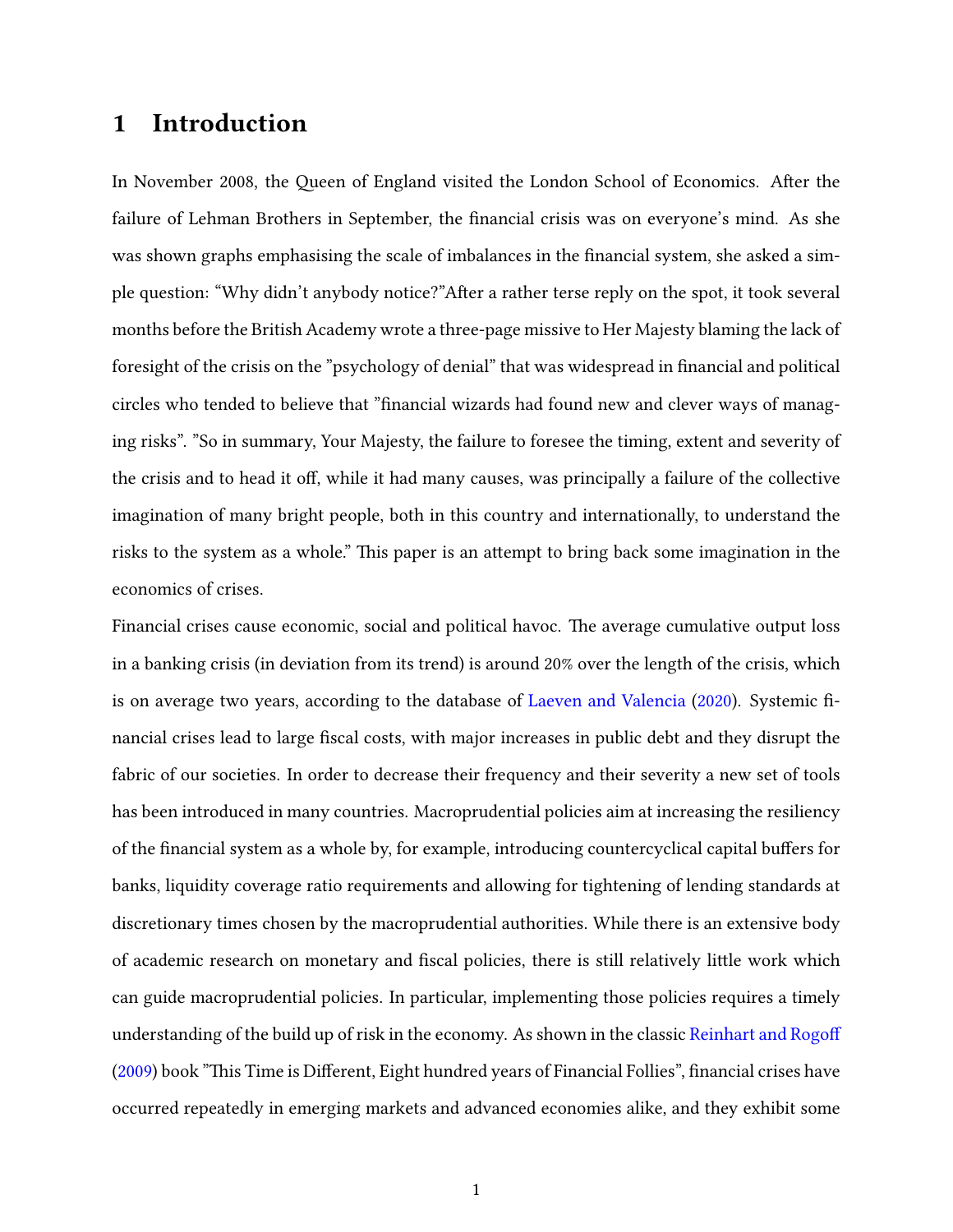remarkable similarities. Crises are often, but not always, "credit booms gone bust" as described by [Fisher](#page-39-0) [\(1933\)](#page-39-0), [Minsky](#page-40-1) [\(1986\)](#page-40-1) and [Kindleberger](#page-40-2) [\(1978\)](#page-40-2), but they also display some differences in their mechanics. From a theoretical point of view, there are many different models in macroeconomics and in nance which have been developed to understand them. Some emphasise runs as in [Diamond and Dybvig](#page-39-1) [\(1983\)](#page-39-1). Many models in macrofinance focus on the bust phase of the crisis and on amplification mechanisms. A few analyze the boom phase of the financial cycle and emphasise limited liability and asset overvaluations due to risk-shifting [\(Coimbra and Rey](#page-39-2) [\(2017\)](#page-39-2)), search-for-yield in low interest rates environments [\(Martinez-Miera and Repullo](#page-40-3) [\(2017\)](#page-40-3)), or de-viations from rational expectations and financial constraints [\(Gennaioli et al.](#page-40-4) [\(2012\)](#page-40-4)). From an empirical point of view, a number of variables have been used to predict financial crises (mostly in sample). Following the classic work of [Kaminski and Reinhart](#page-40-5) [\(1999\)](#page-40-5), the literature has very usefully described the behaviour of a number of key variables around crisis episodes (see e.g. [Gourinchas and Obstfeld](#page-40-6) [\(2012\)](#page-40-6)). [Lowe and Borio](#page-40-7) [\(2002\)](#page-40-7) and [Schularick and Taylor](#page-41-1) [\(2012\)](#page-41-1) em-phasising further the role of credit growth and [Mian and Su](#page-40-8)fi [\(2009\)](#page-40-8) underlining the importance of household debt have been very influential in shaping our understanding of financial crises. Most of the literature uses standard econometric methods such as panel data econometrics or event studies in order to identify early warning indicators of financial crises. Some recent attempts to introduce new forecasting methods imported from the machine learning literature can be found in [Ward](#page-41-2) [\(2017\)](#page-41-2) who uses classification trees and [Bluwstein et al.](#page-39-3) [\(2020\)](#page-39-3) who compare the forecasting performance of decision trees, random forests, extremely randomised trees, support vector machines (SVM), and artificial neural networks. [Bluwstein et al.](#page-39-3) [\(2020\)](#page-39-3) also provide some economic interpretation of their findings using an interesting methodology based on Shapley values. From a general econometric point of view Barbara Rossi discusses in detail in her Handbook Chapter the importance of accounting for instabilities in time series data when performing outof-sample forecasting exercises [\(Rossi](#page-41-3) [\(2011\)](#page-41-3)). Indeed, the performance of the various forecasting models is often constrained by the problem of overfitting.

Our starting point is that the ability of existing models to predict systemic crises out-of-sample early and accurately (with small type I and type II errors i.e. the ability to predict all crises which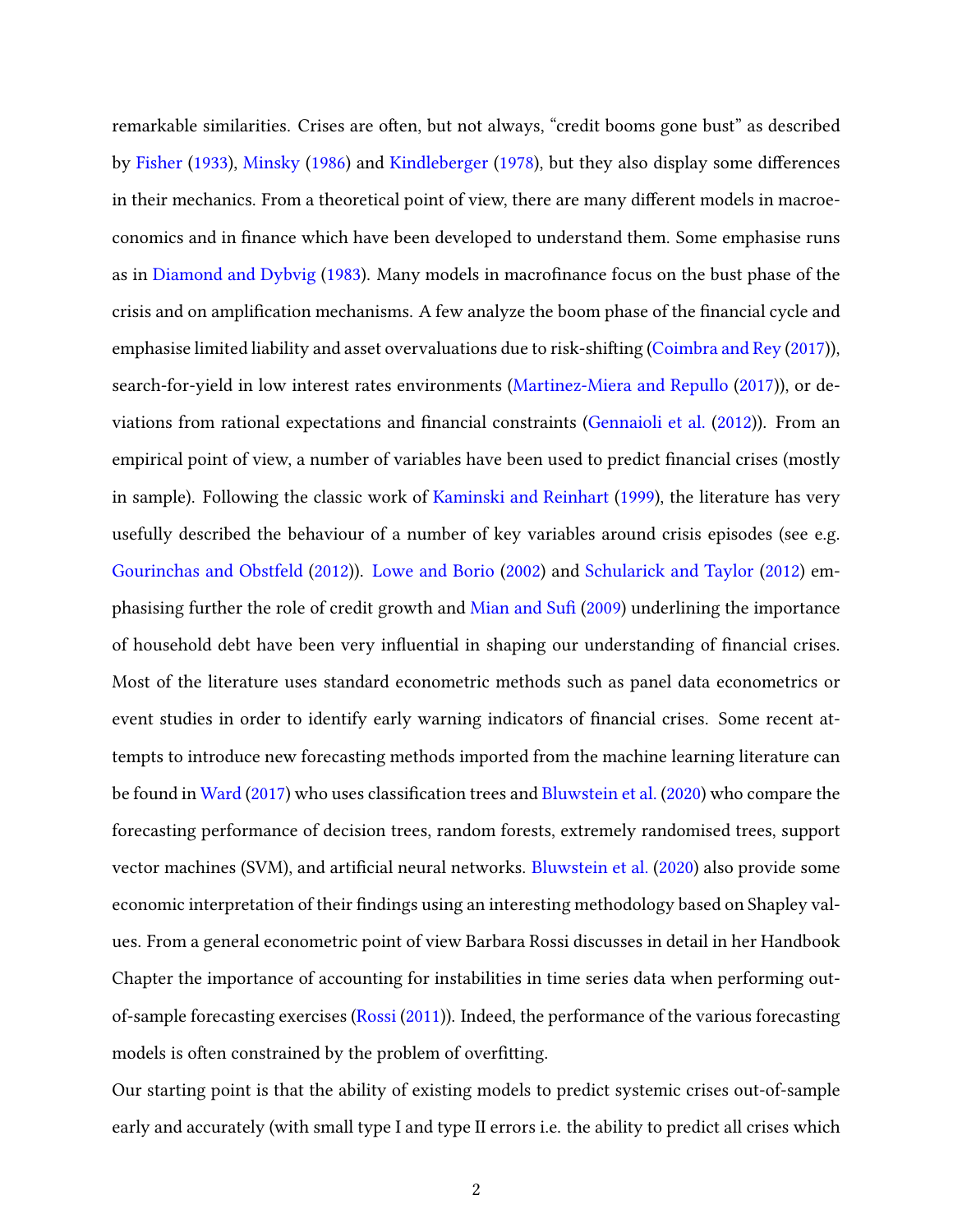actually happened without crying wolf too often) is still very limited. Turning points and non linear phenomena such as crises have been notoriously difficult to predict out-of-sample. Pricebased early warning indicators tend to be more coincident indicators than good predictors. When they give a signal, it is too late to implement policies. Predicting pre-crisis periods (twelve quarters before the crisis) in order to give macroprudential and other authorities the time to act proves to be extremely difficult. Yet financial stability policies need this type of input. The complexity and the interaction of many variables, some of them -like asset prices- very fast moving, may also render the understanding of financial crises exceptionally difficult. In such a context, the "failure of the collective imagination of many bright people" is likely to be a permanent feature of the world.

We would like to forecast systemic financial crises without knowing the "true" model of the economy, using as much information as possible (in our case that means many possible models of the economy or "experts") in a way which is flexible enough to do dynamic evolving forecasting (weights put on different "experts" should vary over time). Our contribution is to adapt the framework of sequential prediction or online machine learning (see [Cesa-Bianchi and Lugosi](#page-39-4) [\(2006\)](#page-39-4)) to overcome these difficulties. This framework is well-suited for our problem. Unlike in the classical statistical theory of sequential predictions, where the sequence of outcomes is assumed to be a realization of a stationary stochastic process, in our framework, pre-crises are the product of some unknown and unspecified mechanism, which could be deterministic, stochastic, or even adversarially adaptative to our own behavior. This allows us to make no assumptions on how the data are generated, which is a big advantage as there is no consensus on a theory of financial crisis. Indeed online machine learning is specifically geared at real-time prediction in situations where the true models driving outcomes are not known and can be different over time. Since we do not make any assumption on the way the sequence to be predicted is generated, there is no baseline to assess the forecaster's performance. Instead, it is measured by how well the forecaster uses the available information to make his own prediction. This available information is composed of reference forecasters, also called experts. We estimate these experts using standard macroeconomic variables (debt, GDP, unemployment, investment, credit, interest rates, mone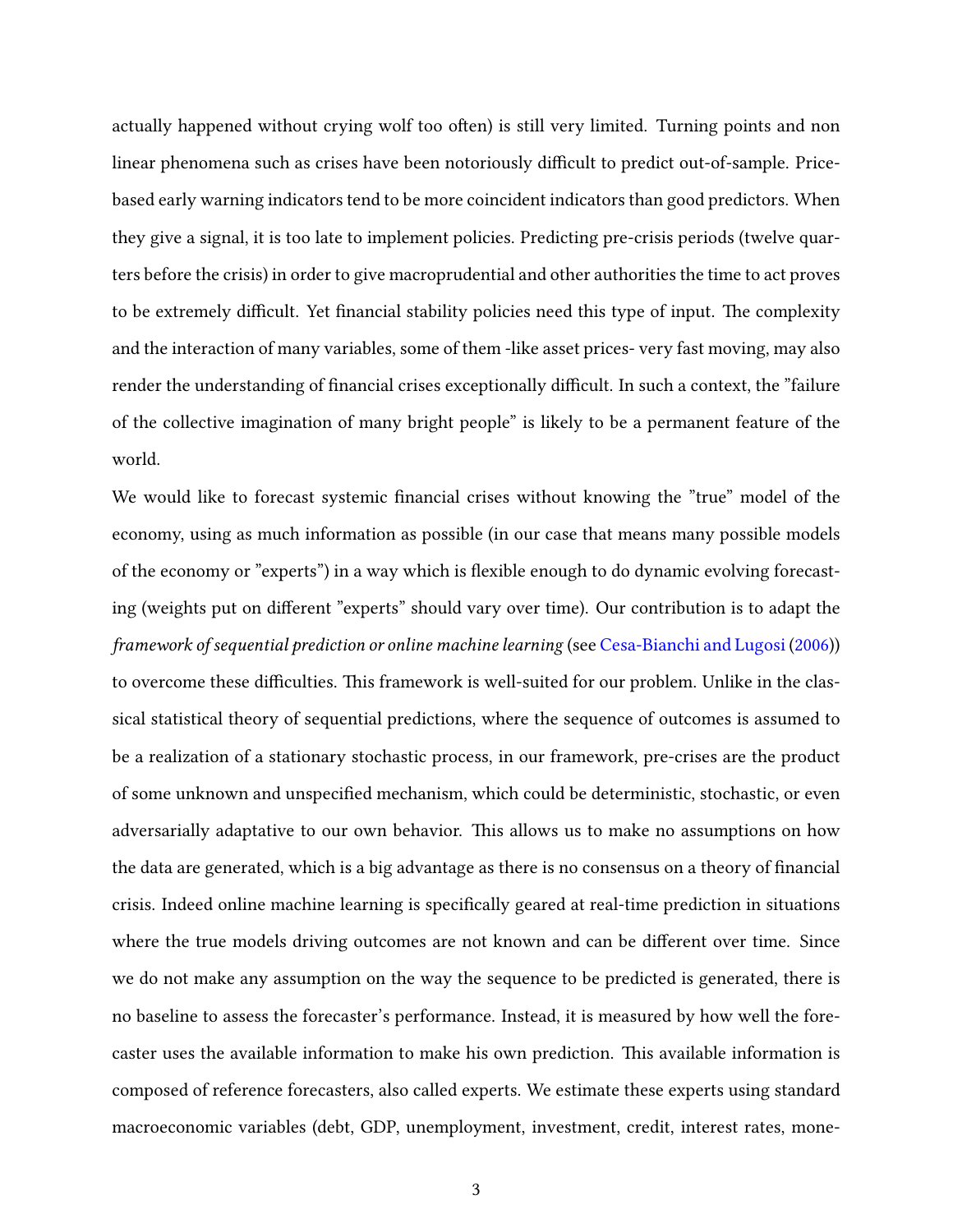tary aggregates, asset prices, proxy for sentiment, commodity prices, housing prices, external imbalances). These variables are the ones which would have come naturally to the mind of any macroeconomist familiar for example with the important work of Kindelberger on Manias, Panics and Crashes [\(Kindleberger](#page-40-2) [\(1978\)](#page-40-2)) or the work of [Minsky](#page-40-1) [\(1986\)](#page-40-1) and [Diaz-Alejandro](#page-39-5) [\(1985\)](#page-39-5). But really, most of these same variables would be considered by anyone reading in 1933 in Econometrica the *debt-deflation theory of great depressions* of Irving Fisher [\(Fisher](#page-39-0)  $(1933)$ ). Our approach can be described as "meta-statistic" since the aim is to make the best prediction by aggregating experts' predictions. The forecaster's error is then the sum of two errors : an *estimation error* measured by the error of the best combination of experts, known *ex post*, representing the best prediction the forecaster can make using the available information and an approximation error measuring the difficulty to approach ex ante the best combination of experts. Though based on model averaging with time varying weights, on-line learning is more general than Bayesian Model Averaging $^1$ ; importantly and as already mentioned, it does not make any assumption on the data generating processes; furthermore it allows for time-varying learning rates. To our knowledge online machine learning has never been applied to economics (one exception is [Amat et al.](#page-39-6) [\(2018\)](#page-39-6) for exchange rates) though it has been used in a number of applications outside economics, for example to forecast electricity consumption [\(Devaine et al.](#page-39-7) [\(2013\)](#page-39-7)), to track the performance of climate models [\(Monteleoni et al.](#page-40-9) [\(2011\)](#page-40-9)), to model the network traffic demand [\(Dashevskiy and](#page-39-8) [Luo](#page-39-8) [\(2011\)](#page-39-8)), to forecast air quality [\(Mallet et al.](#page-40-10) [\(2009\)](#page-40-10)) and to predict of outcomes of sports games [Dani et al.](#page-39-9) [\(2012\)](#page-39-9). An advantage of the methodology is that it also allows us to track which models perform well over time in a given country. This is an important characteristic which sets it apart from "data mining" or black box approaches. This is often enlightening to understand sources of instability -though of course we cannot formally identify any causal relationship between variables having good forecasting power and the origins of the crisis. Most of the predictions we make in the paper are *quasi real time predictions* in the sense that we do out-of-sample forecasts using historical data which may have been revised by statistical agencies $^2$ . Usually price data are

<sup>&</sup>lt;sup>1</sup>In some cases, even very simple ones (see [Grunwald and van Ommen](#page-40-11) [\(2014\)](#page-40-11)), Bayesian Model averaging does not converge due to heteroskedasticity.

<sup>2</sup>Vintage time series are not available for a broad set of variables.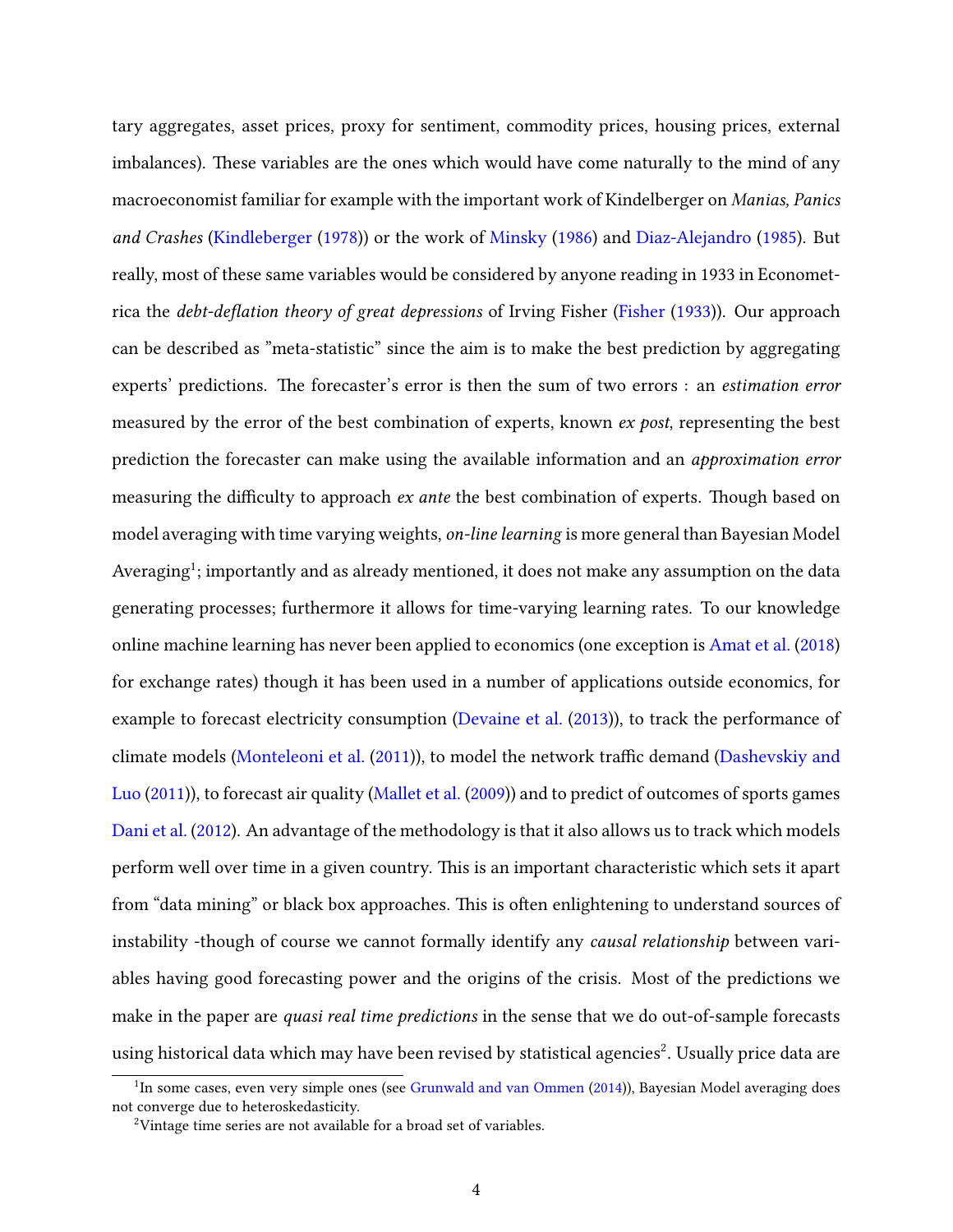not revised but quantity data may be. But, importantly we also present a set of *real time* predictions on French and UK data using exclusively vintage time-series, which reduces considerably the set of variables we can incorporate in our models. Despite its generality and its flexibility, online-learning has of course some limitations. It will be unable to predict any crisis of a type that has never happened in history. For example, it will not be able to predict a hypothetical financial crisis caused by a cyber-attack as we never observed one so far, or a financial crisis caused by a pandemic shock unless its correlates with characteristics of past crises.

The structure of the paper is as follows. We present our database on systemic financial crisis dates as well as the different variables which we use to build our "experts" (predictive models) in section 2. In section 3, we describe the general methodology of sequential predictions and show how we can adapt it to our specific problem. An important issue in our case is the delayed revelation of information since we are seeking to predict pre-crisis periods, an information that is revealed only when a systemic crisis happens twelve quarters after the beginning of the precrisis period. In section 4 we present a horse race between a number of "off-the-shelf" experts (predictive models) present in the literature to which we add a few more experts (elastic-net logits) as well as bayesian averaging models and machine learning models (random forests, support vector machines, general additive models) to illustrate the power of our methodology. We assess predictive ability using different model aggregation rules and we present a number of diagnostics. In all cases we uncover a time-varying subset of models) which carry most of the information to predict financial crises. Among those models we also discuss which ones "flash red" at the right time. The quasi real-time forecast of our online aggregators is usually high and provides very informative signals for policy makers. We also present real-time forecasts using vintage data for France and the UK. Section 5 concludes.

# 2 Data on systemic crises and macroeconomic variables

We need two datasets: the dating of systemic crisis episodes and a dataset of economic indicators for a panel of countries in order to construct forecasting models ("experts"). Experts will be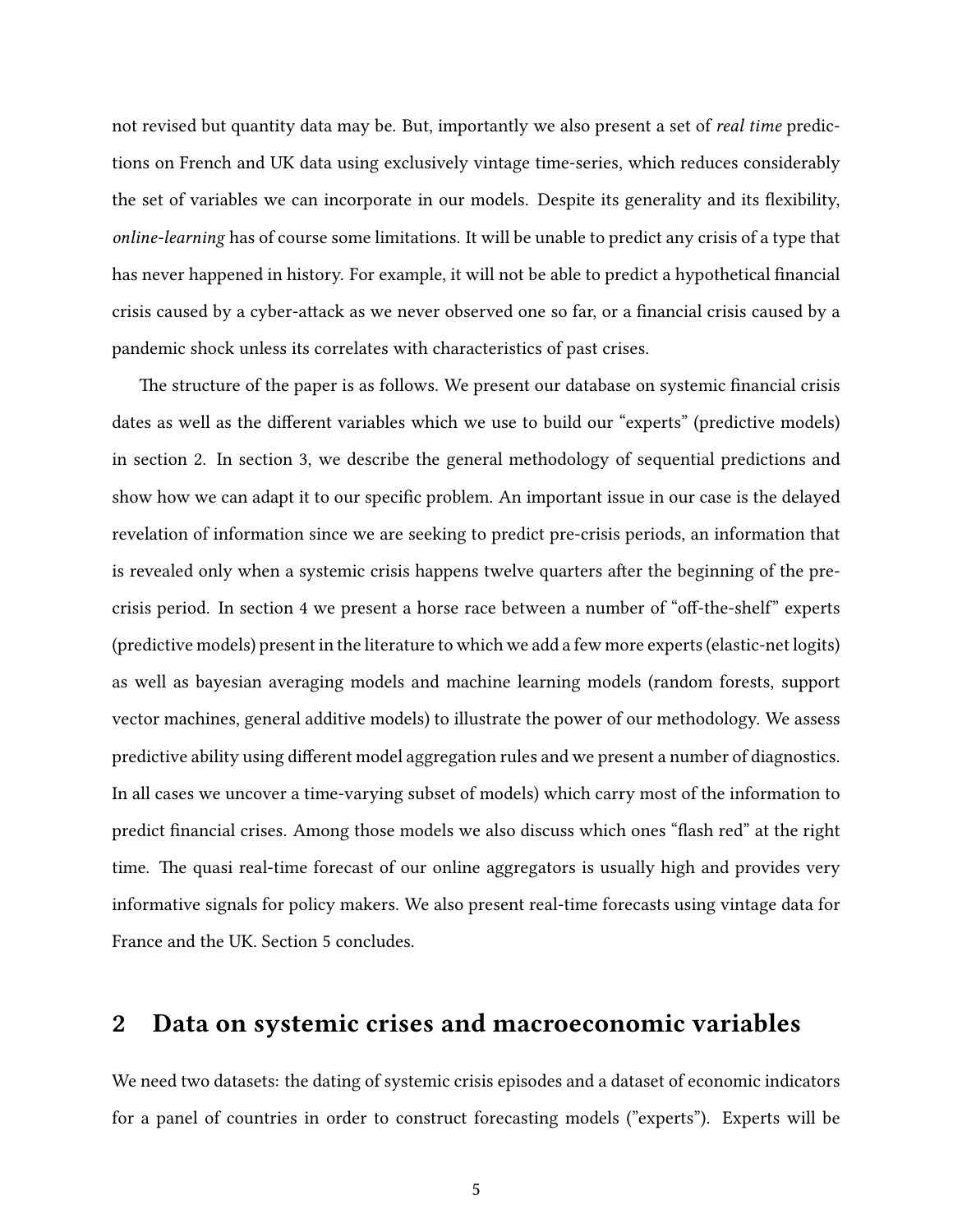estimated either on country specific data or on the entire panel. Due to data availability, the period under consideration is 1985q1 to 2019q3. We consider seven countries : France, Germany, Italy, Spain, Sweden, the United Kingdom and the United States. They include the largest eurozone economies, a small open economy and the two largest financial centres (US and UK).  $3$ 

#### 2.1 Definition and Data on Systemic Crisis Episodes

We borrow the definition and the dates of systemic crises from the Official European database constructed by the European Central Bank and the European Systemic Risk Board [\(Duca et al.](#page-39-10)  $(2017)$ ). We also rely on their narratives of the crises. This database has been put together to establish a common ground for macroprudential oversight and policymaking in the European Union. The dating of systemic crises is in part based on quantitative indicators but it is ultimately based on the expert judgement of the relevant national authorities. The methodology used is a two-step approach. Following [Duprey et al.](#page-39-11) [\(2017\)](#page-39-11), it aims at first identifying historical episodes of elevated nancial stress which were also associated with real economic slowdowns using a quantitative analysis. The financial stress is measured by a financial stress indicator which captures three nancial market segments : i) equity market : stock price index, ii) bond market : 10-year government yields and iii) foreign exchange market : real effective exchange rate (see more details in Appendix A). Industrial production growth is used as measure of real economic activity. At the end of this first step, a list of potential systemic crisis events, characterised by six consecutive months of real economic slowdown occurring within one year of financial stress period is drawn. The second step uses a qualitative approach. Each national authority distinguishes between systemic crisis and residual episodes of financial stress following common criteria. An event is classified as a systemic crisis event if it fulfils one or more of the following three criteria  $: i)$  A contraction in the supply of nancial intermediation or funding to the economy took place during the financial stress event, ii) The financial system was distressed (market infrastructures were dysfunctional and/or there were bankruptcies among large financial institutions) and iii) Policies were adopted to preserve financial stability (external support, extraordinary provision of central

<sup>&</sup>lt;sup>3</sup>Nothing in the methodology limits the number of countries.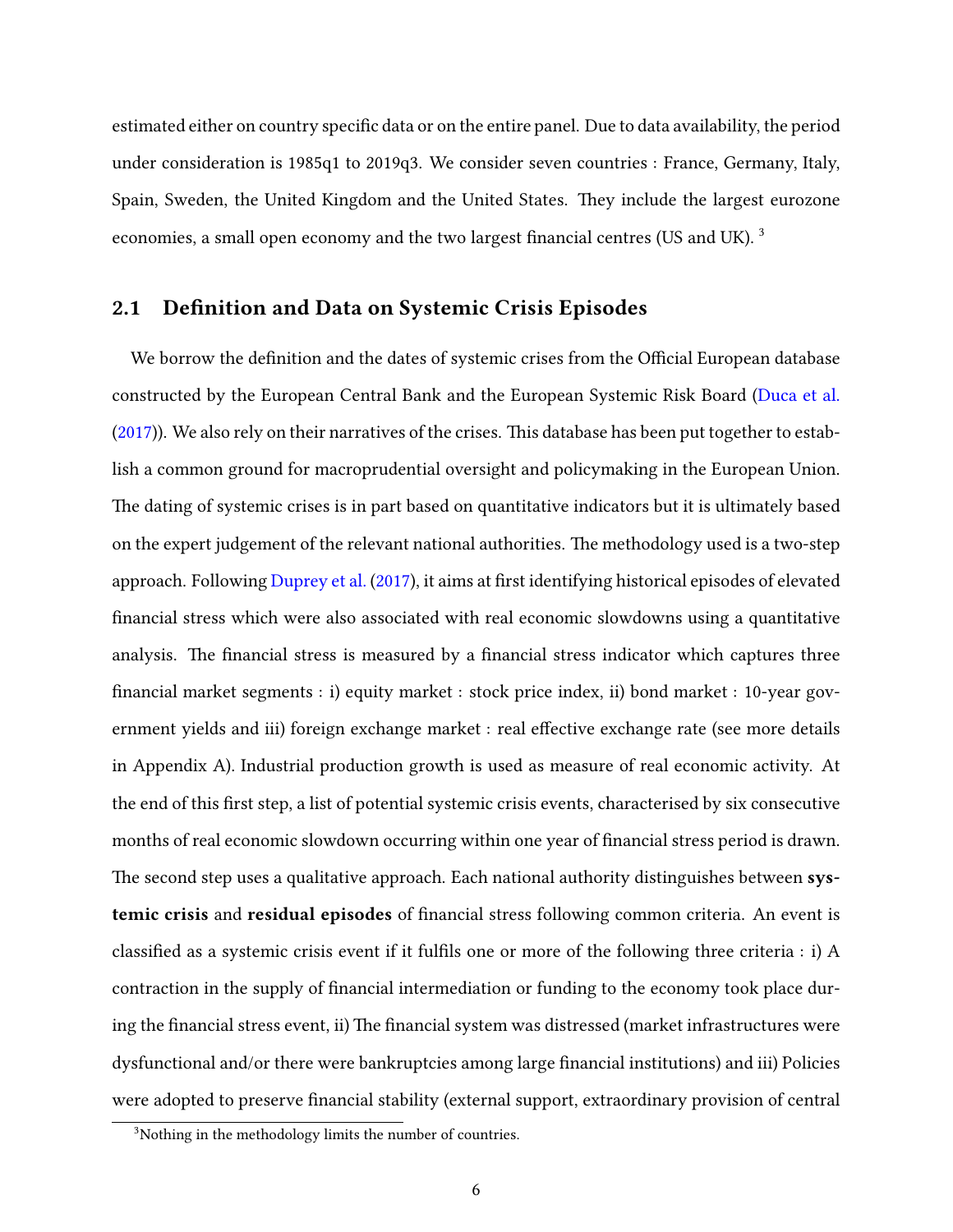bank liquidity, direct interventions of the state). National authorities are also asked whether they want to complement the list of events or disagree with the timing of events already flagged. The database of crisis episodes is already available for European countries. We replicated the exact same methodology for the United States $^4$ .

We focus on predicting systemic crises twelve quarters ahead, that is we predict pre-crises periods which are the twelve quarters preceding a systemic crisis. This time interval of three years allows macroprudential policies to be put in place. For example, there is typically a four quarter delay once the decision of an increase in the countercyclical capital ratio is taken and the implementation of the decision by the banking sector; the diagnostic of the decision and the decision process itself take several more quarters. We also provide some robustness analysis for eight quarter ahead predictions $^5$ . Formally, we denote the systemic crisis characteristic function  $C_{n,t}$  :

$$
C_{n,t} = \begin{cases} 1 & \text{If there is a systemic crisis in country } n \text{ at time } t \\ 0 & \text{Otherwise} \end{cases}
$$

We define the pre-crisis indicator  $I_{n,t}$  :

$$
I_{n,t} = \begin{cases} 1 & \text{if } \exists h \in H = [0, 12] \text{ such that } C_{n,t+h} = 1 \\ 0 & \text{otherwise} \end{cases}
$$

The variable that we will seek to predict out-of-sample is therefore  $I_{n,t}$ .

## 2.2 Macroeconomic and financial variables

We consider a large set of standard macroeconomic and financial variables  $X_k$ . We take into account the main risks on financial markets, real estate markets, credit markets and macroeconomic conditions. Given the literature on financial crises, the variables we consider (debt, GDP, unemployment, investment, credit, interest rates, monetary aggregates, asset prices, proxy for

<sup>4</sup>We are very grateful to the New York Fed and to Anna Kovner in particular for the US data.

<sup>&</sup>lt;sup>5</sup>Shortening the forecast horizon to four quarter ahead does not give enough lead time to macroprudential authorities to implement their policies. From the point of view of the algorithm it has also the disadvantage of decreasing considerably the number of pre-crisis periods.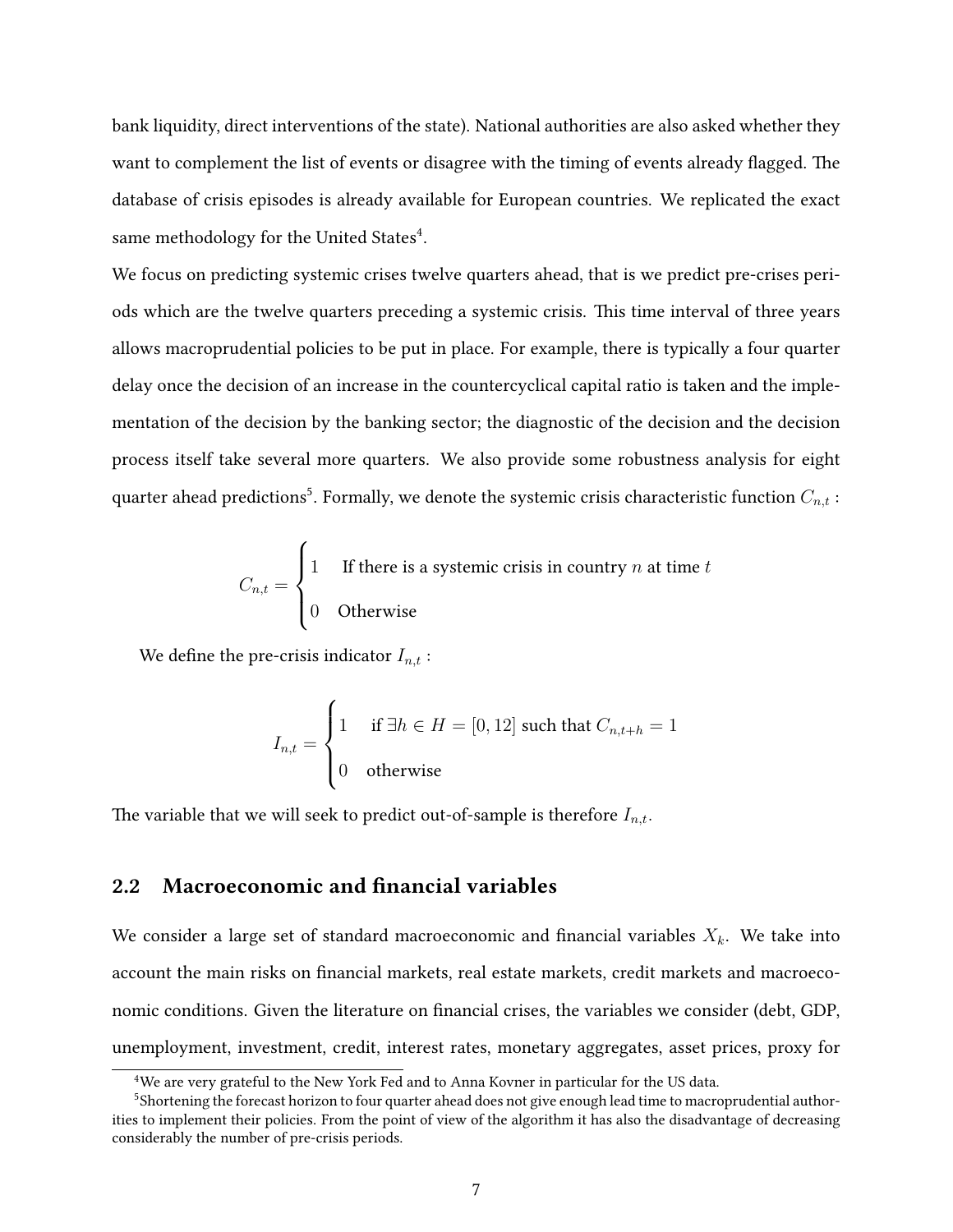sentiment, commodity prices, housing prices, external imbalances) are the ones which would have come naturally to the mind of any macroeconomist familiar for example with the important work of Charles Kindleberger on Manias, Panics and Crashes published in 1978<sup>6</sup>; or the work of Hyman Minsky in 1986<sup>7</sup>; or of Carlos Diaz-Alejandro in 1985<sup>8</sup>. But really, most of these same variables would be considered by anyone reading in 1933 in Econometrica the debt-deflation theory of great depressions by Irving Fisher<sup>9</sup>. We do not deny that in the set of the exact measures we use some of them would not have been available historically (such as the VIX) but most of them (and actually the ones that tend to matter) would have been and the economic concepts that all these variables measure were the ones described by this classic literature. Our database contains commonly used Early Warning Indicators with transformations (1-y, 2-y, 3-y change and gap-to-trend) for a panel of countries. We have a total of 244 quarterly variables, including the

 $6"$ By no means does every upswing in business excess lead inevitably to mania and panic. But the pattern occurs sufficiently frequently and with sufficient uniformity to merit renewed study. What happens, basically, is that some event changes the economic outlook. New opportunities for profits are seized, and overdone, in ways so closely resembling irrationality as to constitute a mania. Once the excessive character of the upswing is realized, the financial system experiences a sort of "distress," in the course of which the rush to reverse the expansion process may become so precipitous as to resemble panic. In the manic phase, people of wealth or credit switch out of money or borrow to buy real or illiquid financial assets. In panic, the reverse movement takes place, from real or financial assets to money, or repayment of debt, with a crash in the prices of commodities, houses, buildings, land, stocks, bonds -in short, in whatever has been the subject of the mania" [Kindleberger](#page-40-2) [\(1978\)](#page-40-2).

 $7"$ The economy consists of a mixture of hedge, speculative and Ponzi financing units. A hedge financing unit can fail to meet its obligations only if itsgross profits after taxes fall below expectations. In the aggregate this can happen only if there is a sharp fall in aggregate demand. A speculative financing unit can fail to meet its obligations if its income is below expectations, if interest rates rise too much or if there is a breakdown in the normal functioning of some set of financial markets. A Ponzi financing unit can run into troubles for all of the reasons that a speculative unit can plus the capitalizing of interest can erode the margin of safety in equity so that lenders are unwilling to continue capitalizing interest. An economy in which the dominant financing form is hedge financing will be financially robust. The greater the proportion of firms that are speculative or Ponzi financing the more fragile the financial structure. The basic theorem of the financial instability hypothesis is that over an extended period of prosperous times the weight of speculative and Ponzi finance in the total financial picture increases, so that the economy migrates from being financially robust to being financially fragile" [Minsky](#page-40-1) [\(1986\)](#page-40-1).

<sup>&</sup>lt;sup>8</sup>"The Central Banks, either because of a misguided belief that banks are like butcher shops, or because of lack of trained personnel, neglected prudential regulations over nancial intermediaries" [Diaz-Alejandro](#page-39-5) [\(1985\)](#page-39-5).

<sup>&</sup>lt;sup>9</sup>"While quite ready to change my opinion, I have, at present, a strong conviction that these two economic maladies, the debt disease and the price-level disease (or dollar disease), are, in the great booms and depressions, more important causes than all others put together. Some of the other and usually minor factors often derive some importance when combined with one or both of the two dominant factors. Thus over-investment and over-speculation are often important; but they would have far less serious results were they not conducted with borrowed money. That is, over-indebtedness may lend importance to over-investment or to over-speculation. The same is true as to overconfidence. I fancy that over-confidence seldom does any great harm except when, as, and if, it beguiles its victims into debt. Another example is the mal-adjustment between agricultural and industrial prices, which can be shown to be a result of a change in the general price level. Disturbances in these two factorsfi!?debt and the purchasing power of the monetary unitfi!?will set up serious disturbances in all, or nearly all, other economic variables. On the other hand, if debt and deflation are absent, other disturbances are powerless to bring on crises comparable in severity to those of 1837,1873, or 1929-33" [Fisher](#page-39-0) [\(1933\)](#page-39-0).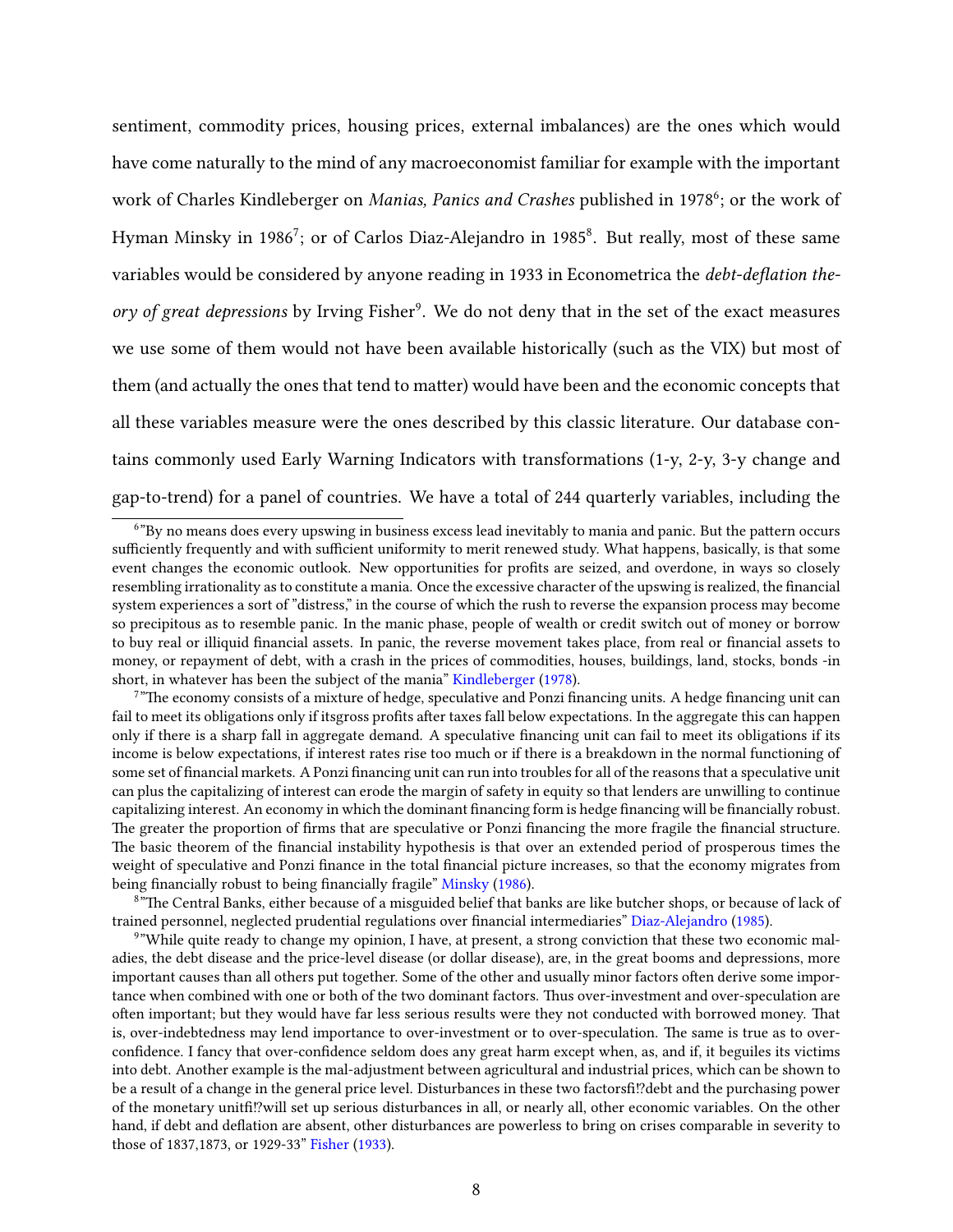transformations, for our forecasts in quasi real time. Whenever we de-trend a variable we make sure we use only data of the estimation sample (and no future data to avoid look-ahead bias). We make use of OECD's Main Economic indicators and National Accounts databases, the Bank for International Settlements data and of the database of Cross Border Capital data (CBC) which contains monthly data series on liquidity aggregates (public and private), capital flows and risk indices. Importantly the CBC variables are available in revised format as well as in real-time (see more details and an exhaustive list of the variables in Appendix A). We have a smaller total of 122 variables, including transformations, for our real time analyses.<sup>10</sup>

### 2.2.1 Quasi-real time data

- Macroeconomic indicators : GDP, GDP per person employed, GDP per capita, GDP per hour worked, Unemployment rate, Consumer Price Index, General Government Debt, Golden rule (gap of real long term interest rate to real GDP), Political Uncertainty Index, Oil price index, Consumption, Investment, Multifactor Productivity.
- Credit and Debt indicators : Total credit (to households, to private non-financial sector, to non-financial firms), Debt Service Ratios (household, non-financial corporations, private non-financial sector), Household Debt, General Government Debt.
- Banking sector indicators: Banking credit to private sector, Bank assets, Bank equity.
- Interest rates and monetary indicators : 3-month rate, 10-year rate, slope of the yield curve (10y-3m), monetary aggregate M3.
- Real estate indicators : Loans for House purchase, Residential real estate prices, Priceto-income ratio, Price-to-rent ratio, rent price index, house price forecasts.
- Market indicators: Share prices, Financial Conditions Index, Risk Appetite Index, oil price, Equity holdings, Financial assets, VXO, Global Factor in Asset Prices.

 $10$ We also use a few variables from diverse sources: house price forecasts from the Survey of Professional Forecasters; Global Factor in Asset prices from [Miranda-Agrippino and Rey](#page-40-12) [\(2020\)](#page-40-12). Experimenting with many more variables could be interesting and our methodology is well-suited for this. We leave that for future research.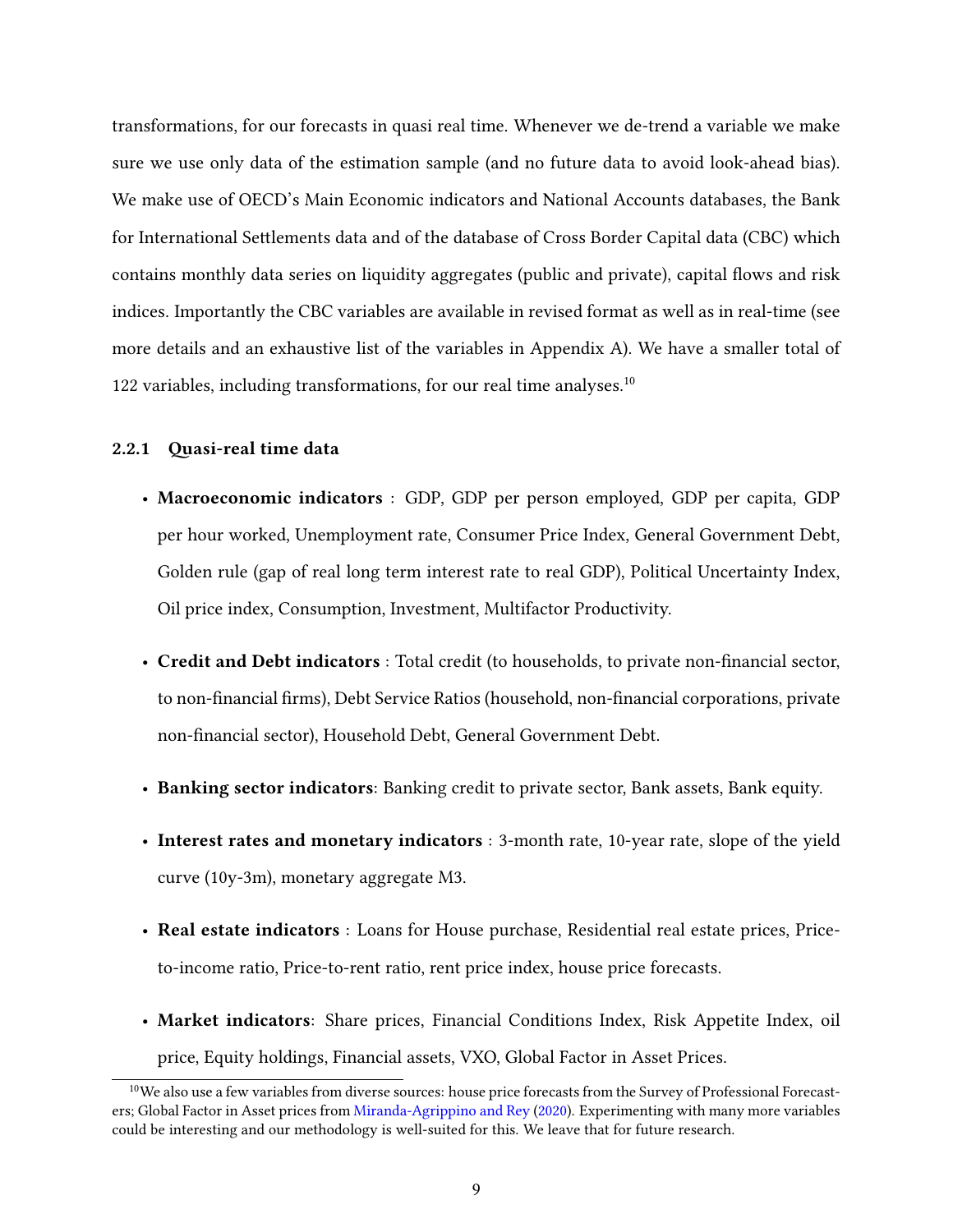- External condition indicators: Cross-border flows, Real effective exchange rate, Dollar effective exchange rate, Current account, Shipping indicator; export growth, import growth, terms of trade, growth of Foreign Exchange Reserves, External Debt.
- Liquidity Indicators: Total Liquidity, Domestic Liquidity, Policy Liquidity.

## 2.3 Real time data

Because of the lack of vintage data, we only use market indicators, external condition indicators (except current account), liquidity indicators and some monetary indicators (3-month rate, 10 year rate, slope of the yield curve (10y-3m), monetary aggregate M3) for real-time forecasts. Due to the importance of real estate, credit and debt variables to predict systemic crises, this lack of vintage data is problematic. As a consequence, we add several market, liquidity, monetary and external condition real-time indicators from the CBC vintage database (see Appendix A):

- Market indicators: Equity Exposure Index, Bond Exposure Index, Financing Risk Index, Forex Risk Index, Composite Risk Index.
- External condition indicators: Foreign Exchange Reserves, Gross Capital Flows, Currency Exposure Index, Exposure Risk Index.
- Interest rates and monetary indicators : Central Bank Intervention.
- Liquidity Indicators: Quantity Liquidity Index, Momentum index.

## 3 The Framework of Sequential Predictions

To predict the pre-crisis periods out-of-sample, we use the general framework of sequential predictions, also called online machine learning or on-line protocol. Consider a bounded sequence of observations (the occurence or non-occurrence of pre-crisis periods)  $y_1, y_2, ..., y_T$  in an outcome space *Y*. The goal of the forecaster is to make the predictions  $\hat{y}_1, \hat{y}_2, ..., \hat{y}_T$  in a decision space *D*.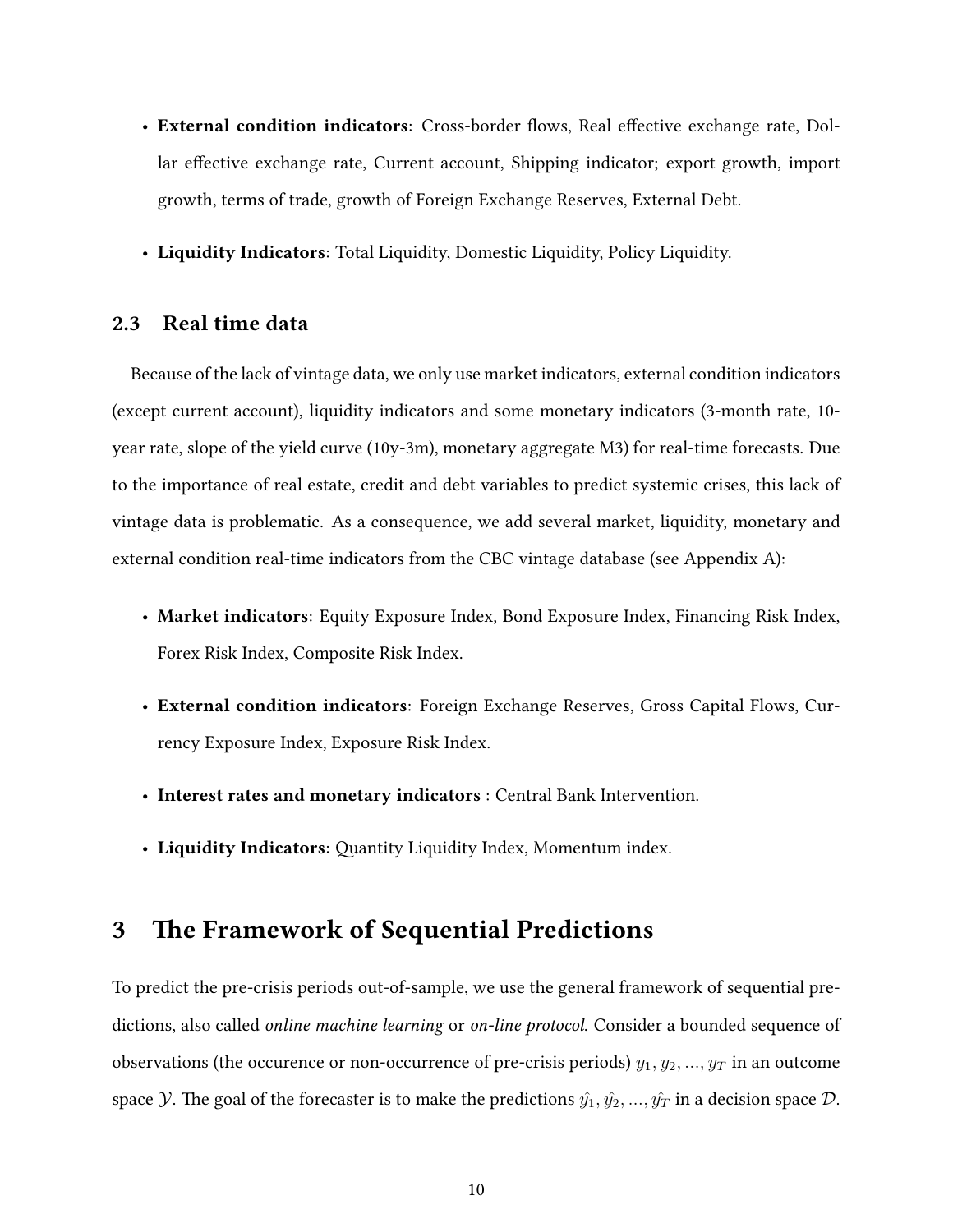This framework has two main specificities. First, the observations  $y_1, y_2, \ldots$ , are revealed in a sequential order. At each step  $t = 1, 2, \dots$ , the forecaster makes a prediction  $\hat{y}_t$  on the basis of the previous  $t - 1$  observations before the tth observation is revealed. This is why this approach is said to be "online" since the forecaster sequentially receives information. The optimal forecasting model is adaptable over time which is very convenient when the predictive content is unstable over time. This lack of stability is indeed a stylized fact in the forecasting literature [\(Stock and](#page-41-4) [Watson](#page-41-4) [\(2012\)](#page-41-4) and [Rossi](#page-41-3) [\(2011\)](#page-41-3)). Second, in contrast to the stochastic modelling approach, we do not assume that  $y_1, y_2, \ldots$  are the product of a stationary stochastic process. The sequence  $y_1, y_2, \ldots$  could be the result of any unknown mechanism which is in line with the fact that there is no consensus on a precise model of financial crises and that they may result of very complex non linear processes.

The forecaster predicts the sequence  $y_1, y_2, \ldots$  using a set of "experts". Experts are predictive models. They can be statistical models, an opinion on  $y_t$  using private sources of information or a black box of unknown computational power (neural network prediction for example). We consider here a set of experts where each expert  $j=1,...,N\in\mathcal{E}$  makes the prediction  $f_{j,t}$  based only on information available until date t-1. Of course the quality of our optimal forecast will be dependant on the quality of our set of experts. The methodology of online learning is therefore extremely flexible and general as any forecasting model can be used to contribute to the optimal forecast. But of course there is no magic, if all forecasting models are bad, the optimal forecast will also be bad. If we put "garbage in", we will get "garbage out".

To combine experts' advice, the forecaster chooses a sequential aggregation rule  $S$  which consists in picking a time-varying weight vector  $(p_{1,t},..., p_{N,t}) \in \mathcal{P}$ . The forecaster's outcome is the linear combination of experts' advice :

$$
\hat{y}_t = \sum_{j=0}^N p_{j,t} f_{j,t}
$$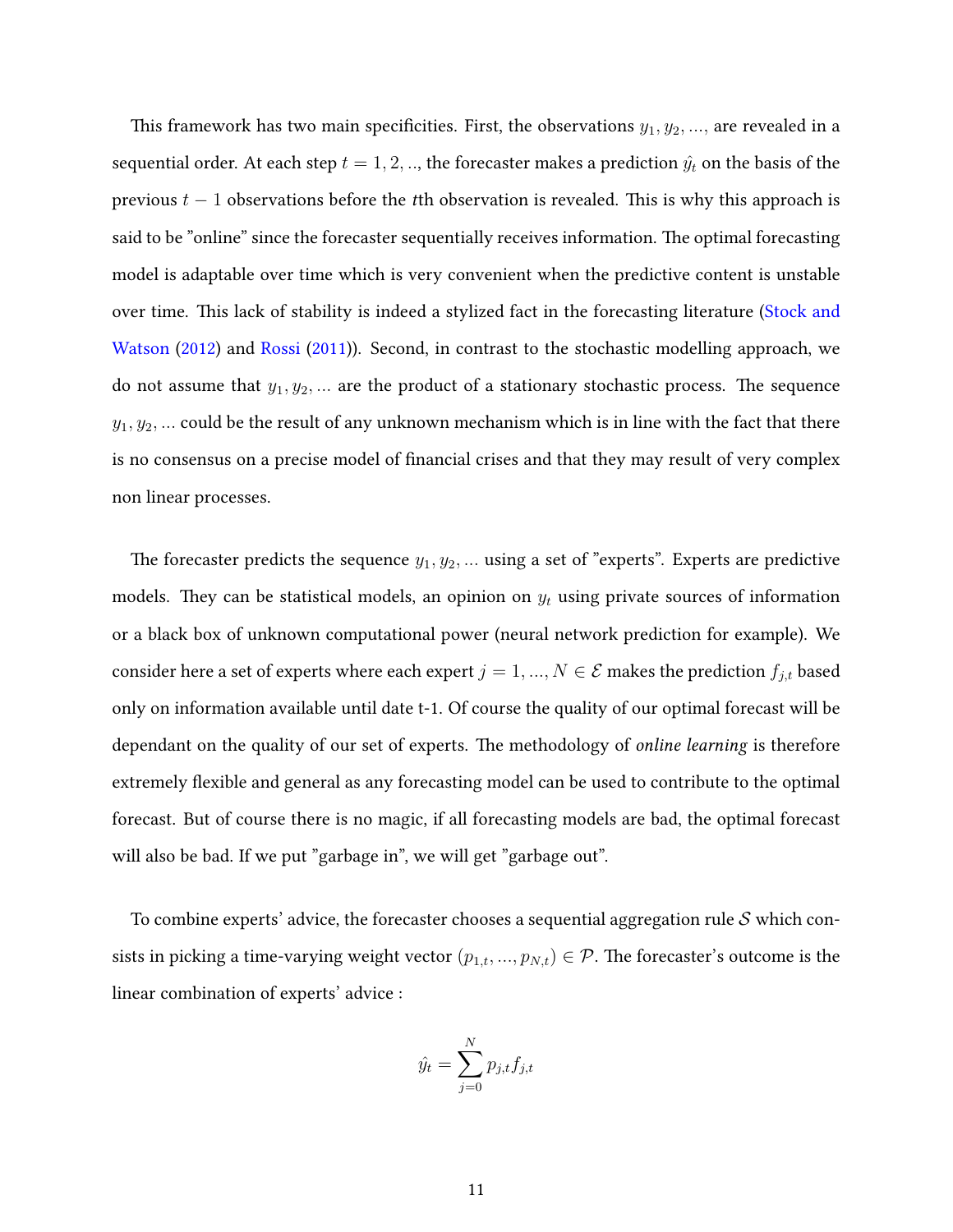After having computed  $\hat{y_t}$  (based on information available until t-1), the forecaster and each expert incur a loss defined by a non-negative loss function :  $\ell : \mathcal{D}\times\mathcal{Y}$ . We summarize the framework in Algorithm 1.

#### Algorithm 1 Prediction with expert advice

- 1. The expert advice  $\{f_{j,t} \in \mathcal{D} : j \in \mathcal{E}\}$  based on information until date t-1 is revealed to the forecaster.
- 2. The forecaster makes the prediction  $\hat{y}_t \in \mathcal{D}$ , based on information available at date t-1 and a sequential aggregation rule  $S$ .
- 3. The  $t^{th}$  observation  $y_t$  is revealed.
- 4. The forecaster and each expert respectively incur loss  $\ell(\hat{y_t}, y_t)$  and  $\ell(f_{j,t}, y_t)$ .

How do we measure the sequential aggregation rule's performance ? If the sequence  $y_1, y_2, ...$ were the realisation of a stationary stochastic process, it would be possible to estimate the performance of a prediction strategy by measuring the difference between predicted value and true outcome. But we do not have any idea about the generating process of the observations. However, one possibility is to compare the forecaster's strategy with the best expert advice. Let's define the difference between the forecaster's loss and the loss of a given expert, cumulated over time:

$$
R_{j,T} = \sum_{t=1}^{T} (\ell(\hat{y}_t, y_t) - \ell(f_{j,t}, y_t)) = \hat{L}_T - L_{j,T}
$$

where  $\hat{L_T} = \sum_{t=1}^T \ell(\hat{y_t}, y_t)$  denotes the forecaster's cumulative loss and  $L_{j,T} = \sum_{t=1}^T \ell(f_{j,t}, y_t)$ is the cumulative loss of the expert  $j$ .

The *regret* of a sequential aggregation rule S is given by :

$$
R(\mathcal{S}) = \hat{L}_T(\mathcal{S}) - \inf_{q \in \mathcal{P}} L_T(q)
$$

where  $\inf_{q\in\mathcal{P}}L_T(q)=\inf_{q\in\mathcal{P}}\sum_{t=1}^T\ell(\sum_{j=0}^N q_{j,t}f_{j,t},y_t)$  is the cumulative loss of the best convex combination of experts (known ex post).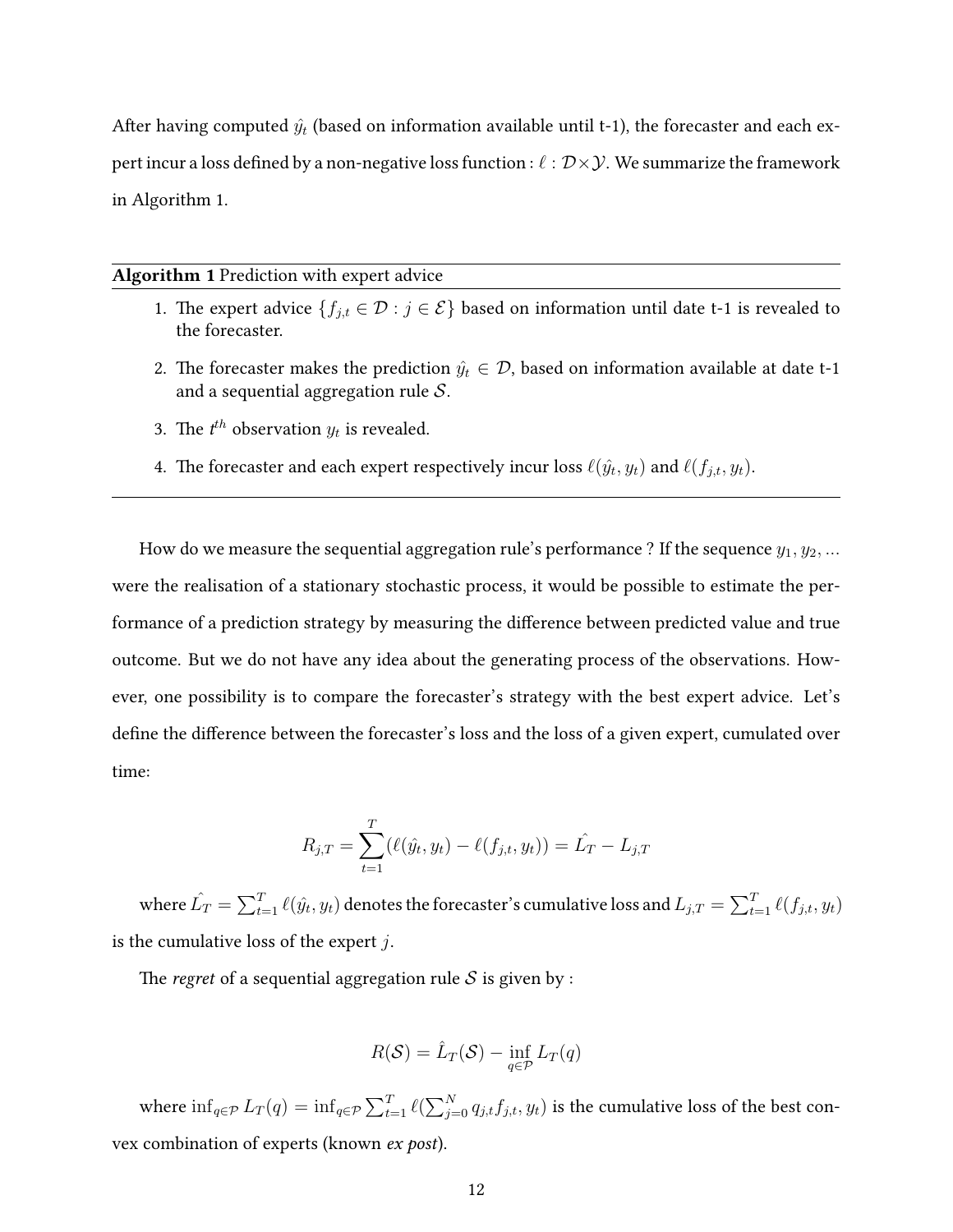This difference is called "regret" since it measures how much the forecaster regrets not having followed the advice of this particular combination of experts. The regret is a way of measuring the performance of a forecaster's strategy by comparing the forecaster's predictions (based on information at date t-1) with the best prediction which could have been done had she followed a certain combination of experts based on realised value at date t.

Knowing that  $\hat{y_t} = \sum_{j=0}^{N} p_{j,t} f_{j,t},$  the regret can be written as :

$$
R(S) = \sum_{t=1}^{T} \ell(\sum_{j=1}^{N} p_{j,t} f_{j,t}, y_t) - \inf_{q \in \mathcal{P}} \sum_{t=1}^{T} \ell(\sum_{j=1}^{N} q_{j,t} f_{j,t}, y_t)
$$

Minimizing the regret is for the forecaster a robustness requirement. When the regret is close to 0, it ensures that forecaster's strategy (determined at date t-1) is close to the best combination of experts, which is known at the end of the round (at date t). To get a robust aggregation rule, the forecaster wants, in addition of having the smallest bound possible for the regret, to obtain a "vanishing per-round regret" so that when T goes to infinity the superior limit of the regret taken over all possible observation and prediction sequences goes to zero:

$$
\lim_{T \to \infty} \sup \left\{ \frac{R(\mathcal{S})}{T} \right\} \le 0
$$

In this case, the forecaster's cumulative loss will converge to the loss of the best linear combination of experts known  $ex$ -post. This approach can be described as "meta-statistic" since the aim is to find the best sequential linear combination of experts. Indeed, the following decomposition:

$$
\hat{L}_T(\mathcal{S}) = \inf_{q \in \mathcal{P}} L_T(q) + R(\mathcal{S})
$$

indicates that the forecaster's cumulative loss is the sum of an estimation error, given by the cumulative loss of the best linear combination of experts (known ex post), and by the regret which measures the difficulty to approach  $ex$  ante the best combination of experts $^{11}$ .

<sup>&</sup>lt;sup>11</sup>The bound of the regret guarantees that forecasters performance will compete with the performance of the best convex combination of experts when  $T$  goes to  $\infty$ . Note that this combination of experts is fixed over time whereas forecasters strategy includes time-varying weights. Forecasters strategy is often worse than the performance of the best convex combination of experts since the best convex combination is known ex post, but it is not a theoretical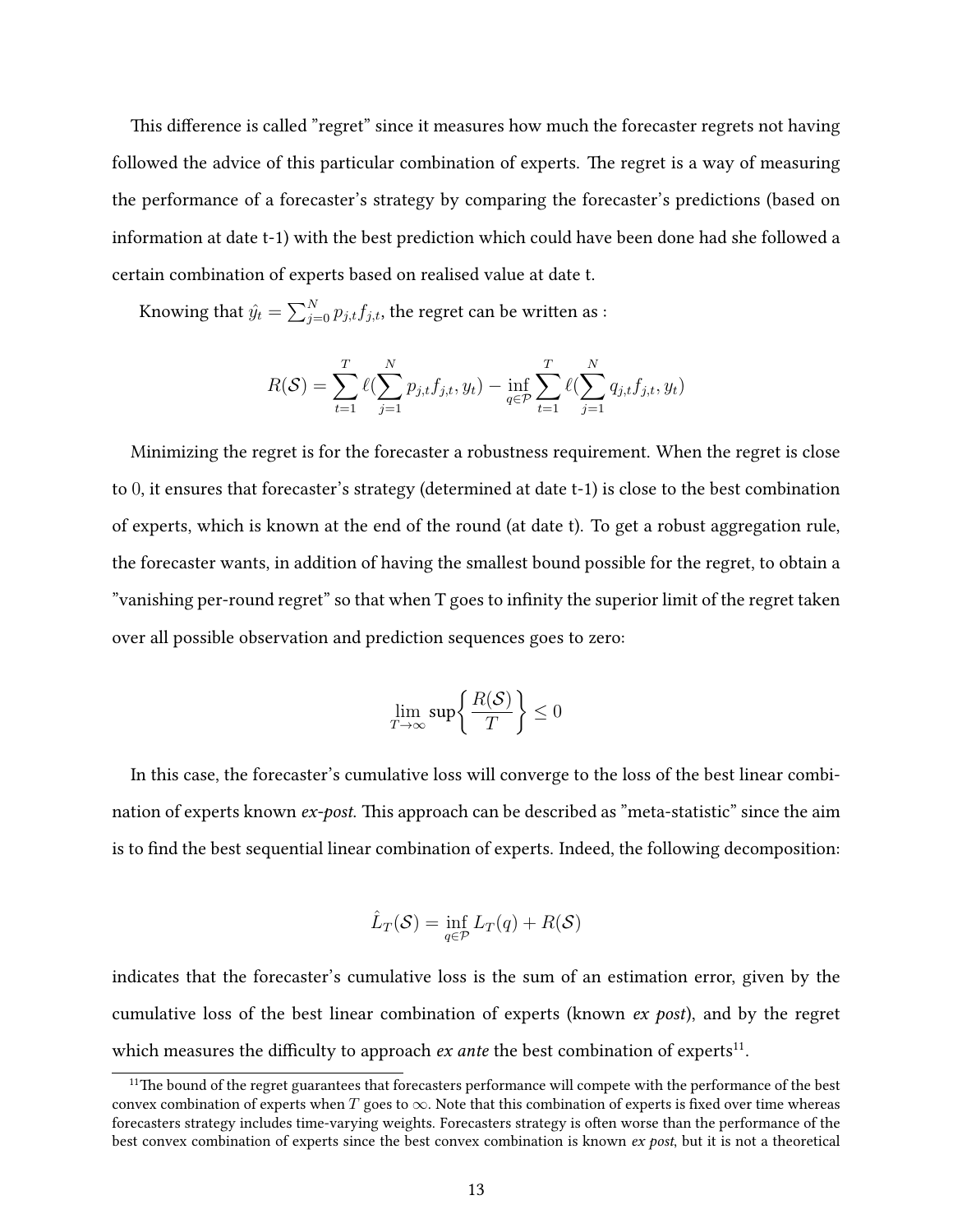Whereas this approach is very popular in machine learning, most statistical and econometric research uses a "batch" framework, where one starts from estimating a model on a complete sample. For model averaging problems, one of the most popular "batch" methodology in econometrics is the Bayesian Model Averaging (BMA) framework which uses Bayesian decision theory. It would be wrong to say that there is no link between Bayesian decision theory and the theory of sequential predictions  $12$ . For a specific loss function based on a specific aggregation strategy, [Cesa-Bianchi and Lugosi](#page-39-4) [\(2006\)](#page-39-4) show that the on-line learning weights approximate the posterior distribution of a simple stochastic generative model. In this situation, the online approach is a specific case where the Bayes decisions are robust in a strong sense because their performance can be bounded not only in expectation with respect to the random draw of the sequence but also for each individual sequence. However, the online learning approach differs from the BMA approach in a fundamental way. In the BMA framework, the learning rate is always equal to 1, which makes this framework non-robust to some misspecification issues. For instance, [Grunwald](#page-40-11) [and van Ommen](#page-40-11) [\(2014\)](#page-40-11) show that Bayesian inference can be inconsistent in simple linear regression problems when the data are heteroskedastic. In this set-up, regularity conditions for BMA consistency established by [De Blasi and Walker](#page-39-12) [\(2013\)](#page-39-12) are violated. As a consequence, as sample size increases, the posterior puts its mass on worse and worse models of ever higher dimensions. A natural solution is to add a learning rate in a sequential seing [\(Vovk](#page-41-5) [\(1990\)](#page-41-5); [McCallester](#page-40-13) [\(2001\)](#page-40-13); [Barron and Cover](#page-39-13) [\(1991\)](#page-39-13); [Walker and Hjort](#page-41-6) [\(2001\)](#page-41-6); [Zhang](#page-41-7) [\(2006\)](#page-41-7)). We note that since online learning can be seen as a "meta-statistic approach" (or a "meta-algorithmic approach"), it can incorporate Bayes analysis and make it compete with the best combination of models.

## 3.1 Online learning with delayed feedback

Our exercise does not fully correspond to the classic framework of sequential predictions. In the classic framework previously described, the forecaster knows the true observation  $y_t$  at the end of the period  $t$ . After that, he incurs a loss and can update his weights. In our case, this

necessity. With time-varying weights, an excellent online strategy could be able to beat the best (fixed) convex combination of experts.

<sup>&</sup>lt;sup>12</sup>We are grateful to Christian Julliard for his insights on this topic.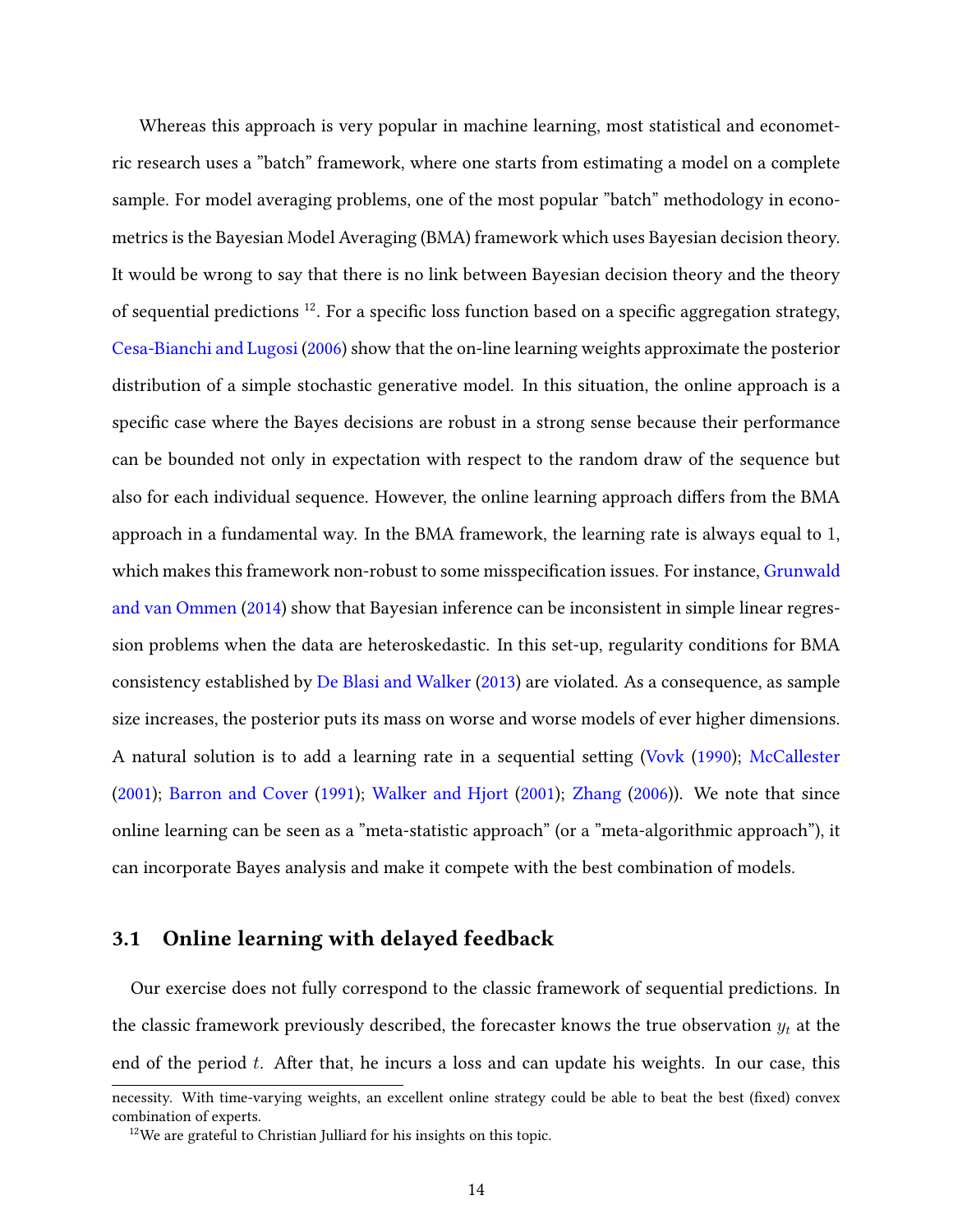assumption is not valid anymore. Indeed, the pre-crisis period is an ex-post definition. After a crisis occurs, the 12 quarters before the beginning of the crisis is defined as a pre-crisis period. As a consequence, at the end of period t, the forecaster still does not know whether  $t, t-1, ..., t-12$ were a pre-crisis or not : the feedback of the forecaster is delayed. We therefore develop the online learning with delayed feedback framework, where the feedback that concerns the decision at time  $t$  is received at the end of the period  $t+\tau_t.$  We build on the work of [Weinberger and Ordentlich](#page-41-8) [\(2002\)](#page-41-8) and of [Joulani et al.](#page-40-14) [\(2013\)](#page-40-14). In this framework,  $\tau_t$  may have different forms. It could vary over time, be an i.i.d. sequence independent of the past predictions of the forecaster or depend on  $\hat{y_t}$ . In our case,  $\tau$  is a constant which is equal to  $12.$  We define  $R'(\mathcal{S})$  as the regret of the strategy  $S$  in a delayed setting. Following [Weinberger and Ordentlich](#page-41-8) [\(2002\)](#page-41-8) it is straightforward that:

$$
R'_{T,\tau}(\mathcal{S}) \le R_T(\mathcal{S}) \times O(\tau)
$$

Introducing a delayed feedback increases the bound of the regret - the approximation error but does not violate our robustness requirement.

#### Algorithm 2 Prediction with expert advice with delayed feedback

- 1. The expert advice  $\{f_{j,t} \in \mathcal{D} : j \in \mathcal{E}\}$  is revealed to the forecaster.
- 2. The forecaster makes the prediction  $\hat{y_t} \in \mathcal{D}$ .
- 3. The *t*-12th observation  $y_t$  is revealed.
- 4. The forecaster and each expert respectively incurs loss  $\ell ( y_{t-12}, y_{t-12} )$  and  $\ell(f_{j,t-12}, y_{t-12}).$

## 3.2 Choosing a loss function

The loss function can take different forms. The only constraint is that it should be convex and bounded for minimizing the regret. In our case, we are seeking to predict a binary outcome so there is no issue. We use a squared loss function  $\ell( \hat{y_t}, y_t) \, = \, (\hat{y_t} - y_t)^2$  (but could also use an absolute loss function  $\ell(\hat y_t, y_t)\,=\,|\hat y_t - y_t)|$ ). Which of them is more appropriate for a given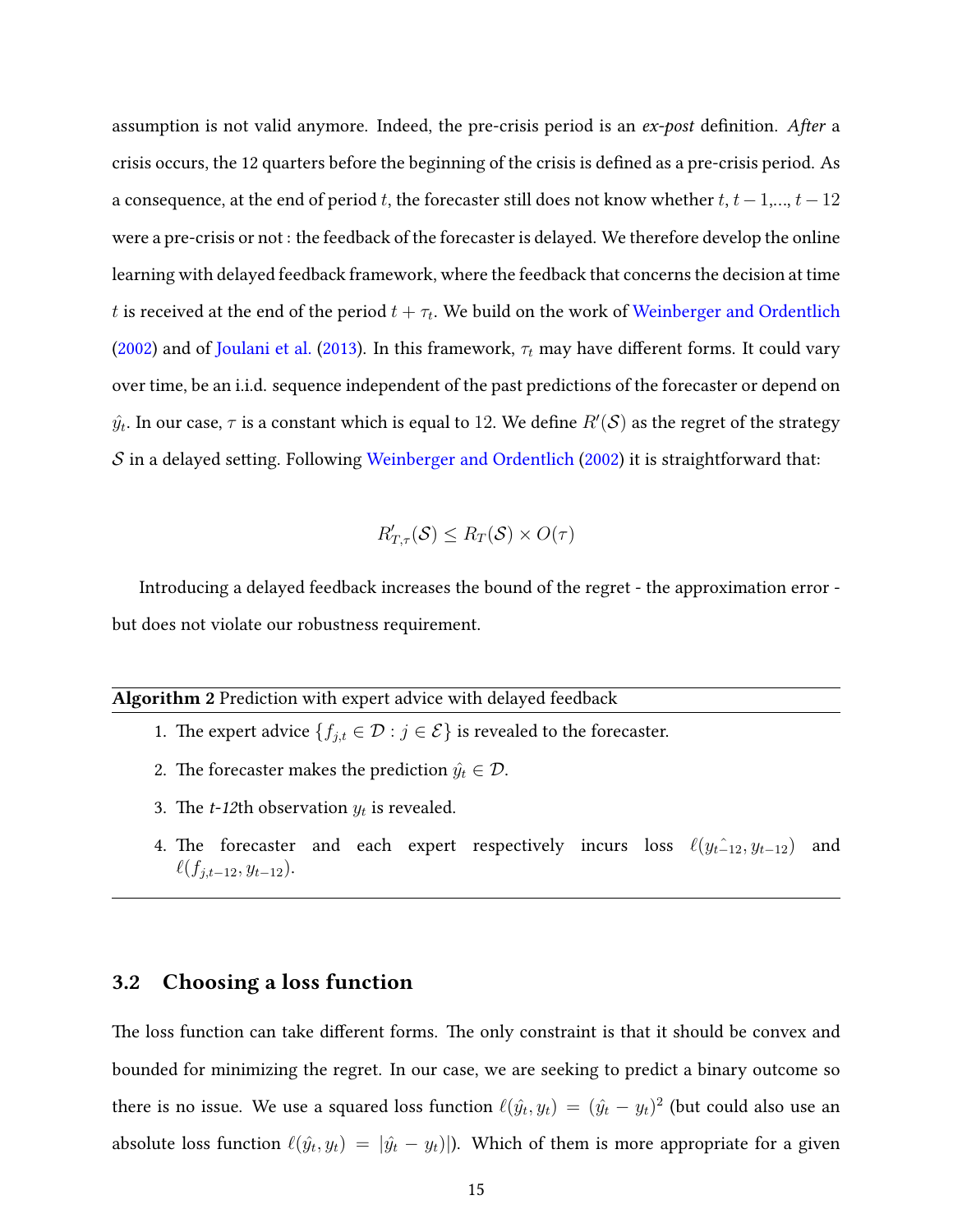problem is an empirical question though the squared loss function tends to have better out-ofsample performance.

## 3.3 Selecting aggregation rules

We only select robust aggregation rules, which compete with the best combination of experts  $ex$ post. We consider four aggregation rules with different properties to investigate the robustness of our results: the Exponentially Weighted Average aggregation rule (EWA), the Online-Gradient Descent aggregation rule (OGD), the Ridge aggregation rule (R) and the Fixed Share aggregation rule (FS). We discuss in the main text the characteristics of the EWA in order to provide some intuition but relegate the detailed discussion of the other rules to the Appendix.

#### 3.3.1 Exponentially weighted average aggregation rule

At first, we consider convex aggregation rules. Convex aggregation rules combine experts' predictions with a time-varying vector  $p_t = (p_{1,t},...,p_{N,t})$  in a simplex  $\mathcal P$  of  $\mathbb R^N$ :

$$
\forall j \in \{1, ..., N\}, p_{j,t} \ge 0 \text{ et } \sum_{k=1}^{N} p_{k,t} = 1
$$

We use the exponentially weighted average (EWA) aggregation rule as it presents key advantages. First, the weights are computable in a simple incremental way. Second, the forecaster's predicted probability only depends on the past performance of the experts and not on his past prediction. The forecaster predicts at each time  $t$ :

$$
\hat{y}_t = \frac{\sum_{j=1}^N e^{-\eta_t L_{j,t-1}} f_{j,t}}{\sum_{i=1}^N e^{-\eta_t L_{i,t-1}}}
$$

where  $\eta_t$  is the learning rate, the speed at which weights are updated.

We use the gradient-based version of the EWA aggregation rule  $\mathcal{E}^{grad}_{\eta}$  where weights are defined by :

$$
p_{j,t} = \frac{exp(-\eta_t \sum_{s=1}^{t-1} L_{j,s}^{\tilde{\jmath}})}{\sum_{k=1}^{N} exp(-\eta_t \sum_{s=1}^{t-1} L_{k,s}^{\tilde{\jmath}})}
$$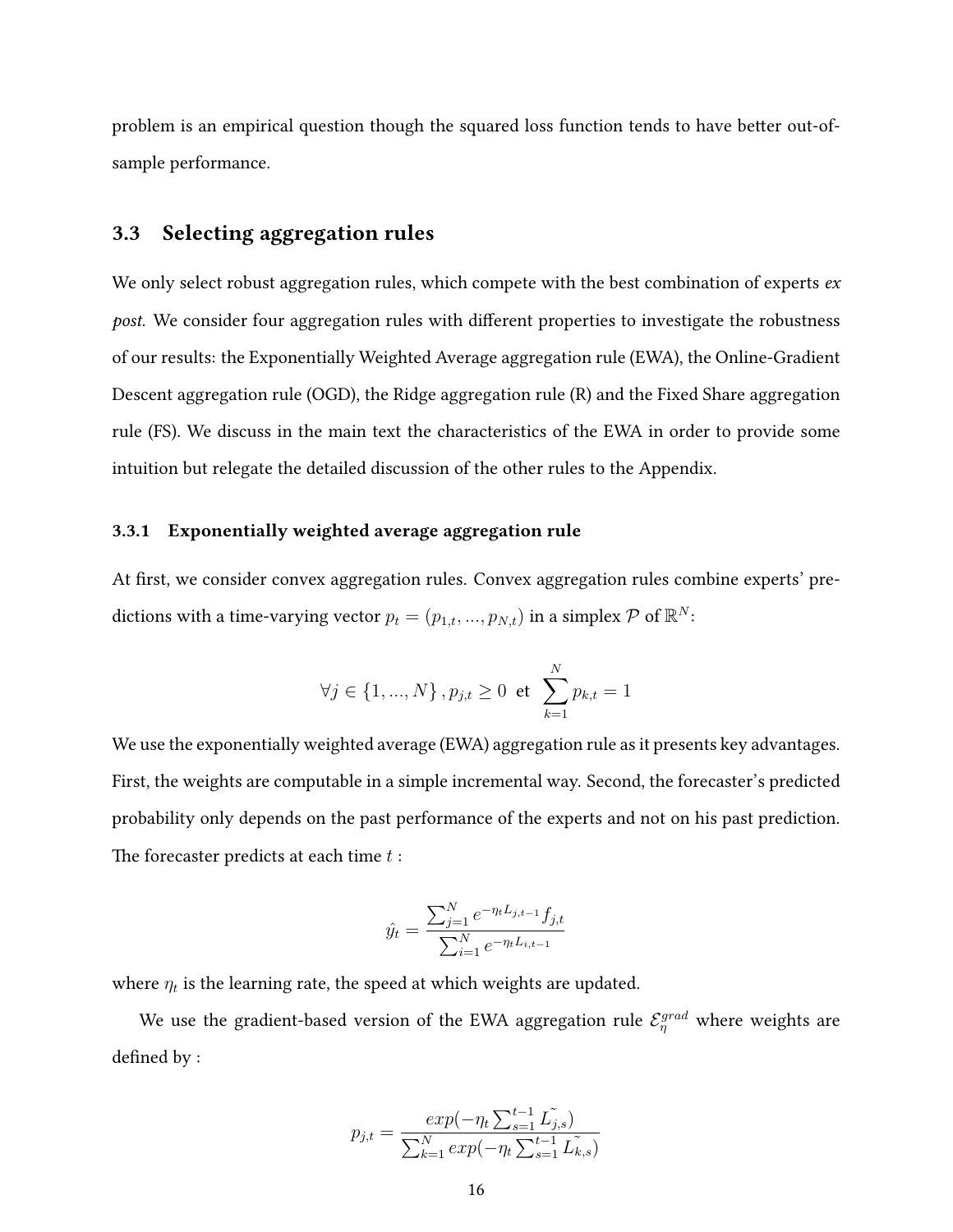where  $\tilde{L_{j,s}} = \nabla \ell(\sum_{k=1}^N p_{k,s} f_{k,s}, y_s) \cdot f_{j,s}$  and  $\nabla$  is the gradient operator.

An important advantage of the gradient-based version of the EWA aggregation rule is that weights are easy to interpret. If expert j's advice  $f_{j,s}$  points in the direction of the largest increase of the loss function, i.e. if the inner products  $\nabla\ell(\sum_{k=1}^Np_{k,s}f_{k,s}, y_s)\cdot f_{j,s}$  has been large in the past, the weight assigned to expert  $j$  will be small. We implement the following algorithm:

#### Algorithm 3 Gradient-based EWA

- 1. Parameter : Choose the learning rate  $\eta_t > 0$ .
- 2. Initialization :  $p_1$  is the first uniform weight,  $p_{j,1}=\frac{1}{N}$  $\frac{1}{N} \forall j \in \{1,..N\}.$
- 3. For time instances  $t = 2, 3, ..., T$  the weights vector  $p_t$  is defined by :

$$
p_{j,t} = \frac{exp(-\eta_t \sum_{s=1}^{t-1} L_{j,s}^{\tilde{}})}{\sum_{k=1}^{N} exp(-\eta_t \sum_{s=1}^{t-1} L_{k,s}^{\tilde{}})}
$$

where  $\tilde{L_{j,s}} = \nabla \ell(\sum_{k=1}^N p_{k,s} f_{k,s}, y_s) \cdot f_{j,s}$ 

The strategy  $\mathcal{E}^{grad}_{\eta}$  competes with the best convex combination of experts. The following theorem is stated in [Stoltz](#page-41-9) [\(2010\)](#page-41-9):

**Theorem 1.** If  $\mathcal{D} = [0, 1]$  is convex,  $\mathcal{L}(\cdot, y)$  are differentiable on  $\mathcal D$  and  $\tilde{\mathcal{L}_{j,t}}$  are in  $[0, 1]$ , for all  $\eta_t > 0$ :

$$
\sup\{R_T(\mathcal{E}_{\eta}^{grad})\} \le \frac{\ln(N)}{\eta_t} + \eta_t \frac{T}{2}
$$
 (1)

The strategy  $\mathcal{E}^{grad}_{\eta}$  satisfies our robustness requirement:

$$
\sup\{R_T(\mathcal{E}_{\eta}^{grad})=o(T)
$$

The bound of the regret depends on three parameters, two exogeneous ( $N$  and  $T$ ) and one endogenous ( $\eta_t$ ). An interesting property of the theorem is that the bound does not depend linearly on the number of experts, but on  $ln(N)$ . A large number of experts will not drastically increase the difference between the forecaster's cumulative loss and the cumulative loss of the best combination of experts. The last parameter of the bound  $\eta_t$  is the learning rate. For the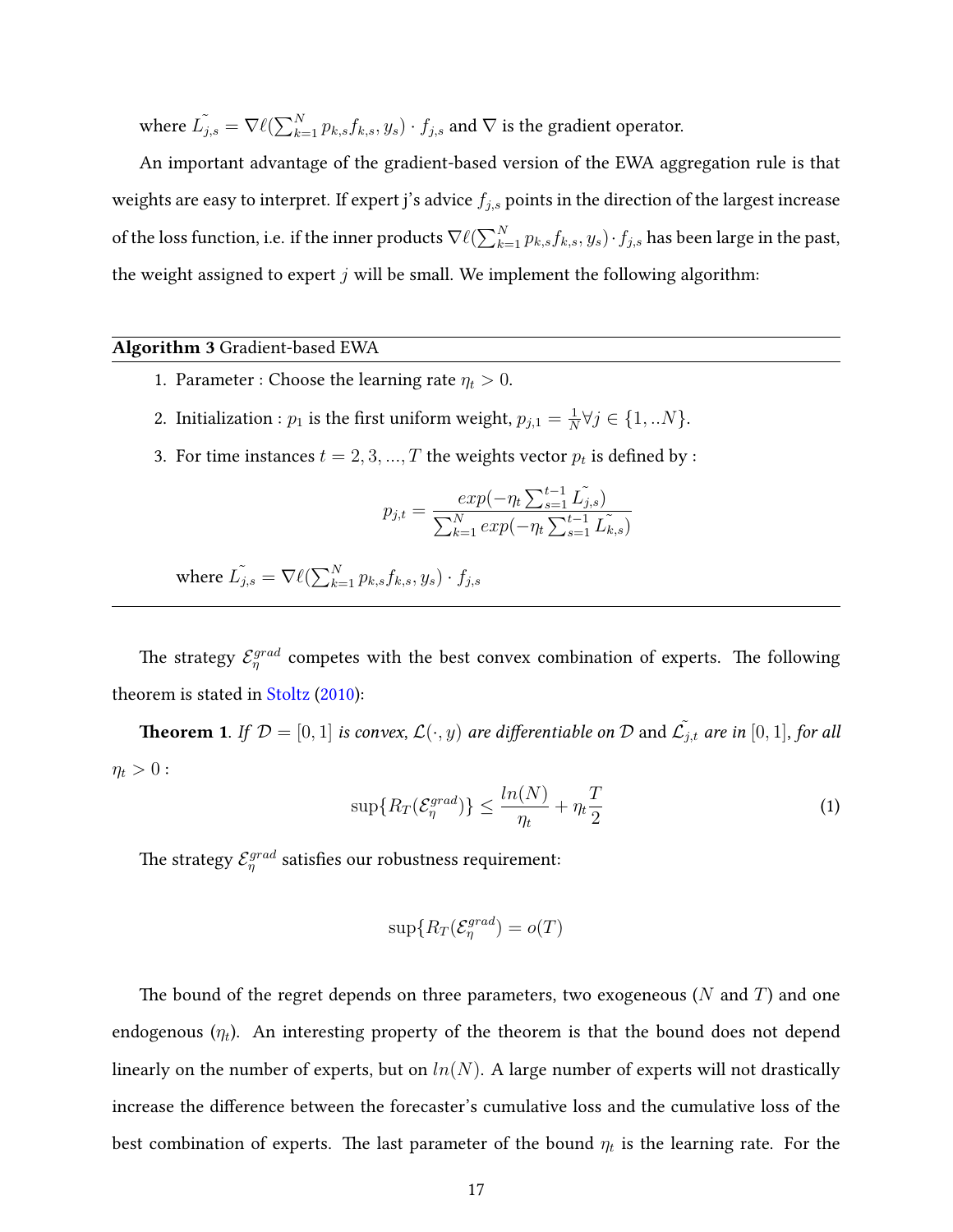gradient-based EWA aggregation rule, the forecaster chooses the parameter  $\eta_t$  with the best past performance :

$$
\eta_t \in \arg\min_{\eta > 0} \hat{L}_{t-1}(\mathcal{E}_{\eta})
$$

#### 3.3.2 Other aggregation rules

We present in Appendix D three other aggregation rules: the Fixed Share aggregation rule (FS), which builds directly on the EWA; the Online-Gradient Descent aggregation rule (OGD) and the Ridge aggregation rule (R) and explain how to implement these aggregation rules in an environment with delayed feedback. These rules offer some diversity in the way the aggregation is performed and the speed at which the learning parameter is evolving. For the Ridge, the aggregation weights are not bounded between zero and one. For the EWA, the FS and the Ridge, the learning parameter is optimised upon empirically. For the OGD, the learning rate is theoretically calibrated. Due to the delayed feedback and the relatively small size of the sample, the relative performance of the different rules is an empirical question.

## 3.4 Designing experts

To design the experts, the forecaster faces the following arbitrage. On the one hand, it is critical to include a sufficient number of experts to get the maximum amount of information, in order to reduce the approximation error. On the other hand, the regret increases with the log of the number of experts. We decided to pick different sets of experts in Section 4: we pick both offthe shelf" experts used in the literature and in central banks to predict financial crises as well as bayesian averaging models and machine learning models such as random forests. The beauty of our approach is that we can include  $any$  type of experts and therefore be very œcumenical in terms of methodology.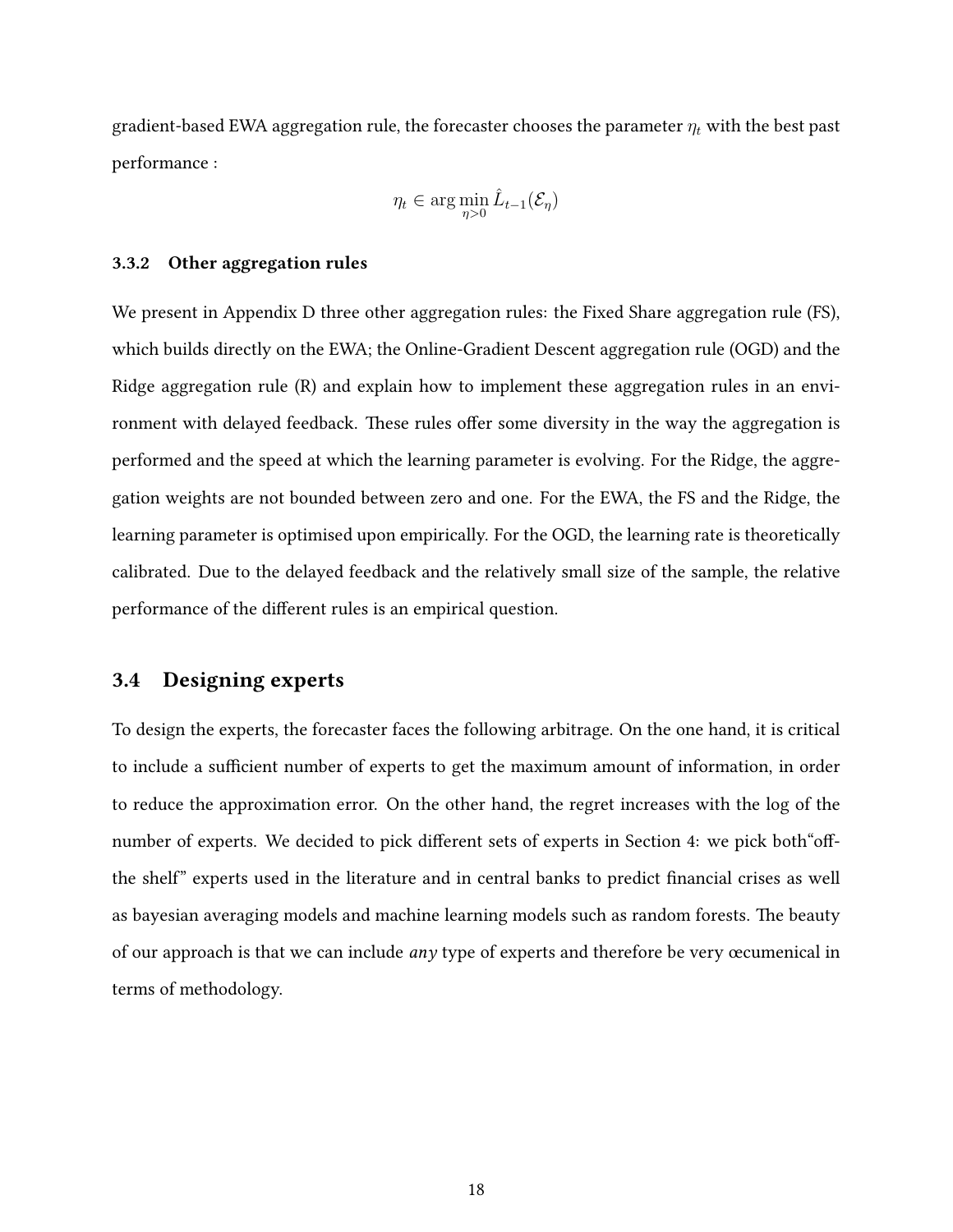# 4 An œcumenical approach to crisis prediction

We include in our set of experts several models used by academics and by central banks in their effort to construct a set of early warning indicators for macro prudential policies: Dynamic Probit Models, Panel logit models, bayesian model averaging. Some of these models were summarised by the Macroprudential Research Network of the ECB. To those, we add models from the machine learning literature: General Additive Model (GAM), random forests, Support Vector Machine (SVM). We then add several Logits with elastic net penalties $^{13}$  as these models have been found to be particularly well suited for out-of-sample forecasts. We design those by grouping variables by themes: a subset of the logits describe the real economy, another subset the housing market, another the credit market etc... This is in order to ease the economic interpretation of our results. Note that our models incorporate various horizons of changes for the variables so that inflexion points can be captured. All the models have been re-estimated with our variables on our sample. In a small number of cases, when we use models of the literature we could not include one variable of the model as it was not publicly available. Some models are estimated on a panel, others are estimated country by country. Therefore our experts incorporate information from the *entire set of* countries and account for potential interactions and global effects. We note that we could consider many more variables and models. We could also extend the country sample. The methodology is flexible enough to incorporate all these improvements. We end up with 26 experts that we briefly describe below. Some of these models are generic in the sense that the specification is exactly the same for all countries. Others use country specific variables, which we select using AUROC criteria. Our eclectic choice of models will allow us to see whether totally a-theoretical models such as random forests dominate or not models based on economic mechanisms (such as credit growth) to produce out-of-sample forecasts. We refer the reader to Appendix B and C for a detailed description of these models and for all the precise specifications.

Our first set of experts are taken from the economic literature on macroprudential policies on panel data:

<sup>&</sup>lt;sup>13</sup>This is a regularized regression method that combines linearly the penalties of the LASSO and the Ridge with certain weights.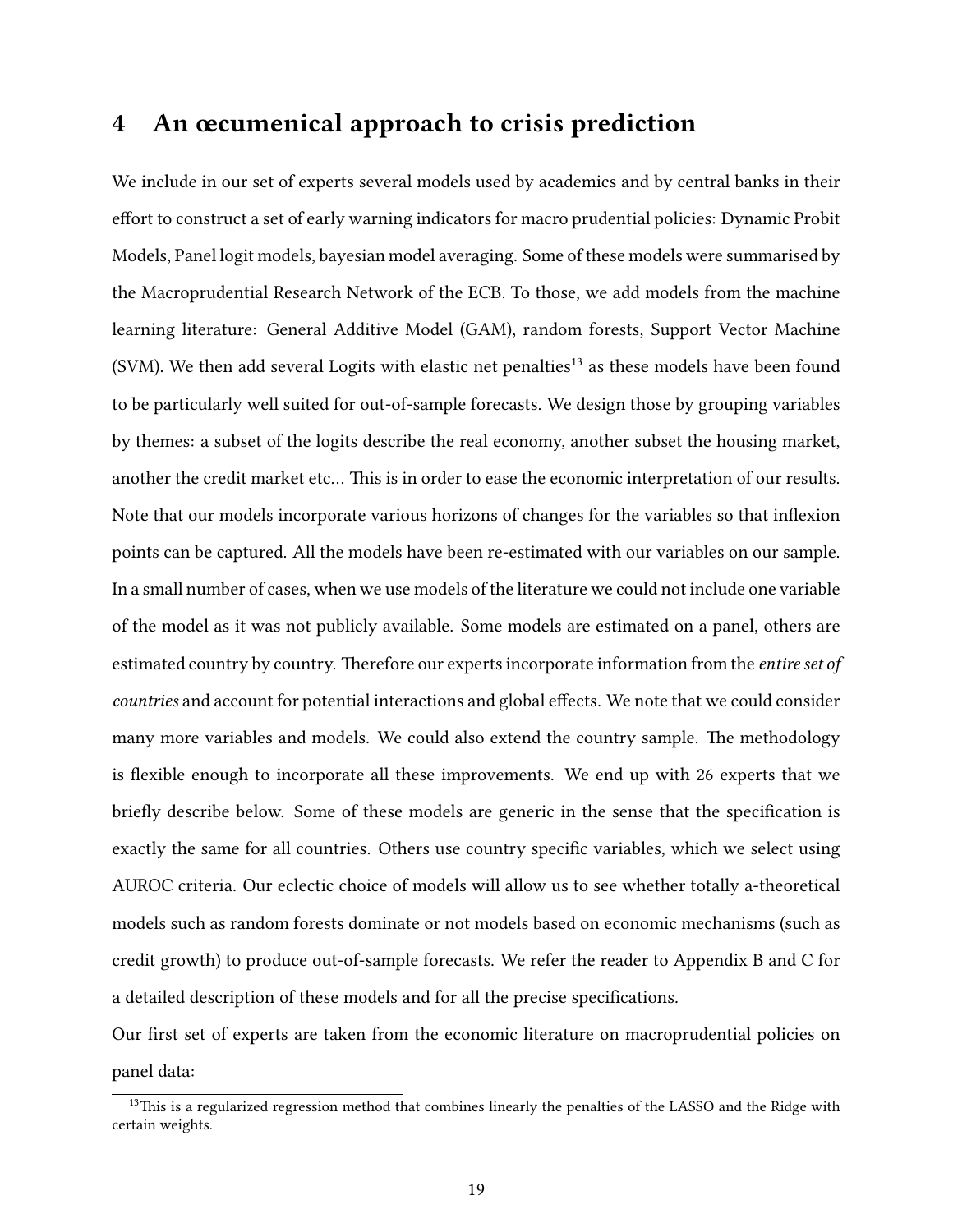- 1. **Expert P1**. Dynamic Probit Model: variables selected with a country-specific AUROC on the batch sample panel.
- 2. Expert P2. Panel logit fixed effect: variables selected with a country-specific PCA Analysis on the batch sample panel.
- 3. Expert P3: Panel logit fixed effect. We follow the literature for the exact specification (see Appendix B and C).
- 4. Expert BMA: Bayesian Model Averaging. Variables selected with a country-specific AU-ROC on the batch sample panel.

Our second set of experts come from the Machine Learning literature (see Appendix B and C):

- 1. Expert GAM: General Additive Model
- 2. Expert RF: Random Forest
- 3. Expert SVM: Support Vector Machine

Our third set of experts are constructed using Logits with elastic-net penalty (see Appendix B and  $C^{14}$ . All the Logits include each variable in level as well as the 1-year change and the 2-year change. Quantities are expressed as a fraction of GDP. These Logits are organised around sets of variables belonging to a specific sector of the economy. For example we construct a Logit credit (Expert Lcr) using Total credit to non-financial sector; Banking Credit to non-financial sector; Total Credit to Households; Total Credit to non-financial corporations. Another Logit, the Logit Foreign (Expert Lfor) will have Cross Border Flows; Real Effective Exchange Rate; Dollar Effective Exchange Rate; Current Account; Terms of Trade. We have a valuation Logit, two real economy Logits, a housing Logit, a monetary Logit, etc… We also allow for combinations. For a detailed description of these 19 additional models please see Appendix B and C. We now have experts of all stripes and shapes including some models with common components, Baysian

 $14$ First introduced by [Zou and Hastie](#page-41-10) [\(2005\)](#page-41-10), the good performance of elastic-net penalty compared to other reg-ularization methods has been confirmed in various applications [Mol et al.](#page-40-16) [\(2009\)](#page-40-16); Mol et al. (2009); [Destrero et al.](#page-39-14) [\(2009\)](#page-39-14).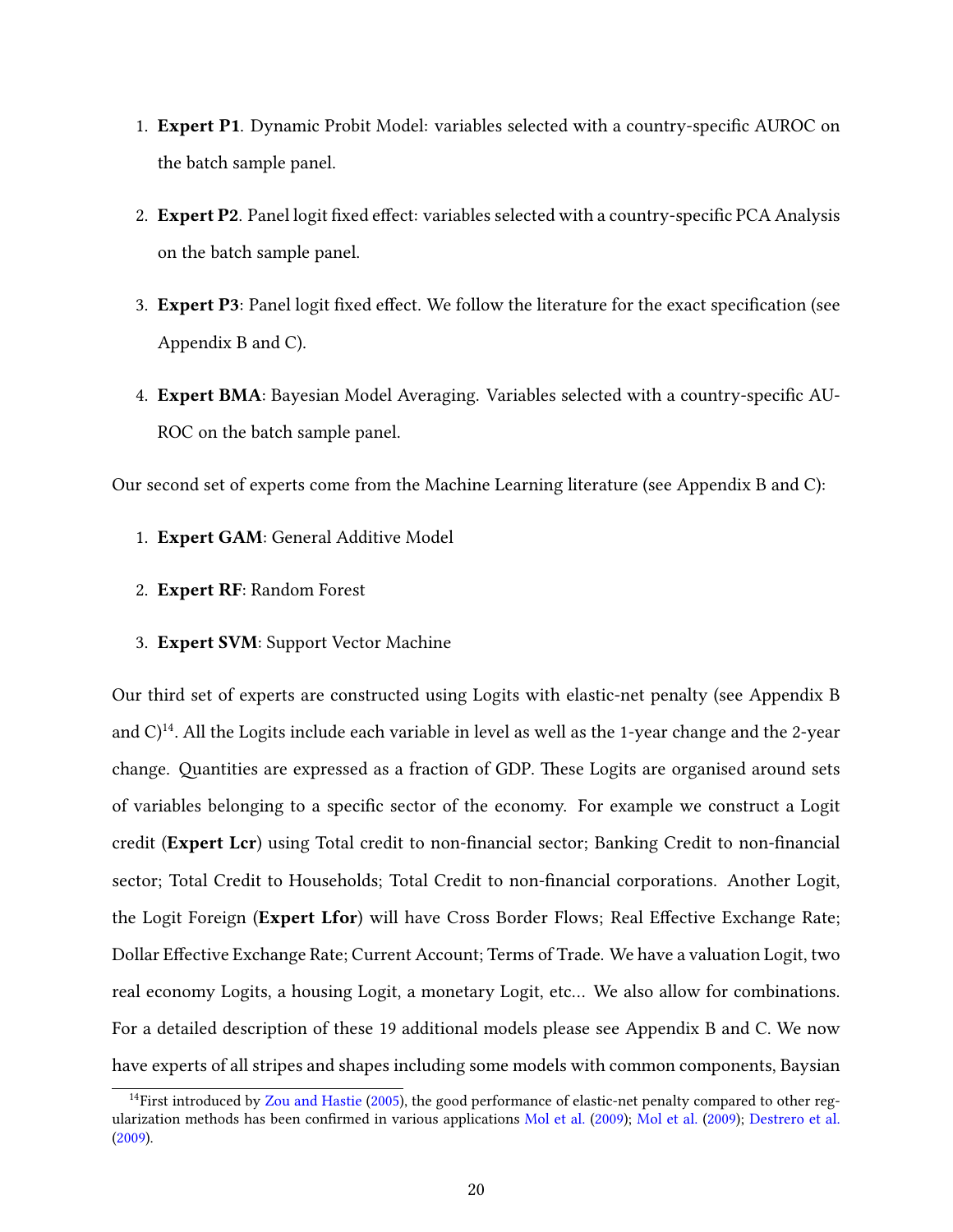averaging and random forests. Our models contain most of the variables that have been shown to be important in the literature and that a well-read international economist would consider now or would have considered in the 1980s: asset valuations, credit; household debt; house prices, financial condition indices, current accounts, real exchange rates, etc... Our œcumenical approach can accommodate many more. Our only restriction is data availability. For example it would be desirable to test the information content of variables based on individual banks balance sheets but the timing of the first crisis and the twelve quarter lags means that in practice those variables cannot be incorporated in the analysis.

# 5 Results

We focus on countries such as France, the United Kingdom, Germany and Italy which experienced a systemic crisis at the beginning of our sample in the 1980s or 1990s. This allows our algorithm to learn about systemic crises and enables it to predict out-of-sample thereafter. Spain and the US do not experience any systemic crisis at the beginning of the sample. We will present a series of results focusing on France, UK, Germany and Italy using quasi-real time data (i.e. historical data which may have been revised). For France and the UK we are also able to present results using real time data. We note that the timing of the systemic crises in all those countries are different not only in the 1980s or 1990s but also around 2008. They have commonalities but also country specific characteristics (this is why we symbolically wrote the section headings below in the national languages). Most of the literature focuses on in-sample results and attempts to predict crises (not pre-crises). We present results for out-of-sample pre-crisis prediction. We show a time series of our predicted probability of crisis as this has the advantage of being very transparent and of allowing us to assess straight away the usefulness of our predictive model as an early warning indicator. If the signal tends to be monotonously increasing before a crisis it is likely to be a useful early warning indicator, provided it does not have too many false positive. For each country we present in the main text our estimated probability of pre-crisis using the EWA aggregating rule. We show some additional results in Appendix. We also present results on the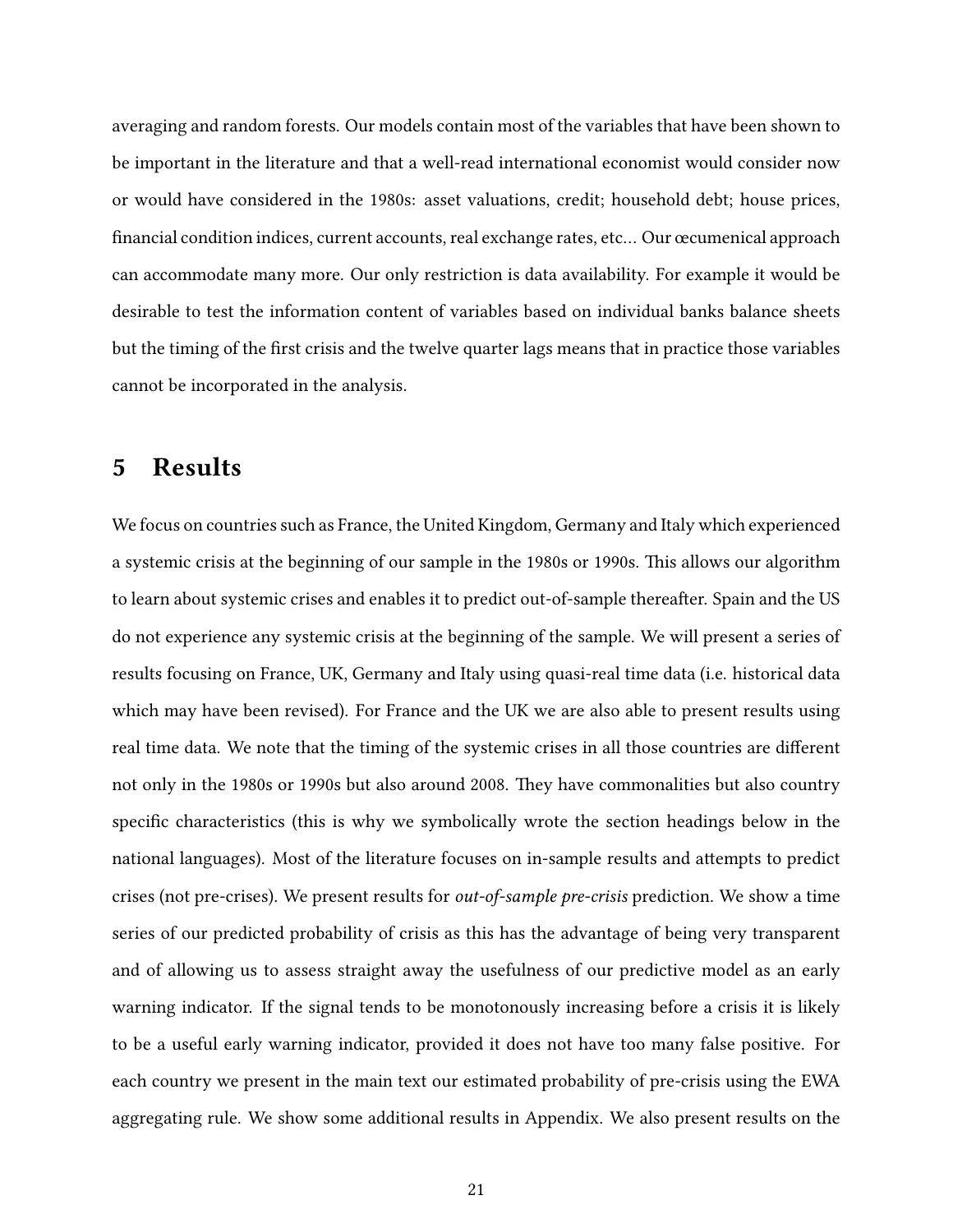time-varying weights assigned by our aggregation rule on each model and the contribution of each expert to the prediction in order to gain some insights in the transmission mechanisms. Finally we report diagnostics regarding the fit of our model (mean squared errors and AUROCs) for the different aggregation rules.

# 6 Les crises systémiques en France

There are two *systemic crises* in France during our sample period from1985Q1 to 2019Q3. The first one is from 1991 Q2 till 1995 Q1 and the second one from 2008 Q1 to 2009 Q4. There are also two residual events which correspond to the burst of the IT bubble in 2002 Q3 till 2003 Q2 and the euro area sovereign debt crisis from 2011 Q1 till 2013 Q4. The 1991Q2-1995 Q1 French systemic crisis, on which our algorithm learns, was linked to real estate. As described in [Duca et al.](#page-39-10) [\(2017\)](#page-39-10) on which we draw, France experienced a period of high GDP growth and deregulation after 1987, which led to a sizeable increase in residential and commercial real estate prices. Increasing oil prices and a deteriorating international economy ushered a severe slowdown after 1990 Q2 and a plunge in real estate prices. The French banks saw an increase in non-performing loans, a fall in value of real estate property assets in portfolios. They reduced their supply of loans to property developers and sellers. The large decline in commercial real estate prices, used as collateral had a negative impact on the financial position of borrowers and led to some defaults. The economy was then damaged by the European Exchange Rate Mechanism crisis of 1992 and the fragility of the banking sector with the near bankruptcy of the Credit Lyonnais (due to the real estate market ´ downturn and excessive risk taking). The trough of the recession was reached in 1993 Q1.

## 6.1 Out-of-sample prediction of crises: France. Quasi real time data.

Figur[e1](#page-25-0) illustrates the timing of pre-crises and crises in France on the period during which we forecast out-of-sample which starts in 2001Q3. We aim at forecasting the systemic pre-crisis period (2005Q1 to 2008Q1). We estimate the expert models on the batch sample 1987Q3-2001Q4 (1987Q3 is the earliest possible date we can start because of data availability). We present results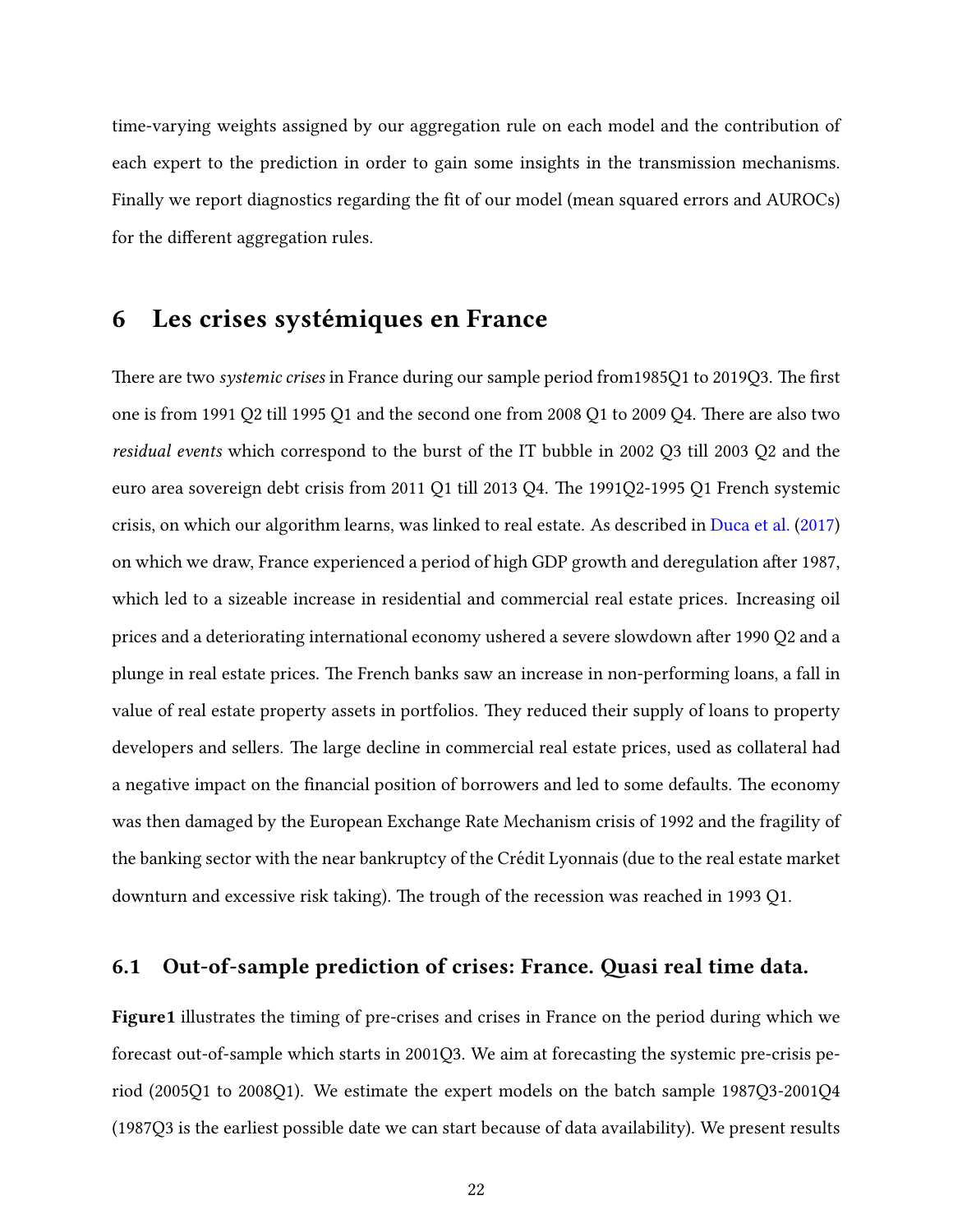for out-of-sample pre-crisis prediction for 2002Q1 to 2019Q3. This includes the period of the second systemic crisis (2008 Q1 to 2009 Q4)<sup>15</sup>. That systemic crisis followed the collapse of Lehman Brothers after an era of growing GDP, falling unemployment, excessive credit growth and boom-ing real estate prices. As described in [Duca et al.](#page-39-10)  $(2017)$ , the spillovers form the US financial crisis triggered a recession with a fall in investment and consumption, as private agents tried to deleverage in front of a deteriorating and highly uncertain economic environment together with a collapse of international trade. France entered a recession in Q3 2008, for four quarters. Unemployment rate rose from 7.5% to 9.5%. There was a 10% decline in residential real estate prices after a boom in the 1995-2007 period. Policy interventions included a restructuring and capital injection into Dexia, a Franco Belgium bank, a French bank guarantee scheme (November 2008-2009), a recapitalisation scheme (December 2008 and March 2009) and a merger and capital injection into Banque Populaire-Caisse d'Epargne (May 2009). In Q3 2009, GDP growth turned positive again and unemployment started to fall. This out-of-sample forecasting period also includes the euro area sovereign debt crisis (2011 Q1 till 2013 Q4), which is not classified as a systemic crisis in France. That period however saw spillovers from the crises in some euro area countries both in terms of real activity and via exposure of French banks to the periphery.

#### Pre-crisis probability.

Figure [1](#page-25-0) presents the results for the EWA aggregation rule. The entire period is out-of-sample and we aim at forecasting the systemic pre-crisis period (2005Q1 to 2008Q1). It shows that the probability of being in a systemic pre- crisis in 2002 Q2-2004 Q4 was low with a sharp increase starting in 2005 Q1. Since the probability increases over time and increases steeply, the model provides a very good early warning system. The 12 quarter ahead crisis probability reaches 1 and remains there till 2008 Q1. The model performs very well as the crisis starts in 2008 Q1 and accordingly the probability starts dropping -we are predicting the pre-crisis *not* the crisis. After 2008 Q4, the probability of a systemic pre- crisis remains very close to zero until 2010 Q1where the probability of crisis goes back up again. This corresponds more or less to the timing of the precrisis for the euro area crisis, which is classified as a "residual event" in our data base (from

<sup>15</sup>For the US the systemic crisis is dated 2007Q3-2009Q4.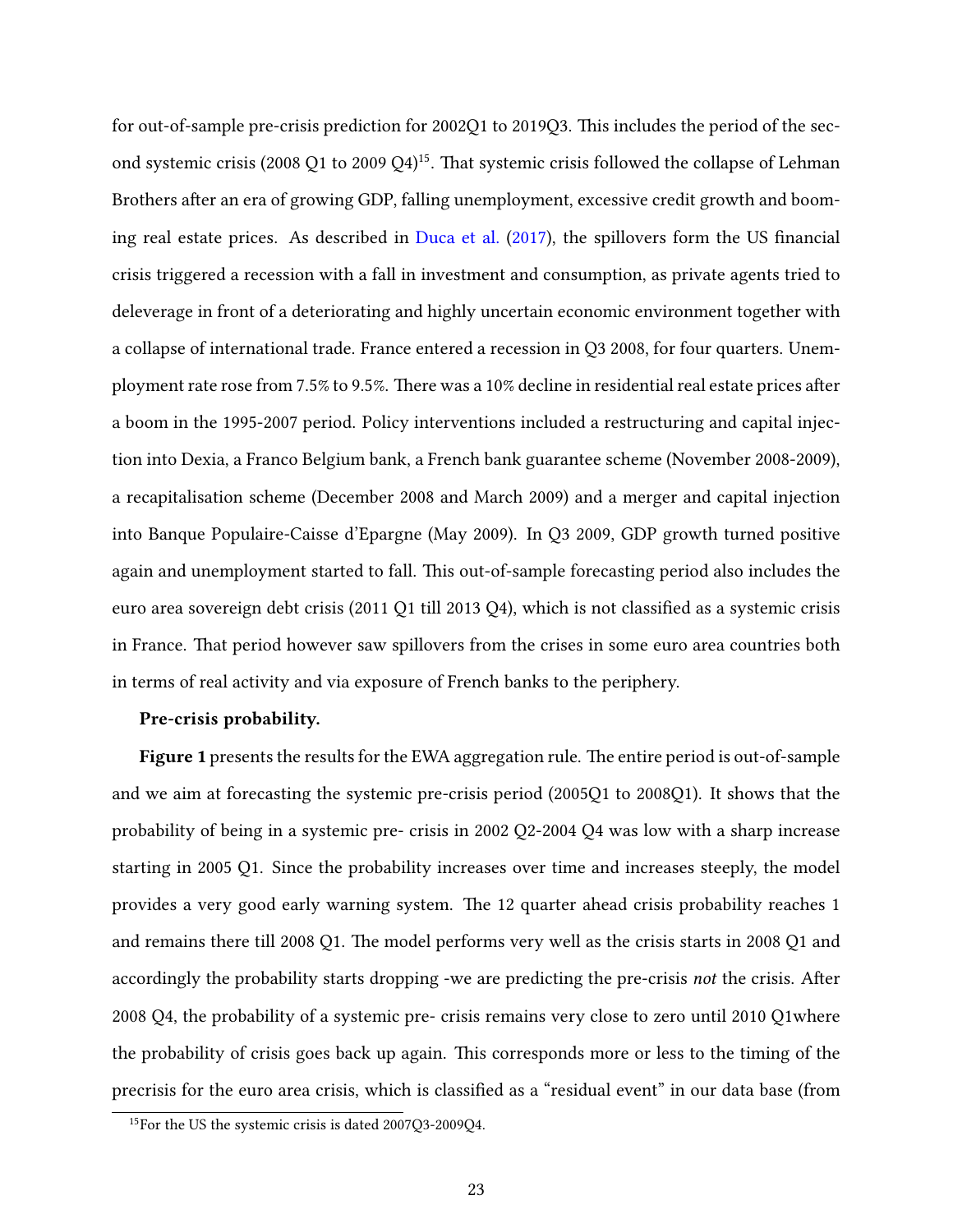

<span id="page-25-0"></span>Figure 1: France: Predicted probability of a crisis - EWA aggregation rule

the point of view of the algorithm this is therefore a mistake). The probability goes back down to low levels at the end of the pre euro crisis period and remains close to zero till the end of the sample. It seems therefore that the algorithm learns on the 1991 Q2 -1995 Q1 systemic crisis all that is necessary to be able to predict the 2008 crisis as early as 2005 Q1 (and it gives a smaller warning before the residual event of the euro area crisis). We show in Appendix D the results for the FS, OGD and Ridge aggregation rules. The FS rule also manages to give a clear and rising signal in 2005 Q1 well before the 2008 systemic crisis. For the OGD aggregation the results are somewhat similar to the FS aggregation rule. The Ridge does not perform very well. This is possibly a consequence of our small sample: EWA type rules are more robust in that case. Three aggregation rules manage to predict the pre-crisis period for the 2008 systemic crisis (the Ridge predicts mostly the euro area crisis, which is not systemic). For all the aggregation rules there is a second probability spike, usually smaller, linked to the pre-euro area crisis period (residual event).

One of the main difference across the different aggregation rules in terms of methodology is the way the learning rate is picked. For the EWA, the FS and the Ridge it is optimised upon empirically whereas for the OGD the theoretically calibrated value of the learning rate is used.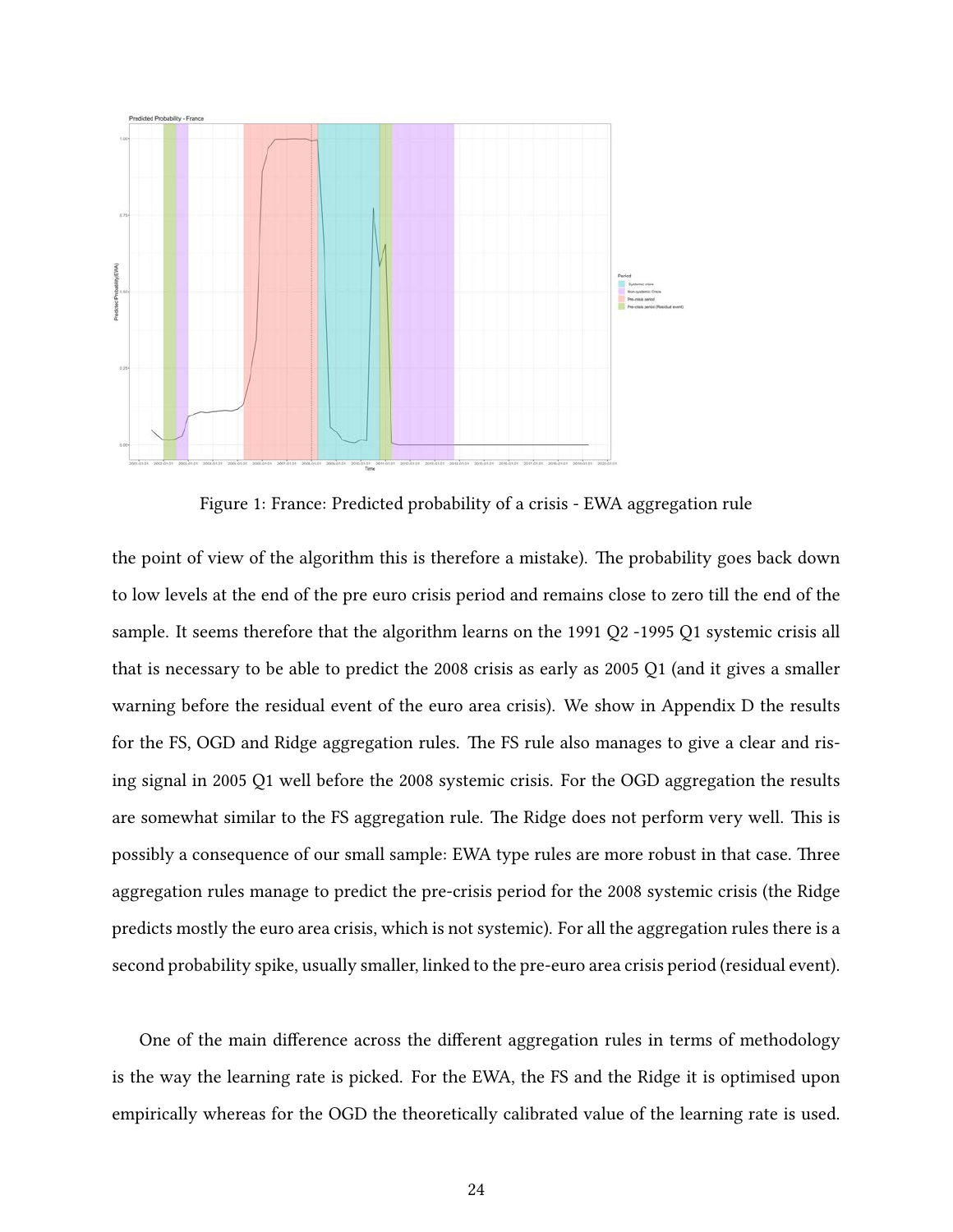| <b>Online Aggregation Rule</b> |      | RMSE AUROC |
|--------------------------------|------|------------|
|                                |      |            |
| EWA                            | 0.26 | 0.98       |
| FS.                            | 0.31 | 0.92       |
| OGD                            | 0.33 | 0.85       |
| Ridge                          | 0.52 | 0.70       |
| Best fixed convex combination  | 0.28 | 0.97       |
| Uniform                        | 0.36 | 0.79       |

Table 1: RMSE and AUROC of different aggregation rules. France

This said, the results across the four aggregation rules are often consistent, though not always. The EWA is the simplest rule and it often appears to be the most robust when samples are small. Table 1 presents the Root Mean Squared Errors (RMSE) and Area under the Receiving Operator Curve (AUROC) of our different aggregation rules and compares them to the best fixed convex combination of experts known ex post and to the uniform aggregation rule (equal weights on all experts). The ROC curve represents the ability of a binary classifier by plotting the true positive rate against the false positive rate for all thresholds. If the model made a perfect prediction the area under the curve (AUROC) would be equal to 1; if it were as bad as a coin flip, the AUROC would be 0.5. We note that the EWA, the FS and to a lesser extent the OGD RMSE are close to their theoretical asymptotic value of the best convex combination of experts (0.26, 0.31 and 0.33 respectively versus 0.28 for the best convex combination known  $ex$  post). The EWA does even better as its weights are time varying wheres the best convex combination has fixed weights. The EWA and FS aggregation rules have an AUROC remarkably close to 1. All aggregation rules do better than uniform weights except the Ridge which performs badly. Note that the prediction of the euro area crisis is counted as an error by the algorithm as this episode is not classified as a systemic crisis but as a residual event. We do not want to emphasize particular diagnostics but do report them to allow comparisons with the literature. What we do want to emphasize is that our out-of-sample graphs of the time-varying probability of systemic crises provide a transparent way of assessing the performance of our methodology.

#### Dominant experts and their roles.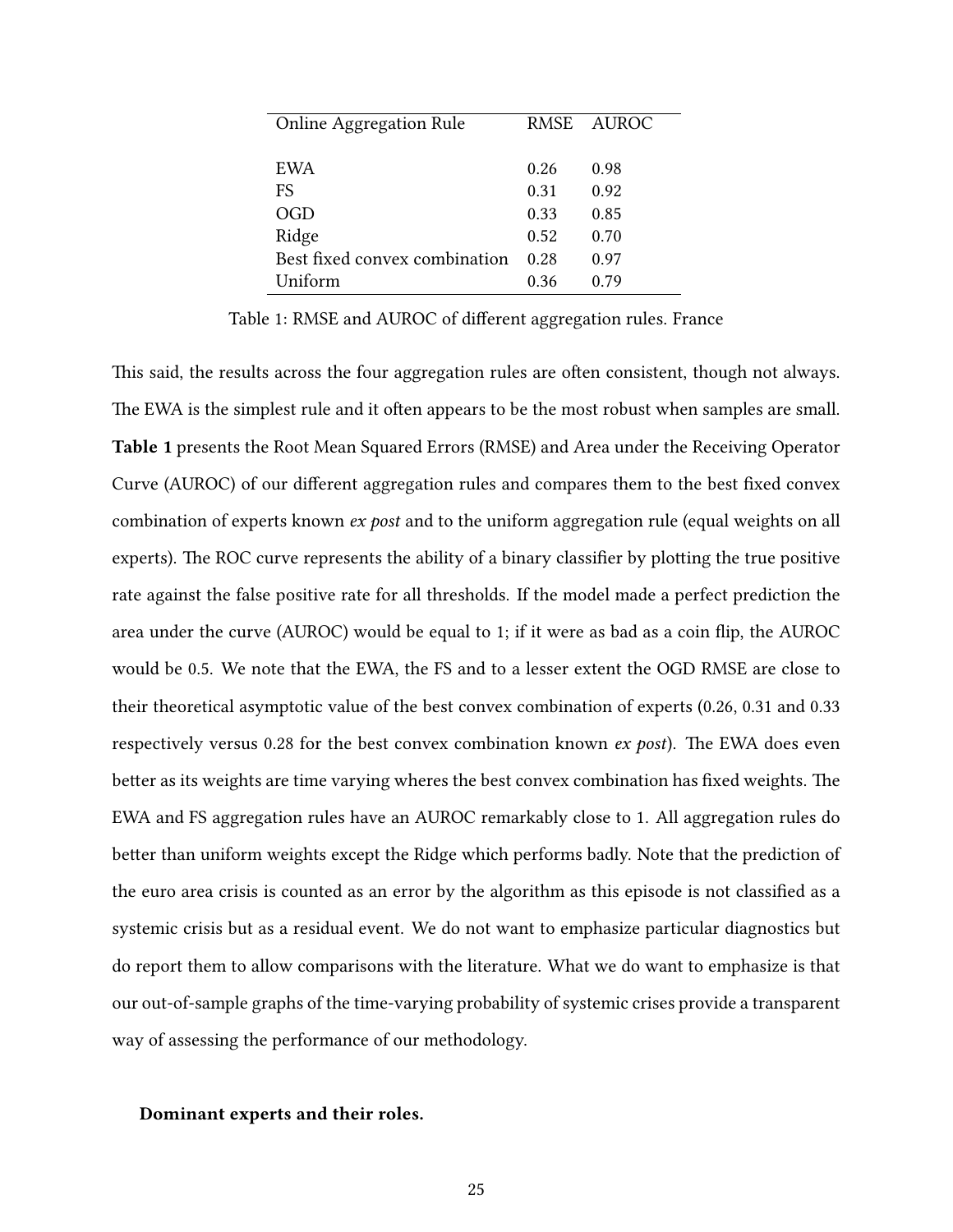

<span id="page-27-0"></span>Figure 2: France: Weights. Quasi-real time. EWA aggregation rule.



<span id="page-27-1"></span>Figure 3: France: Experts. Quasi-real time. Contribution to forecast. EWA aggregation.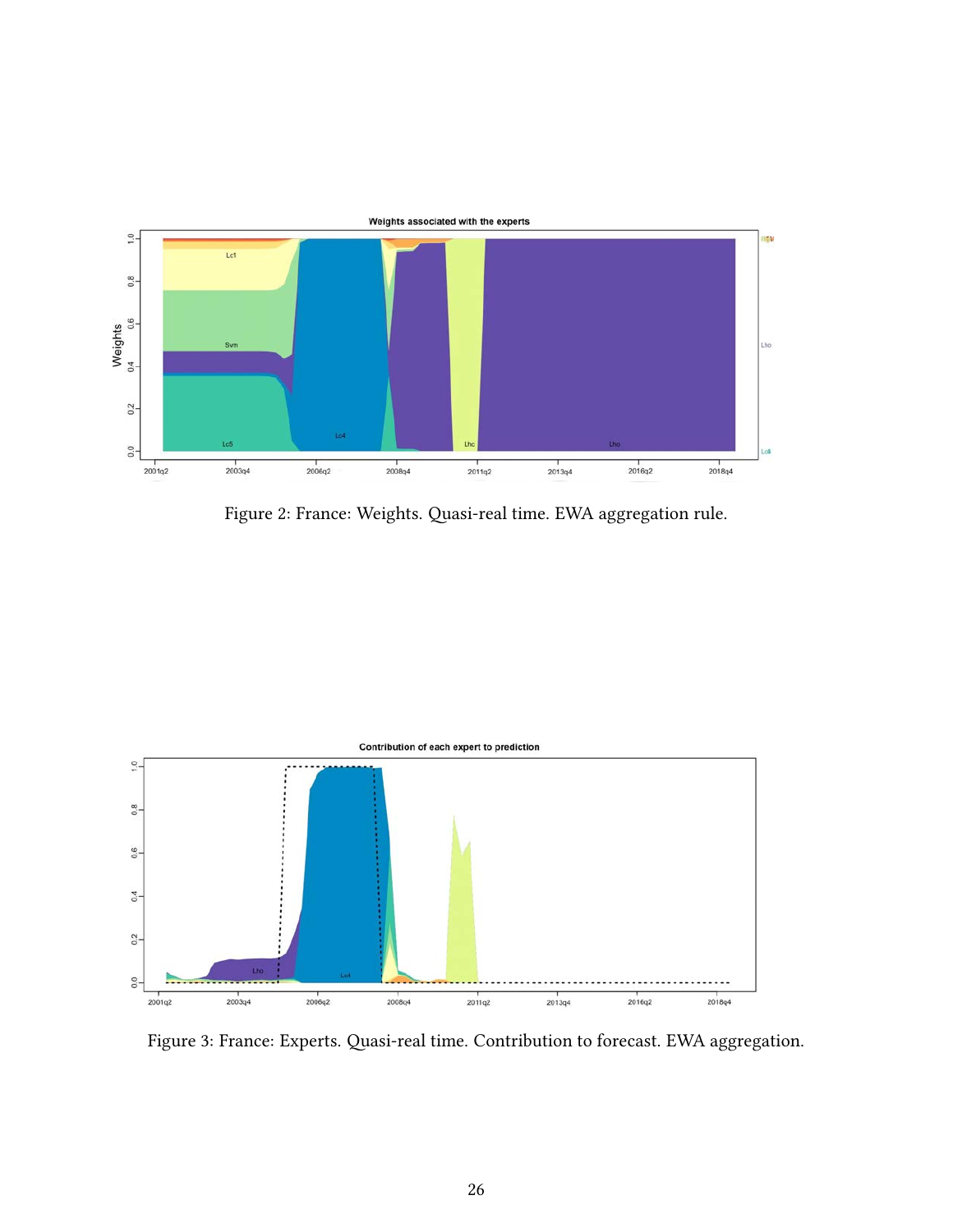Our online learning methodology is not a black box. It allows us to track which models get an endogenously higher weight in the forecast at a given point in time and which ones give the crisis signal. Interestingly some models dominate the forecast. Figure [2](#page-27-0) shows the time varying weights associated to each of our experts for the EWA aggregation rule and **Figure [3](#page-27-1)** presents the contribution of the experts to the forecast (the dashed line is the pre-crisis period we are seeking to predict). The optimal forecast for the EWA rule puts some positive weights on several models. Among those, in Figure [3](#page-27-1), we see that the ones giving the crisis signal are Lho<sup>16</sup> and Lc4 which is the one really spiking;  $\boldsymbol{\mathrm{Lc4}}$  is a logit elastic net mainly on housing, credit and investment $^{17}$ .  $\boldsymbol{\mathrm{Lc5}}^{18}$ and  $\mathbf{Lhc}^{19}$  are also informative. This suggests that fluctuations in quantities of credit (changes in total credit to household (1y and 2y) and bank credit to non-financial sector  $(2y)$ ) are particularly informative along with the housing market variables particularly real estate price (2y) rent price index  $(2y)$  and price-to-rent. These variables picked *ex ante* out-of-sample by the algorithm make perfect economic sense given the *ex post* narrative on the French crisis.

Figure [9](#page-62-0) in the Appendix shows the time varying weights associated to each of our experts for the FS aggregation rule and **Figure [10](#page-62-1)** presents the contribution of each expert to the forecast. The dashed line is the pre-crisis period we are seeking to predict. Interestingly Lc4 also plays the central role and gives the pre-crisis signal. According to the OGD aggregation rule, it is also Lc4 and Lc5 which give the strongest signal for the systemic crisis. So the results are very consistent across three aggregation rules (EWA, FS and OGD) for the prediction of the pre-systemic crisis period (the Ridge is the outlier in terms of performance). For the FS rule, the euro area pre-crisis peak in crisis probability is due to Lhc. Similar experts are picked by the OGD and the Ridge aggregation rules for the pre-euro area peak (see Appendix D). Finally as a robustness check we also re-estimated our EWA aggregation using an 8 quarter pre-crisis period as opposed to a 12 -quarter period. The two models picked are Lc4 and Lbfo and the model giving the signal is

 $16$ Lho's variables are: Price-to-rent, price-to-income, real estate price, rent price index.

<sup>&</sup>lt;sup>17</sup>Lc4's variables are: Real estate price, GDP, Total Credit to Households, Rent Price Index, Loans, Banking Credit to private non-financial sector, Price-to-income, Investment, Share price index, Equity Holdings.

<sup>&</sup>lt;sup>18</sup>Lc5's variables are Price-to-rent, Short-term interest rate, Terms of Trade, Housing 2, Total Credit to Households, Banking Credit to private non-financial sector, Total Credit to private non-financial corporations, Rent Price index, Investment, Share Price index, equity Holdings.

<sup>&</sup>lt;sup>19</sup>Lhc's variables are Price-to-rent, price-to-income, real estate price, rent price index, Total credit to non-financial sector, Banking credit to nonfinancial sector, total credit to households, total credit to non-financial corporation.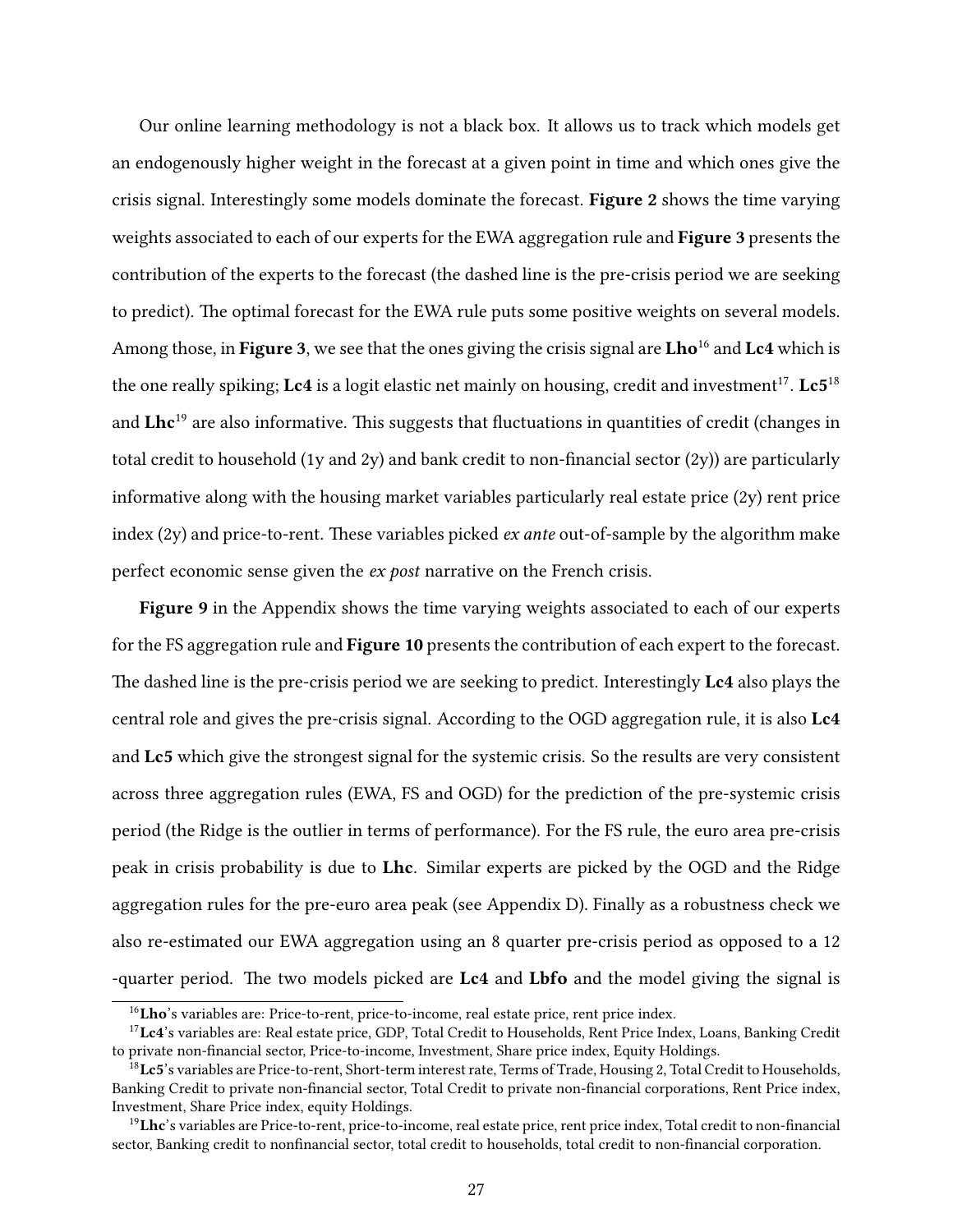**Lbfo**<sup>20</sup> (see Appendix D). So our aggregation method is able to give a very clear signal of the systemic crisis in 2008 both 3 year (mostly with credit volumes and housing variables) and 2 year ahead (mostly with international variables and risk taking variables).

These results are robust to all the variations we tried. They are not totally surprising. Housing risk and credit to households are seen as having played an important role in the Great Financial Crisis in the US. They seem to have done so as well in France and this is consistent with the historical narrative of the French crisis.<sup>21</sup> In the case of France, we see however that banking credit to non-financial corporations and total credit to household are also very informative as does priceto-rent, the terms of trade and the short term rate. For the euro area pre-crisis (residual event), financial market stress indicators, global factor in asset prices, interest rates and international flows and exchange rate variables seem to play a bigger role. This is true across all the aggregation rules we considered. These variables were picked in both cases ex ante out-of-sample by the algorithm and they make economic sense given the *ex post* known narrative on the French crisis. Of course, no causality can be established.

## 6.2 Out-of-sample prediction of crises: France. Real time data.

We test our methodology for real time out-of-sample prediction using vintage data for France and the EWA aggregation rule. Unfortunately, we have been able to obtain vintage data only for a subset of our variables. In particular we are missing long enough series for GDP data, credit data and housing market related variables. Fortunately however we can rely on Cross Border Capital vintage data series for the whole panel of countries (liquidity indices built on real time flow data as well as risk taking indices built on asset price data)<sup>22</sup>. We also use exchange rates and asset price data which are not revised, and specifically for France M3 and inflation data which are not revised. We go from 244 variables down to 122 variables. We reestimate all our experts on the 1987Q3-2001Q3 sample using only vintage data and we use also only vintage data for the

 $^{20}$ Share price index, Equity Holdings, Risk Appetite, Total Liquidity Index, Crossborder flows, Real effective exchange rate, dollar effective exchange rate, current account, Terms of Trade.

<sup>&</sup>lt;sup>21</sup>We note that the timing of the systemic crisis is not exactly the same in France (2008O1-2009O4) and in the US  $(2007O3 - 2009O4)$ ; we also note that the euro area crisis affected France subsequently.

 $22$ For a description of the Cross Border Capital Data set see Howell et al. (2020).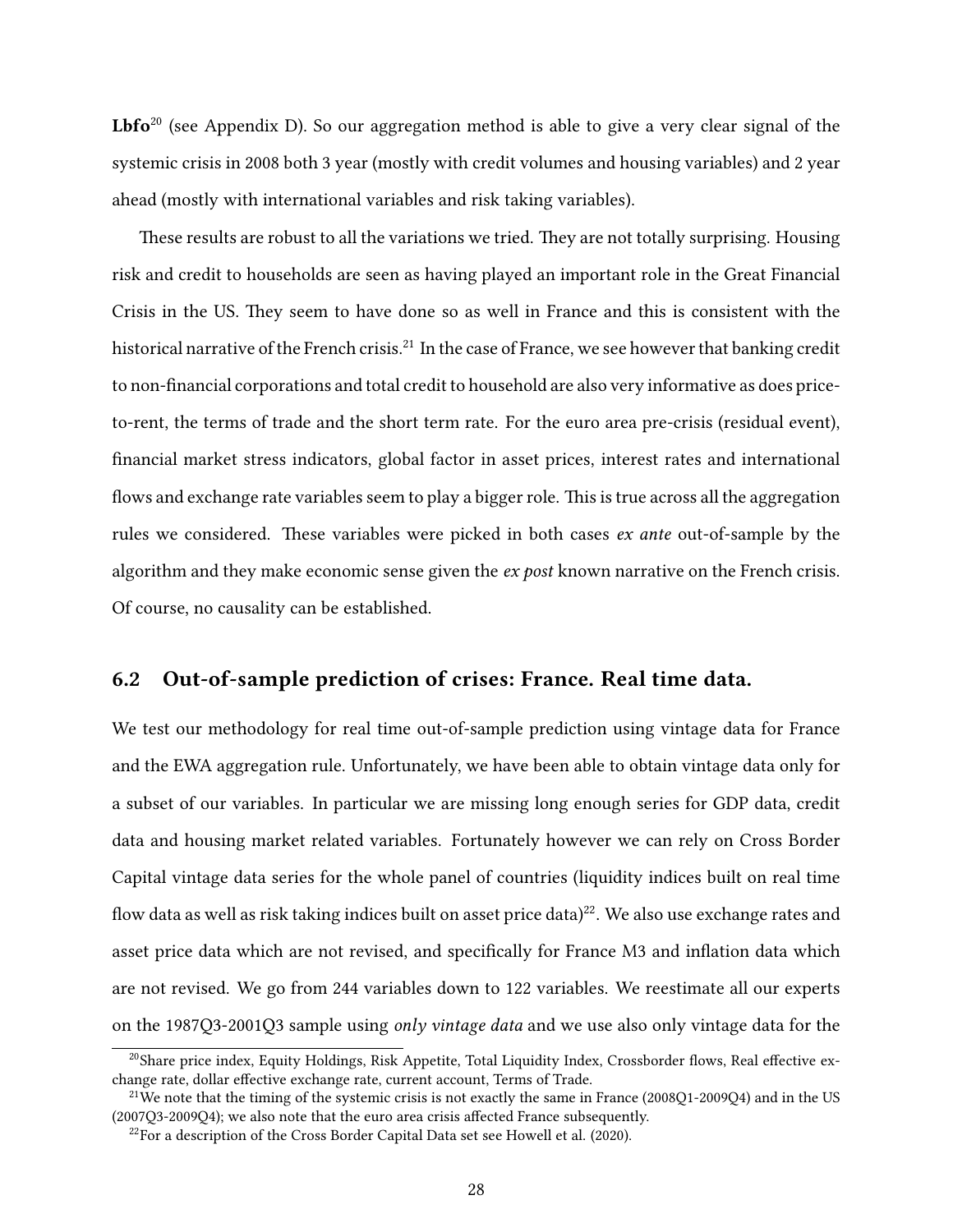out-of-sample exercise<sup>23</sup>. Despite the strong data limitations, we still get good results for the predictability of the systemic crisis as shown in **Figure [4](#page-31-0)**. The probability of pre-crisis goes up in 2005 Q2 (1 quarter later than in quasi real time) and remains high until the systemic crisis unfolds. It remains elevated a bit longer than in quasi-real time after the beginning of the crisis. There is a spike as before for the euro area crisis but it occurs a bit later. The main difference has to do with the existence of two new spikes in 2014 and 2018 which were not there when we used the quasi-real time data. So the real-time estimates, which are based on fewer series seem noisier and more prone to false positive. It is hard to make a meaningful comparison of the weights of the models with the quasi real time results as the variables used in the models are now very different due to data restrictions. There are two models which are picked by the EWA aggregation rule: the machine learning expert  $GAM^{24}$  and a new Lc5 expert<sup>25</sup>. It is the  $GAM$  expert which gives the signal of a pre- systemic crisis before 2008. In the absence of any credit data and housing data and terms of trade data which were very important in our quasi-real time exercise, it is the interest rate (and just as before it is the 2y change), exchange rate and capital flow data which trigger the alarm. Lc5, which measures mostly financial stress and asset price variables is responsible for the subsequent spikes. Those are false positive. More than the real time versus quasi-real time dimension it seems to us plausible that it is the lack of data availability in terms of credit, real variables, terms of trade and housing market vintage variables which are responsible for the deterioration in forecasting ability. We note that the RMSE and the AUROC are still very good (see Table 2) when compared to the Best convex combination of experts (based on ex post information) or on a uniform aggregation. We note that the RMSE of the EWA aggregation rule is even better than the best convex combination. This is possible since the EWA are time varying while the best convex combination has fixed weights. On-line learning methodologies have been developed precisely to do real time forecasts.

<sup>&</sup>lt;sup>23</sup>Our real time out-of-sample exercise is very strict. Indeed, we even estimate our experts on the batch sample using vintage time series.

<sup>&</sup>lt;sup>24</sup>GAM's variables are Short-term interest rate 2y, Cross Border Flows 1y, Dollar effective exchange rate 2y.

<sup>&</sup>lt;sup>25</sup>Lc5's variables are Financial Condition Index, Domestic Sector Liquidity Stock, Private Sector Liquidity Stock, Equity Exposure Index, Total Liquidity Stock.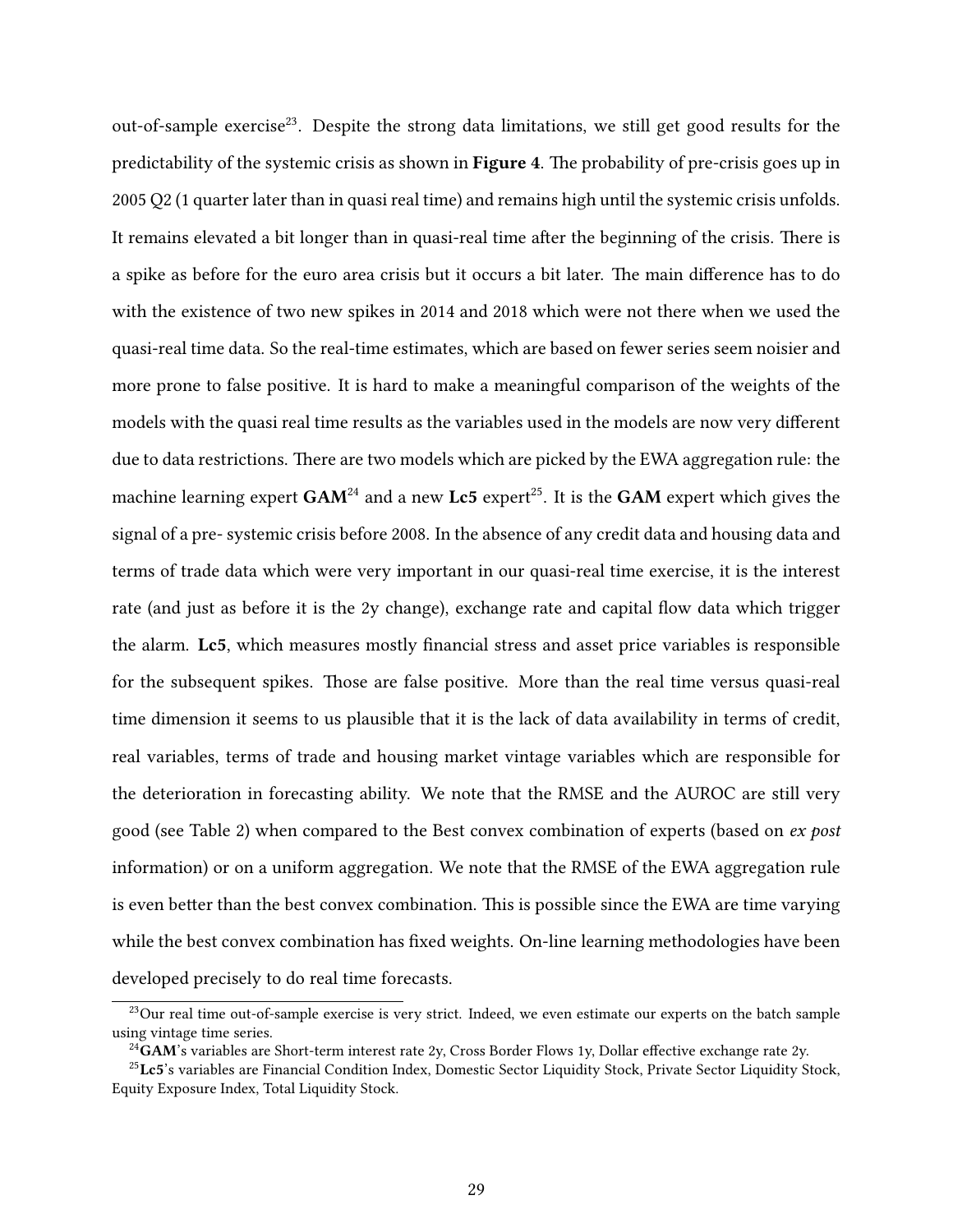| Online Aggregation Rule RMSE AUROC |             |      |
|------------------------------------|-------------|------|
|                                    |             |      |
|                                    |             |      |
| EWA                                | $0.36$ 0.84 |      |
| Best convex combination 0.32       |             | 0.84 |
| Uniform                            | 0.40        | 0.54 |

Table 2: RMSE of different aggregation rules. France: real time from 2002Q1 to 2019Q3



<span id="page-31-0"></span>Figure 4: France: Experts. Real time - EWA

# 7 Systemic crises in the United Kingdom

We now turn to the UK. For the UK, the crisis started in 2007 Q2 and ended in 2010 Q1, which is a slightly different timing from France. The previous systemic crisis was from 1991 Q2 till 1994 Q2. As described in [Duca et al.](#page-39-10) [\(2017\)](#page-39-10), that crisis was linked to excessive credit growth, high real estate prices and leverage. Rapid credit expansion took place in the 1980s (including in property-related assets). Even though some small institutions failed from June 1990 there was no reaction or concern from authorities until counterparties were unable to access their funds at the BCCI (Bank of Credit and Commerce International). The event generated panic and the people moved their money to larger institutions. The European Rate Mechanism (ERM) forced the Bank of England to keep a high interest rate. This exacerbated the economic slowdown, accelerating the fall of property prices. The second systemic crisis 2007 Q2 till 2010 Q1 is predicted out-ofsample. The episode relates to the subprime crisis. The instability came from weaknesses within the financial system that developed during the global credit boom characterised by rapid balance sheet expansion. Too many assets whose liquidity and credit quality were uncertain were created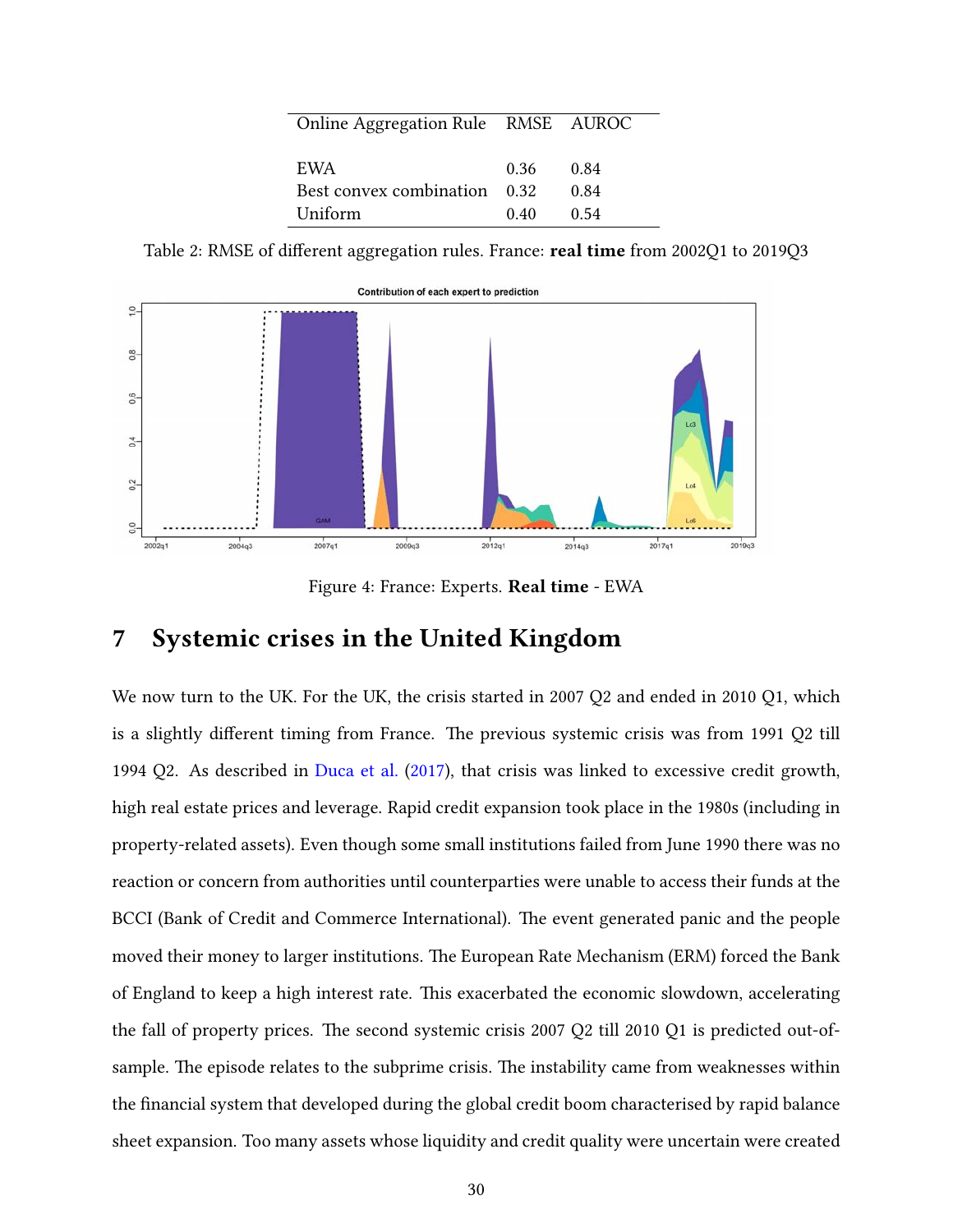

<span id="page-32-0"></span>Figure 5: UK: Contribution of experts to forecasts. Quasi-real time - EWA

and funding structures were risky and fragile. We present results for out-of-sample prediction for 2002Q3 to 2017Q4. Unlike France, there are no residual events in the data after the systemic crisis.

## 7.1 Out-of-sample prediction of crises: UK. Quasi real time data

Figure [5](#page-32-0) presents the predicted probability of a pre-crisis in the UK for the EWA aggregation rule with the contribution of the experts to the forecast. The dashed line is the pre-crisis period we are seeking to predict. The probability of being in a pre-crisis in 2004 rises very quickly. The probability of a subsequent crisis is very low after the Great Financial crisis except for a peak in 2011. Table 3 shows that the EWA rule performs well and just like in the case of France, it performs better than the other rules (unreported). Two experts are doing most of the work: the  $GAM<sup>26</sup>$  and the Logit risk Lrisk<sup>27</sup>. It is the GAM expert that gives the signal before the 2008 crisis. That experts combines information on the housing market and on long term interest rate. The second expert Lrisk reflects risk taking. The algorithm can also predict well the crisis two year ahead as shown in Figure [14](#page-63-0) in the Appendix. The model giving the signal in that case is Lval<sup>28</sup>, which reflects valuations in different asset markets and risk taking.

<sup>&</sup>lt;sup>26</sup>GAM's variables are long-term interest rate and Price-to-rent.

<sup>27</sup>Lrisk's variables are VXO, Risk Appetite, Equity Holding.

<sup>&</sup>lt;sup>28</sup>Lval's variables are Share price index, Real Estate price, Global Factor in Asset Prices, Short-term interest rate, long-term interest rate, dollar effective exchange rate.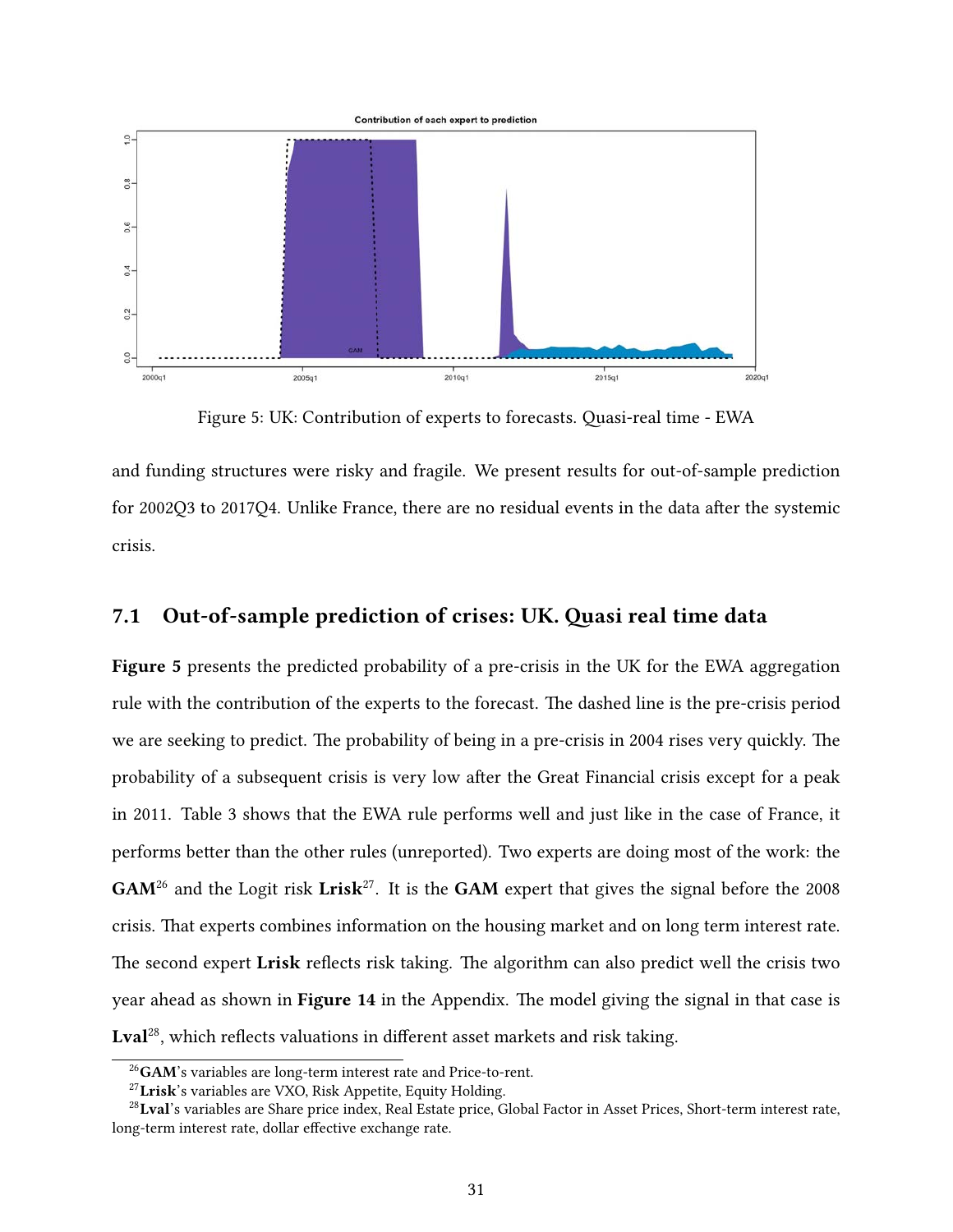| Online Aggregation Rule RMSE AUROC |      |       |
|------------------------------------|------|-------|
|                                    |      |       |
|                                    |      |       |
| EWA                                | 0.29 | 0.92  |
| Best convex combination 0.29       |      | 0.94  |
| Uniform                            | 0.43 | -0.66 |

Table 3: RMSE of different aggregation rules. UK: quasi-real time from 2001Q1 to 2019Q4



<span id="page-33-0"></span>Figure 6: UK: Experts. Real time - EWA

## 7.2 Out-of-sample prediction of crises: UK. Real time data.

We reestimate all our experts using only vintage data for the out-of-sample exercise. Despite the strong data limitations, we get still good results for the predictability of the systemic crisis as shown in Figure [6](#page-33-0). The probability of pre-crisis goes up as before and remains high longer than in quasi-real time after the beginning of the crisis. There only very small spikes during the euro area crisis and a small spike in 2018 so the results are consistent with the quasi-real time ones. There are two models which are picked by our the EWA aggregation rule and these are two machine learning models: the GAM<sup>29</sup> and the SVM expert. It is the GAM expert which give the signal of a pre-crisis before 2008. For the UK, it is therefore clearly the behaviour of the real time liquidity variables and the exchange rate which trigger the alarm.

<sup>&</sup>lt;sup>29</sup>The GAM's variables are the Dollar effective exchange rate, Private Sector Liquidity Stock (2y), Domestic Liquidity Stock local (2Y).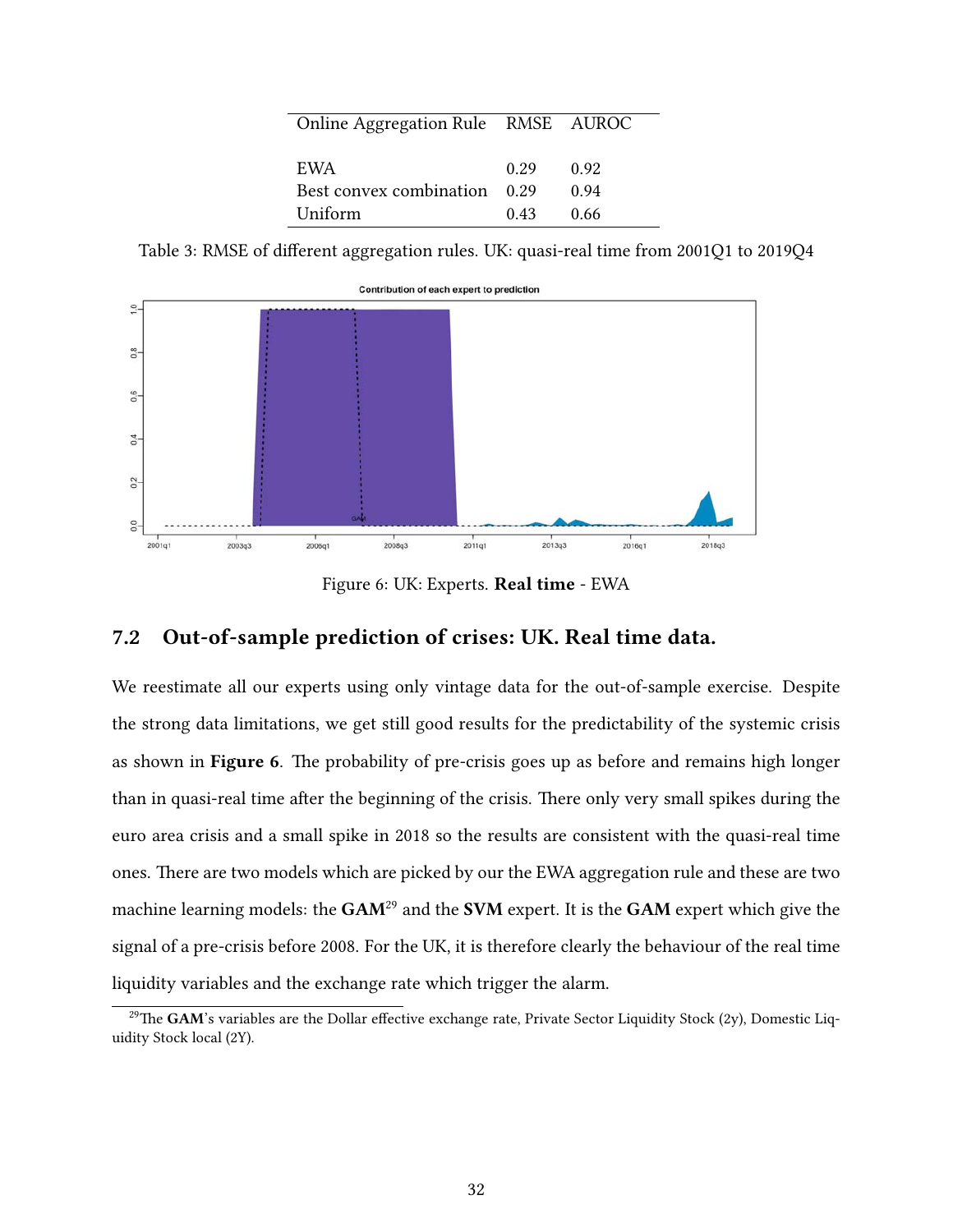# 8 Systemische Krisen in Deutschland

We now turn to Germany. Both the timing of the first and the second systemic crises (2001 Q1 till 2003 Q4 and 2007 Q2 till 2013 Q2 respectively) are different from the ones in France and in the UK. The algorithm learns on the systemic crisis 2001Q1- 2003 Q4. As described in [Duca et al.](#page-39-10) [\(2017\)](#page-39-10), that crisis was due to exposure concentration, excessive credit growth and leverage (financial and non financial) and excessive risk taking. The cyclical downturn, following a domestic credit boom and the implosion of the finew economy" stock market bubble, put significant stress on the German financial sector which had low profitability. Some of the largest institutions, had to adjust their balance sheets and to tighten their lending standards with negative feedbacks effects. The second systemic crisis 2007 Q2 till 2013 Q2 is predicted out-of-sample. During the years preceding the Lehman Brothers bankruptcy, some German financial institutions became strongly interconnected in international markets and involved in the build-up of systemic risks. The drying up of market and funding liquidity was a key destabilising factor in the crisis. In addition to securitizations, some banks in Germany had important exposures to commercial real estate and the shipping industry. High leverage increased the risk of pro-cyclical fire sales and of a credit crunch. In the later stage of the crisis exposures to stressed euro area sovereigns and banking systems affected the financial sector in Germany. We present results for out-of-sample prediction for 2000Q3 to 2017Q4. Unlike France, there are no residual events during that outof-sample forecast period but a longer systemic crisis and fewer periods in between the batch sample and the out-of-sample systemic crises.

## 8.1 Out-of-sample prediction of crises: Germany. Quasi-real time data.

Figure [7](#page-35-0) presents the predicted probability of a pre-crisis in Germany for the EWA aggregation rule. The probability of being in a pre-crisis reaches a very high level in 2004. The model also performs well as the crisis starts: the probability drops quickly. There are however some subsequent smaller peaks during the 2011-2018 period.

We see that when the pre-crisis probability peaks, it is the **P1** expert which is carrying all the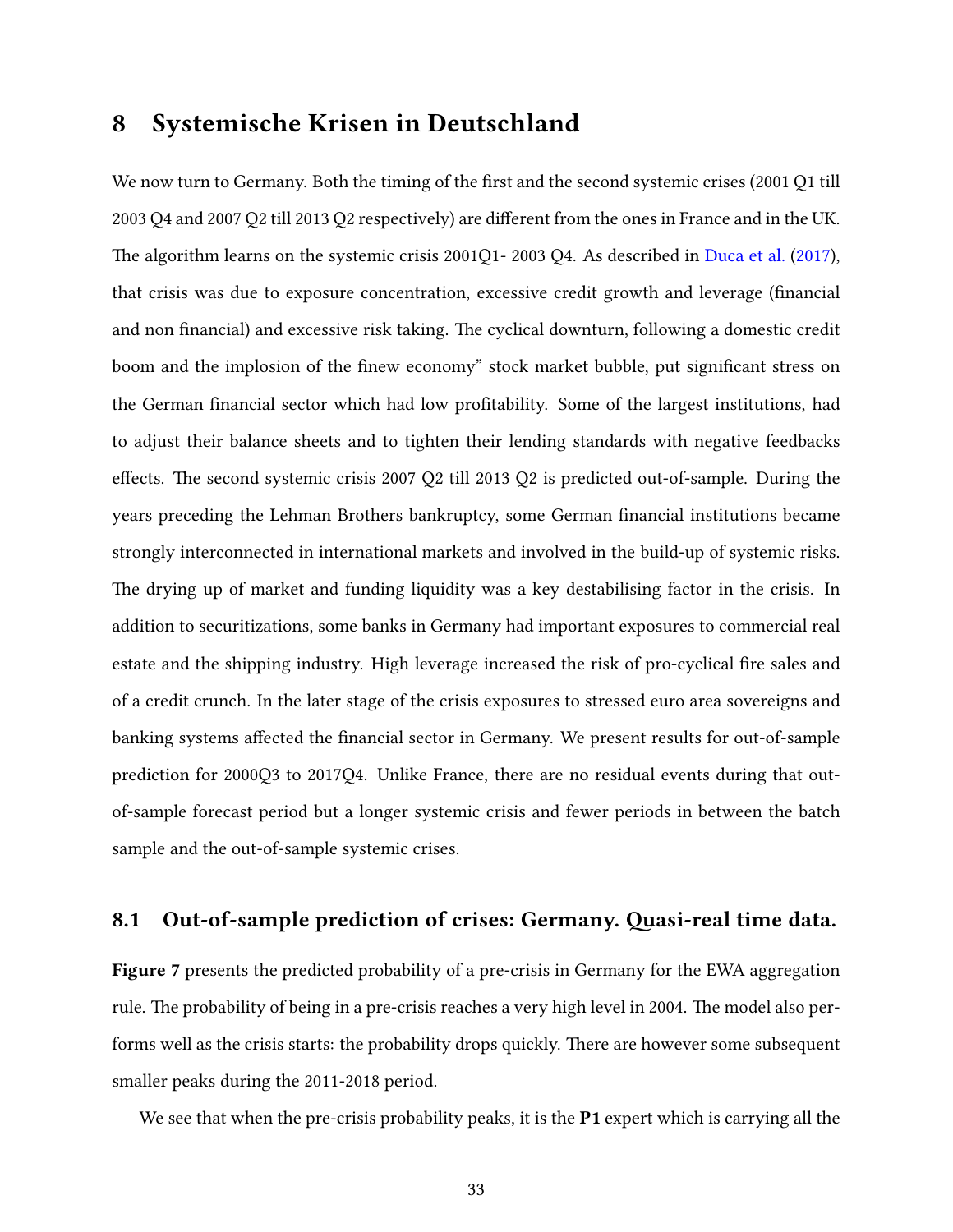

Figure 7: Germany: Contribution of experts to forecasts. Quasi-real time - EWA

<span id="page-35-0"></span>

| Online Aggregation Rule RMSE AUROC |      |      |  |
|------------------------------------|------|------|--|
| EWA                                | 0.21 | 0.84 |  |
| Best convex combination 0.19       |      | 0.84 |  |
| Uniform                            | 0.41 | 0.78 |  |

Table 4: RMSE of different aggregation rules. Germany: quasi-real time

weight and giving the signal<sup>30</sup>.

Table 4 presents the RMSE and the AUROCs. We note that the EWA performs best once more in all our aggregation rules (unreported) but it does not do as well as the best linear convex combination. This suggests that like for France (and unlike the for the UK) we have a good pool of experts but that the learning could be improved further. This may be linked to the fact that, for Germany, the two systemic crises are not far apart in time.

## 9 Le crisi sistemiche in Italia

Italy experienced a systemic crisis at the beginning of our sample from 1991Q3 to 1997Q4. According to [Duca et al.](#page-39-10) [\(2017\)](#page-39-10) "this crisis can be related to currency markets turmoils in connection to the ERM crisis and subsequent distress in the economy and in the banking sector. Several banks from southern Italy, generally publicly-owned and affected by allocative and cost inefficiencies,

 $30P1$ 's variables are Price-to-rent, Real estate price, Banking credit to private non-financial sector, Long term interest rate.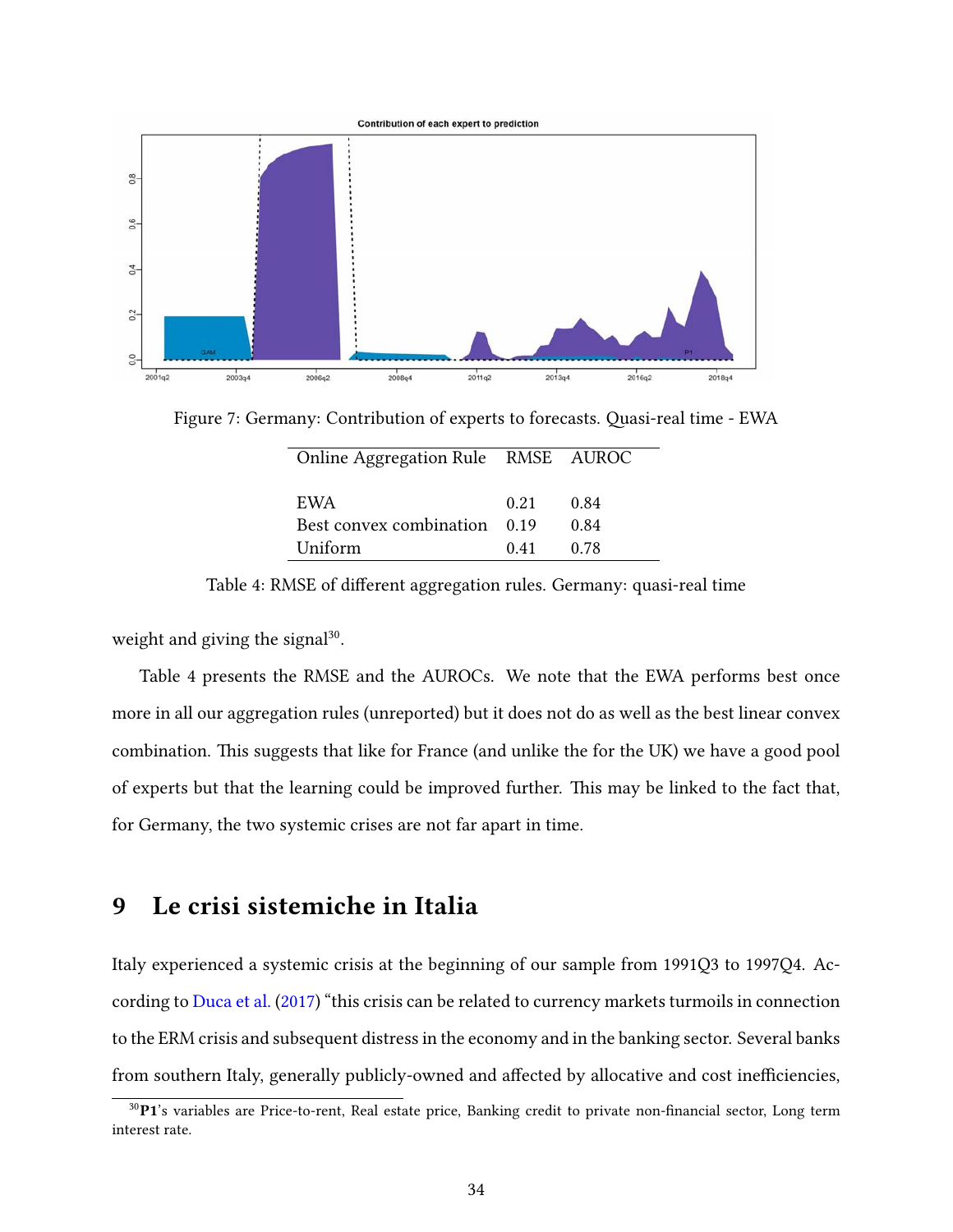

Figure 8: Italy: Contribution of experts to forecasts. Quasi-real time - EWA

| Online Aggregation Rule RMSE AUROC |      |      |
|------------------------------------|------|------|
|                                    |      |      |
| EWA                                | 0.34 | 0.77 |
| Best convex combination 0.28       |      | 0.94 |
| Uniform                            | 0.42 | 0.70 |

Table 5: RMSE of different aggregation rules. Italy: quasi-real time

were severely hit by the strong recession. Moreover, those banks increased their exposures which became quite concentrated - toward riskier borrowers. In the context of the crisis affecting the Italian economy, especially in the southern regions, a large number of small banks went under distress in the 90s." The systemic crisis we are trying to predict out-of-sample starts later than in the previous economies: it runs form 2011Q2 to 2013Q4. Italy also experienced a "residual event" just before the systemic crisis from 2008Q1 to 2011Q3 due to financial market stress though there was little exposure of Italian banks to US mortgage markets.

## 9.1 Out-of-sample prediction of crises: Italy. Quasi-real time data

In the case of Italy, the EWA aggregation rule puts almost all its weight on one expert Lc2 which is a Logit combination of Consumption, Investment, Housing 1,Housing 2, Total Credit to Households and the Global Factor in asset prices. That expert is able to give an accurate forecast of the pre-crisis period in Italy. It also has smaller spikes later in the sample in 2016 and 2018. The RMSE and AUROCs are reported in Table 5.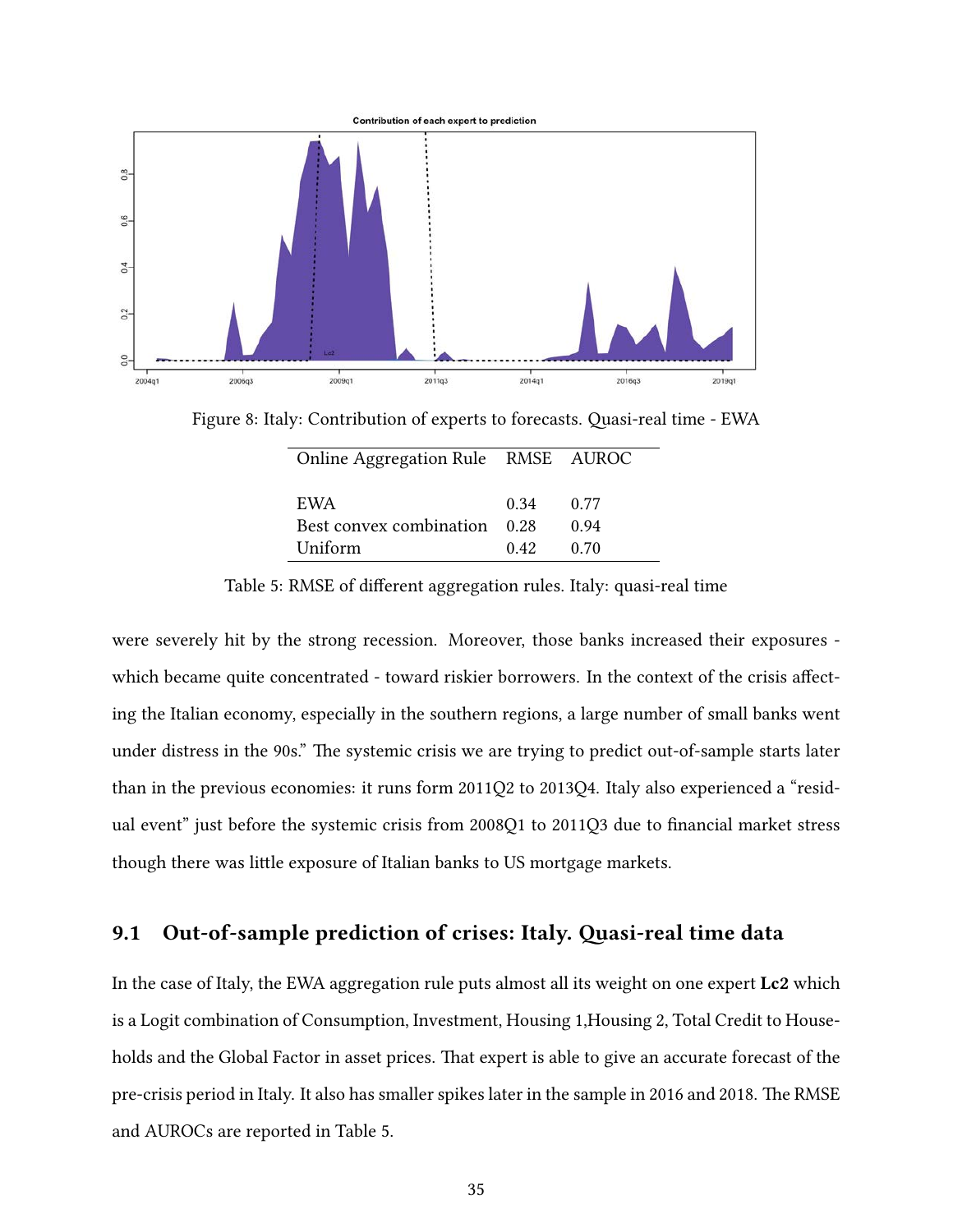# 10 Conclusions

Our online-learning methodology has the unique ability to run a horse race between very eclectic experts and aggregate them in order to produce an optimal forecast, irrespective of the nature of the data generating process. We rely on very standard macroeconomic variables, suggested by the literature on financial crises as far back as the 1930s [\(Fisher](#page-39-0) [\(1933\)](#page-39-0)) and the studies of [Kindleberger](#page-40-2) [\(1978\)](#page-40-2), [Minsky](#page-40-1) [\(1986\)](#page-40-1). [Diaz-Alejandro](#page-39-5) [\(1985\)](#page-39-5). Using a mix of 26 experts, some of them being central bank financial crises models, some of them being machine learning models, we find that for France, UK, Germany, Italy we are able to predict a systemic financial crisis 3 year ahead out-of-sample with relatively low signal-to-noise ratios compared to the existing literature. We perform a variety of robustness analyses: we predict the crisis two year ahead instead of three; we use real time data; we test four different aggregation rules. Our methodology and results may be valuable for the conduct of macroprudential policies, which aim at containing very socially costly systemic risk and need to be put in place in a discretionary fashion at the time of the risk build up. Of course, our models are unable to test for causality but they can suggest some areas of the economy that macro prudential authorities can investigate further with more granular data and using their judgement. It is also impossible to predict types of crises, such as cyber attacks, that have never occurred historically. Nevertheless, there are important lessons we can draw from our estimates. First, the systemic crises of our sample are all predictable ahead of time with a low noise-to-signal ratio. Second, there is a lot of heterogeneity across countries in terms of which models and variables forecasting ability relies upon and the accuracy of our forecasts. Different types of models get selected, sometimes they are elastic net logits, sometimes they are machine learning models (GAM and SVT), sometimes they are dynamic probits. Third, the EWA aggregation rule seems to be the most robust rule on our small size sample with delayed feedback. It performs better than the OGD, the FS rule or the Ridge across countries. Fourth, there is considerable time variation in the information content of various models as more information gets revealed. For out-of-sample predictions in quasi-real time, aggregation rules tend to put a high weight on models with credit, housing and risk taking variables but those weights are very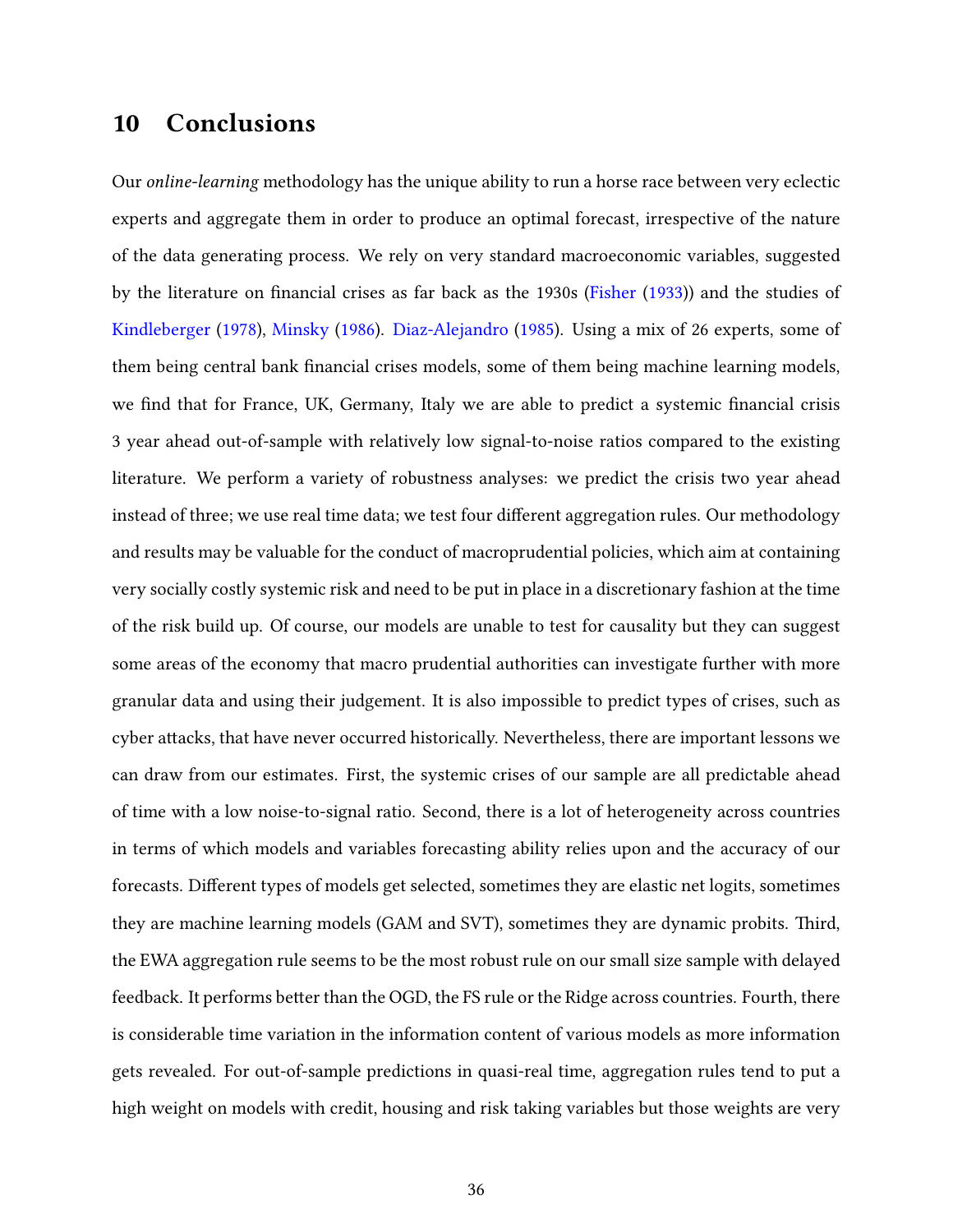heterogeneous depending on the countries. For France, credit, real estate and economic activity contribute jointly to give a signal three year ahead. International variables and risk taking are important two years ahead. For the UK it is long term interest rate and price to rent, which give most of the signal three year ahead while asset prices, risk taking and the exchange rate are important two year ahead. For Germany it is long term rates, banking credit and real estate variables which seem more informative. For Italy it is the real activity, credit, housing market and international conditions. Clearly it is very important to allow for time varying weights. Real estate variables, credit, risk appetite and monetary and real variables are important at different times. This is where the online nature of our algorithm is key as standard methodologies would not be able to extract enough information from the sample. Our method is very flexible: we could incorporate many more experts (deep learning, subjective judgement) and potentially increase further the performance of our model. Across our countries we see differences in the performance of our pool of experts. They may be well suited for France, German, the UK and less so for the Italy. When we switch to the use of vintage data (for France and the UK), we lose a lot of relevant information, particularly the credit quantity variables, which seem informative to predict nancial stability. Strikingly the model is however still able to predict the pre-crisis period for both France and the UK, though with a lower accuracy. It relies on financial stress, interest rates, liquidity and international variables. In a companion paper we use our methodology of online learning on historical data to predict past crises such as the Great Recession and test whether crises are different across centuries. To sum up, we could add to the letter of the British Academy addressed to the Queen that, in order to show more imagination, we may have to use machine learning tools which can give us precious hints to guide humans in charge of financial stability regarding when and where they should up their game, gather more information and exercise their best judgement.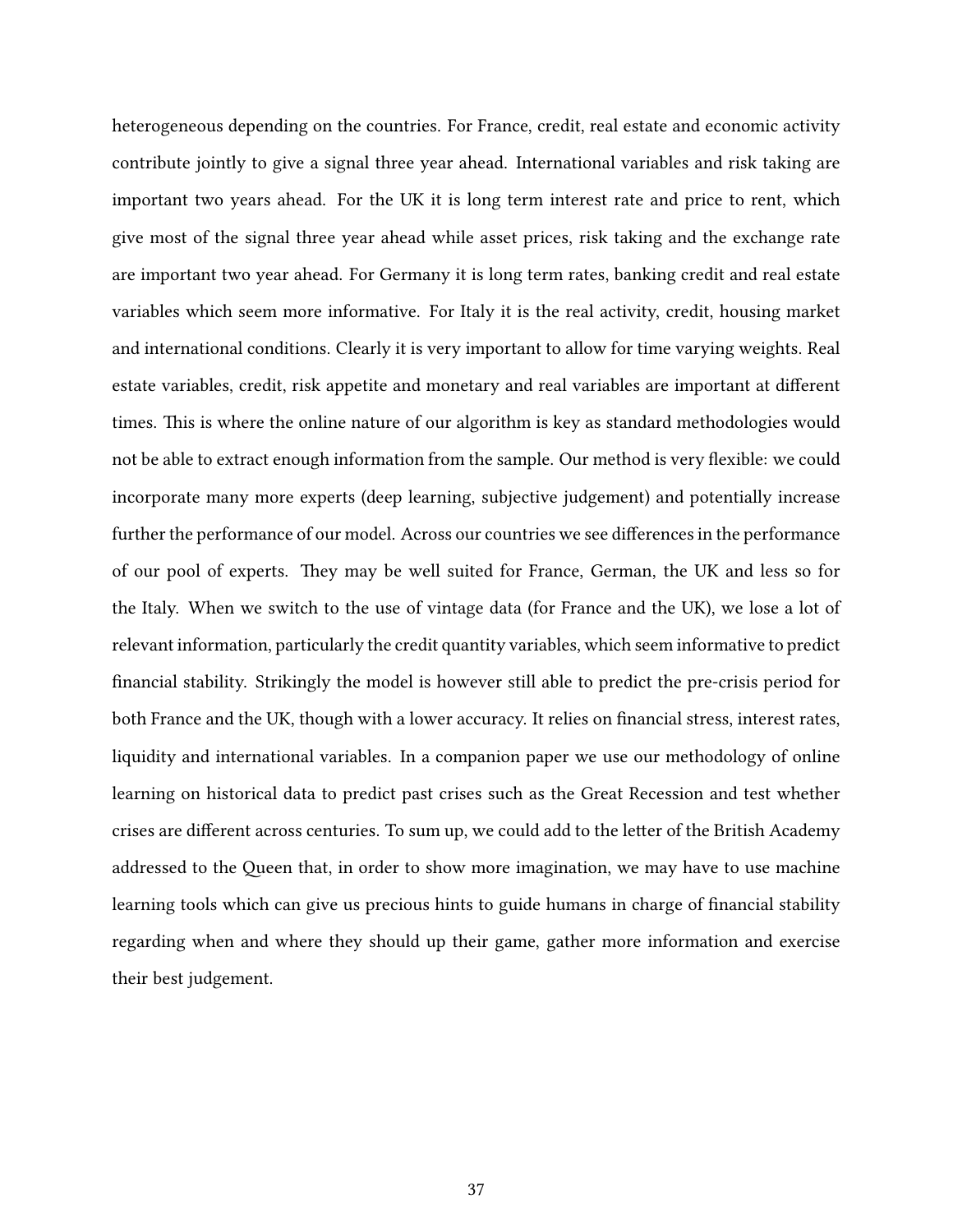# References

- <span id="page-39-15"></span>Addo, Peter Martey, Dominique Gugan, and Bertrand Hassani (2018) "Credit Risk Analysis using Machine and Deep learning models," No. 18003, February.
- <span id="page-39-6"></span>Amat, Christophe, Tomasz Michalski, and Gilles Stoltz (2018) "Fundamentals and exchange rate forecastability with simple machine learning methods," *Journal of International Money and Finance*, Vol. 88, pp. 1–24.
- <span id="page-39-13"></span>Barron, Andrew and Thomas Cover (1991) "Minimum complexity density estimation," Information Theory, IEEE Transactions on, Vol. 37, pp. 1034 – 1054, 08.
- <span id="page-39-3"></span>Bluwstein, Kristina, Marcus Buckmann, Andreas Joseph, Miao Kang, Sujit Kapadia, and Özgür Simsek (2020) "Credit growth, the yield curve and financial crisis prediction: evidence from a machine learning approach," Bank of England Working Paper 848, National Bureau of Economic Research.
- <span id="page-39-4"></span>Cesa-Bianchi, Nicolo and Gabor Lugosi (2006) Prediction, Learning and Games: Cambridge University Press.
- <span id="page-39-2"></span>Coimbra, Nuno and Hélène Rey (2017) "Financial Cycles with Heterogeneous Intermediaries," NBER Working Papers 23245, National Bureau of Economic Research, Inc.
- <span id="page-39-16"></span>Coudert, Virginie and Julien Idier (2016) "An Early Warning System for Macro-prudential Policy in France."
- <span id="page-39-9"></span>Dani, Varsha, Omid Madani, David M Pennock, Sumit Sanghai, and Brian Galebach (2012) "An empirical comparison of algorithms for aggregating expert predictions," arXiv preprint arXiv:1206.6814.
- <span id="page-39-8"></span>Dashevskiy, Mikhail and Zhiyuan Luo (2011) "Time series prediction with performance guarantee," IET communications, Vol. 5, No. 8, pp. 1044–1051.
- <span id="page-39-12"></span>De Blasi, Pierpaolo and Stephen Walker (2013) "Bayesian Estimation of the Discrepancy with Misspecified Parametric Models," Bayesian Analysis, Vol. 8, pp. 781–800, 12.
- <span id="page-39-14"></span>Destrero, Augusto, Christine Mol, Francesca Odone, and Alessandro Verri (2009) "A Regularized Framework for Feature Selection in Face Detection and Authentication," International Journal of Computer Vision, Vol. 83, pp. 164–177, 06.
- <span id="page-39-7"></span>Devaine, Marie, Pierre Gaillard, Yannig Goude, and Gilles Stoltz (2013) "Forecasting electricity consumption by aggregating specialized experts," Machine Learning, Vol. 90, pp. 231–260, 01.
- <span id="page-39-1"></span>Diamond, Douglas W and Philip H Dybvig (1983) "Bank Runs, Deposit Insurance, and Liquidity," Journal of Political Economy, Vol. 91, No. 3, pp. 401–19, June.
- <span id="page-39-5"></span>Diaz-Alejandro, Carlos (1985) "Good-Bye Financial Repression, Hello Financial Crash," Journal of Development Economics, Vol. 19, No. 1-2, pp. 1–24, September-October.
- <span id="page-39-10"></span>Duca, Marco Lo, Anne Koba, Marisa Basten, Elias Bengtsson, Benjamin Klaus, Piotr Kusmierczyk, Jan Hannes Lang, Carsten Detken, and Tuomas Peltonen (2017) "A New Database for Financial Crises in European Countries,"Technical Report 194, ECB Occasional Paper.
- <span id="page-39-11"></span>Duprey, Thibaut, Benjamin Klaus, and Tuomas Peltonen (2017) "Dating Systemic Financial Stress Episodes in the EU Countries," Journal of Financial Stability, Vol. 32, 08.
- <span id="page-39-0"></span>Fisher, Irving (1933) "The Debt-Deflation Theory of Great Depressions," Econometrica, Vol. 1, No. 4, pp. 337–357.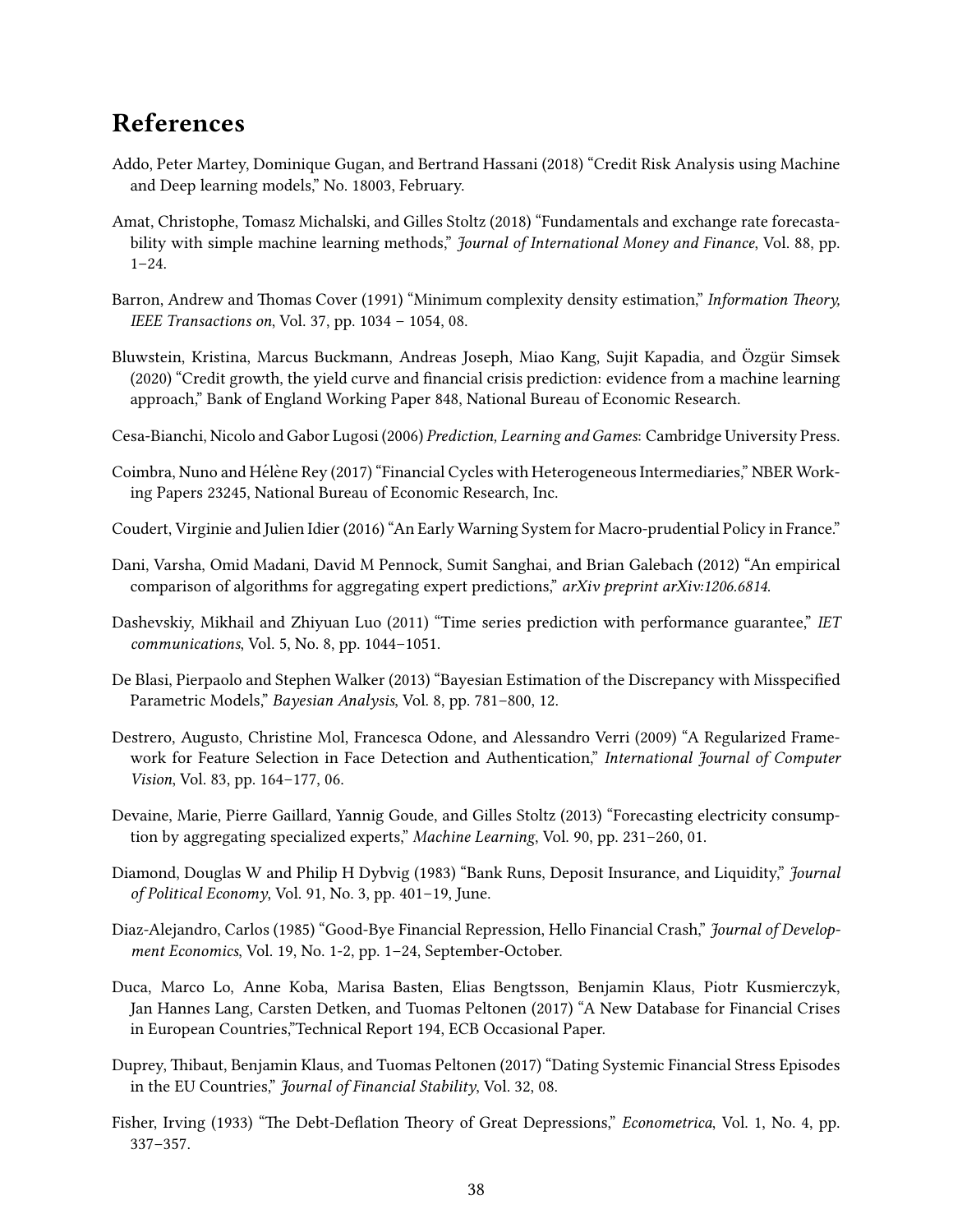- <span id="page-40-18"></span>Friedman, Jerome, Trevor Hastie, and Rob Tibshirani (2010) "Regularized Paths for Generalized Linear Models Via Coordinate Descent," Journal of Statistical Software, Vol. 33, 02.
- <span id="page-40-4"></span>Gennaioli, Nicola, Andrei Shleifer, and Robert Vishny (2012) "Neglected risks, financial innovation, and financial fragility," Journal of Financial Economics, Vol. 104, No. 3, pp. 452 - 468.
- <span id="page-40-6"></span>Gourinchas, Pierre-Olivier and Maurice Obstfeld (2012) "Stories of the Twentieth Century for the Twenty-First," American Economic Journal: Macroeconomics, Vol. 4, No. 1, pp. 226–65.
- <span id="page-40-11"></span>Grunwald, Peter and Thijs van Ommen (2014) "Inconsistency of Bayesian Inference for Misspecified Linear Models, and a Proposal for Repairing It," Bayesian Analysis, Vol. 12, 12.
- <span id="page-40-17"></span>Hastie, T.J. and R.J. Tibshirani (1986) Generalized additive models, Vol. 1, pp.1-335.
- <span id="page-40-14"></span>Joulani, Pooria, Andras Gyorgy, and Csaba Szepesvari (2013) "Online learning under delayed feedback," in ´ International Conference on Machine Learning, pp. 1453–1461.
- <span id="page-40-5"></span>Kaminski, Graciela and Carmen Reinhart (1999) "The Twin Crises: The Causes of Banking and Balance of Payments Problems," American Economic Review, Vol. 89, No. 3, pp. 473–500, June.
- <span id="page-40-2"></span>Kindleberger, Charles (1978) Manias, Panic and Crashes.
- <span id="page-40-0"></span>Laeven, Luc and Fabian Valencia (2020) "Systemic Banking Crises Database: A Timely Update in COVID-19 Times,"Technical report.
- <span id="page-40-7"></span>Lowe, Philip and Claudio Borio (2002) "Asset prices, financial and monetary stability: exploring the nexus," BIS Working Papers 114, Bank for International Settlements.
- <span id="page-40-10"></span>Mallet, Vivien, Gilles Stoltz, and Boris Mauricette (2009) "Ozone ensemble forecast with machine learning algorithms," Journal of Geophysical Research: Atmospheres, Vol. 114, No. D5.
- <span id="page-40-3"></span>Martinez-Miera, David and Rafael Repullo (2017) "Search for yield," Econometrica, Vol. 85, No. 2, pp. 351– 378.
- <span id="page-40-13"></span>McCallester, David (2001) "PAC-Bayesian Stochastic Model Selection," Machine Learning, Vol. 51, 08.
- <span id="page-40-8"></span>Mian, Atif and Amir Sufi (2009) "The Consequences of Mortgage Credit Expansion: Evidence from the U.S. Mortgage Default Crisis," The Quarterly Journal of Economics, Vol. 124, No. 4, pp. 1449-1496, 11.
- <span id="page-40-1"></span>Minsky, Hyman (1986) "Global Consequences of Financial Deregulation,"Technical Report 96, Washington University Working Paper.
- <span id="page-40-12"></span>Miranda-Agrippino, Silvia and Hélène Rey (2020) "U.S. Monetary Policy and the Global Financial Cycle," The Review of Economic Studies, Vol. 87, No. 6, pp. 2754-2776, 05.
- <span id="page-40-15"></span>Mol, Christine, Ernesto De Vito, and Lorenzo Rosasco (2009) "Elastic-Net Regularization in Learning Theory," Journal of Complexity, Vol. 25, pp. 201–230, 04.
- <span id="page-40-16"></span>Mol, Christine, Sofia Mosci, Magali Traskine, and Alessandro Verri (2009) "A Regularized Method for Selecting Nested Groups of Relevant Genes from Microarray Data," Journal of computational biology, Vol. 16, pp. 677–90, 06.
- <span id="page-40-9"></span>Monteleoni, Claire, Gavin A Schmidt, Shailesh Saroha, and Eva Asplund (2011) "Tracking climate models," Statistical Analysis and Data Mining: The ASA Data Science Journal, Vol. 4, No. 4, pp. 372-392.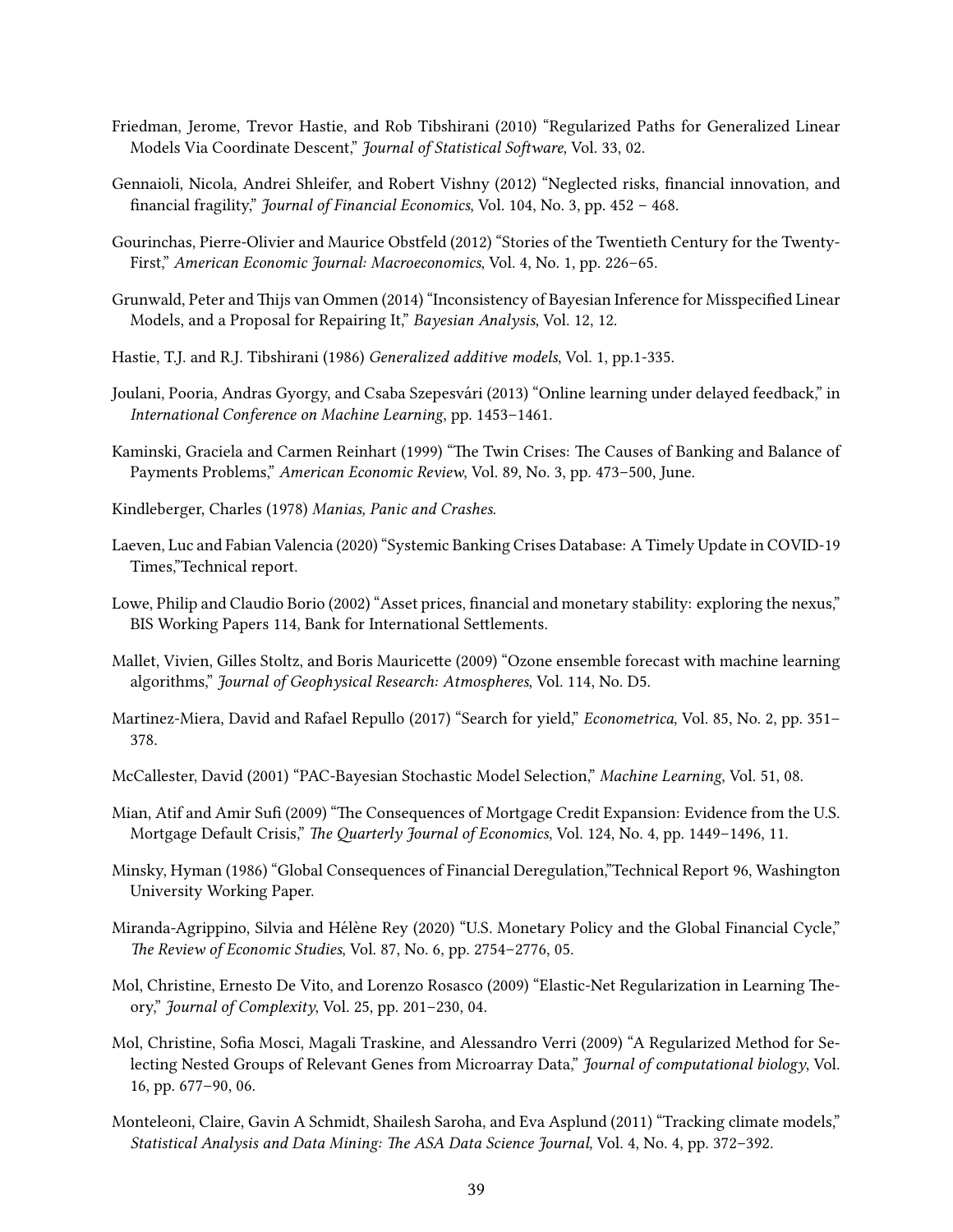- <span id="page-41-0"></span>Reinhart, Carmen M. and Kenneth S. Rogoff (2009) This Time Is Different: Eight Centuries of Financial Folly, Princeton, New Jersey: Princeton University Press.
- <span id="page-41-3"></span>Rossi, Barbara (2011) "Advances in Forecasting Under Instability," Handbook of Economic Forecasting, Vol. 2, 09.
- <span id="page-41-1"></span>Schularick, Moritz and Alan M. Taylor (2012) "Credit Booms Gone Bust: Monetary Policy, Leverage Cycles, and Financial Crises, 1870-2008," American Economic Review, Vol. 102, No. 2, pp. 1029–61.
- <span id="page-41-4"></span>Stock, James and Mark Watson (2012) "Disentangling the Channels of the 2007fi?!09 Recession [with Comments and Discussion]," Brookings Papers on Economic Activity, pp. 81–156, 01.
- <span id="page-41-9"></span>Stoltz, Gilles (2010) "Agrgation squentielle de prdicteurs : mthodologie gnrale et applications la prvision de la qualit de l'air et celle de la consommation lectrique," Journal de la Socit Francaise de Statistique, Vol. 151, 01.
- <span id="page-41-12"></span>Tibshirani, Robert (1996) "Regression Shrinkage and Selection Via the Lasso," Journal of the Royal Statistical Society: Series B (Methodological), Vol. 58, pp. 267–288, 01.
- <span id="page-41-5"></span>Vovk, V.G. (1990) "Aggregating strategies," COLT, pp. 371–386, 01.
- <span id="page-41-6"></span>Walker, Stephen and Nils Hjort (2001) "On Bayesian consistency," Journal of the Royal Statistical Society Series B, Vol. 63, pp. 811–821, 02.
- <span id="page-41-2"></span>Ward, Felix (2017) "Spotting the danger zone: Forecasting financial crises with classification tree ensembles and many predictors," Journal of Applied Econometrics, Vol. 32, pp. 359–378.
- <span id="page-41-8"></span>Weinberger, Marcelo J and Erik Ordentlich (2002) "On delayed prediction of individual sequences," IEEE Transactions on Information Theory, Vol. 48, No. 7, pp. 1959–1976.
- <span id="page-41-7"></span>Zhang, Tong (2006) "Information-theoretic upper and lower bounds for statistical estimation," Information Theory, IEEE Transactions on, Vol. 52, pp.  $1307 - 1321$ , 05.
- <span id="page-41-11"></span>Zhang, Yongli (2012) "Support Vector Machine Classification Algorithm and Its Application,", pp. 179–186, 09.
- <span id="page-41-13"></span>Zinkevich, Martin (2003) "Online convex programming and generalized infinitesimal gradient ascent," in Proceedings of the 20th international conference on machine learning (icml-03), pp. 928–936.
- <span id="page-41-10"></span>Zou, Hui and T. Hastie (2005) "Regularization and Variable Selection via the Elastic Nets," Journal of the Royal Statistical Society: Series B, Vol. 67, pp. 301–320, 01.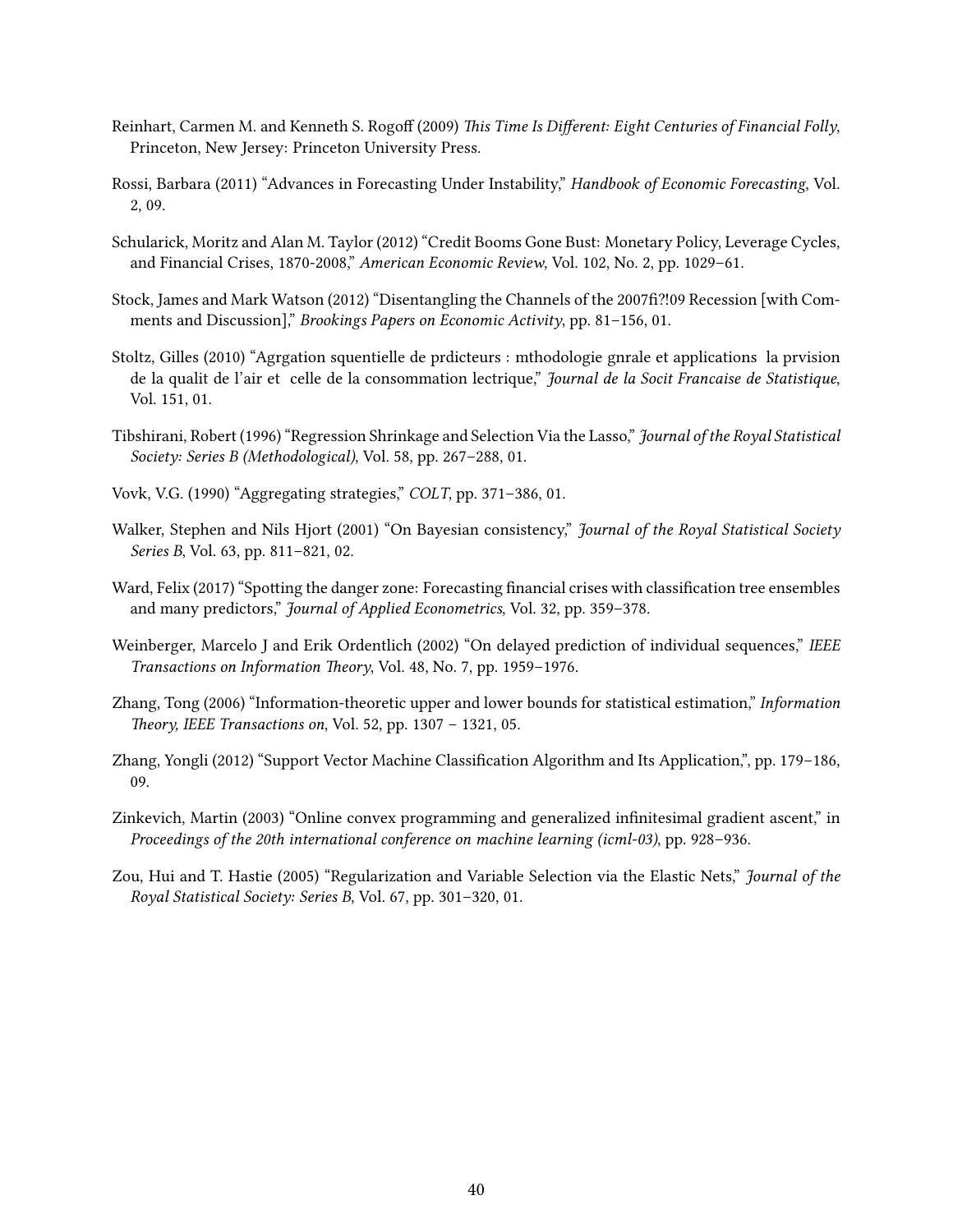# Appendix

# A Data

## A.1 Database of systemic crises

We use the official database of systemic crises provided by [Duca et al.](#page-39-10)  $(2017)$  and replicate the same methodology for the US, the only non-european country in our database. This approach consists in two steps. First, it aims at identifying historical episodes of elevated financial stress which were also associated with economic slowdowns. This step provides a preliminary list of potential systemic crisis events for consideration. Then, each national authority distinguish between systemic crisis and residual episodes of financial stress.

As in [Duca et al.](#page-39-10) [\(2017\)](#page-39-10), we construct a country-specific financial stress index which captures three financial market segments :

- Equity market : we capture market stress with two variables : the quarterly average of absolute log-returns of the real stock price index (VSTX) and the cumulative maximum loss (CMAX) that corresponds to the maximum loss compared to the highest level of the stock market over two years. Before computing volatilities, we divide the data by a 10 years trailing standard deviation.
- Bond market : we capture stress in the bonds market with two variables : the quarterly realised volatility (VR10) is computed as the quarterly average of absolute changes in the real 10-year government bond yields and the increase of a 10-year fibond indexfi compared to the minimum (CMIN) over a two-year rolling window.
- Foreign exchange market : we capture foreign exchange market stress with two variables: the realised volatility (VEER) is computed as the absolute value of the growth rate of the real effective exchange rate and the cumulative change (CUMUL) over 2 quarters.

Then, we apply a Markov Switching model to endogenously determine low and high financial stress events. Finally, in order to produce a list of potential systemic crisis events, we only select nancial stress episodes associated with real economic stress : i) with at least six consecutive months of negative industrial production growth ii) which overlap at least partly with a decline in real GDP during at least two possibly non-consecutive quarters.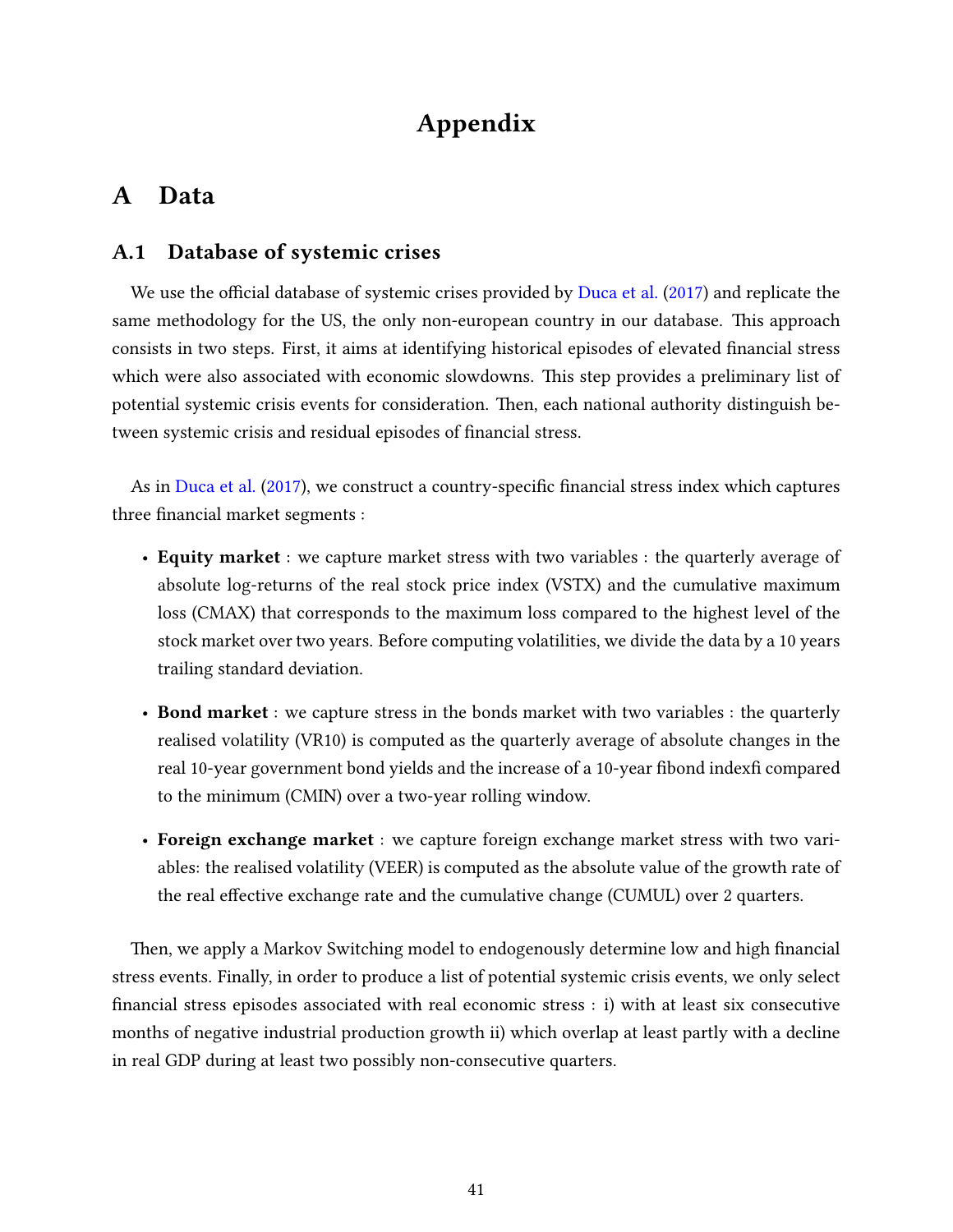During the second step, each national authority has to identify systemic crisis among the list of potential systemic crisis events, following common guidelines - for the US, we contacted the Federal Reserve Bank of New York. Particularly, an event of financial stress is classified as a systemic crisis if it fulfils one or more of the following three criteria :

i) A contraction in the supply of financial intermediation or funding to the economy took place during the potential crisis event. The financial system played a role in originating or amplifying shocks, thereby contributing substantially to negative economic outcomes. Examples : Despite remaining solvent, banks signicantly contract the supply of credit to the real economy due to market distress and funding difficulties. Foreign capital is withdrawn and the supply of credit to the domestic economy shrinks (currency crisis).

ii) The financial system was distressed during the potential crisis event. Examples : Market infrastructures were dysfunctional. There were bankruptcies among large/significant financial institutions.

iii) Policies were adopted to preserve financial stability or bank stability during the potential crisis event. Examples : External support (IMF interventions). Extraordinary provision of central bank liquidity. Direct interventions of the state in support of the banking system (liability guarantees, recapitalisation or nationalisation of banks, assisted/forced mergers among institutions and creation of bad banks and/or asset management companies). Monetary policy actions with a financial stability angle.

## A.2 Indicators

To predict systemic crisis, we use the following data sources. Macroeconomic, external, real estate and monetary indicators come from the OECD whereas credit and debt indicators come from the BIS database. Liquidity data and some market indicators (Risk Appetite Index, Financial Condition Index) come from CrossBorder Capital. The notation ###### - ###### denotes different starting and ending dates depending on the country.

Additional data used to predict systemic crisis in real-time come from the CrossBorder Capital vintage database.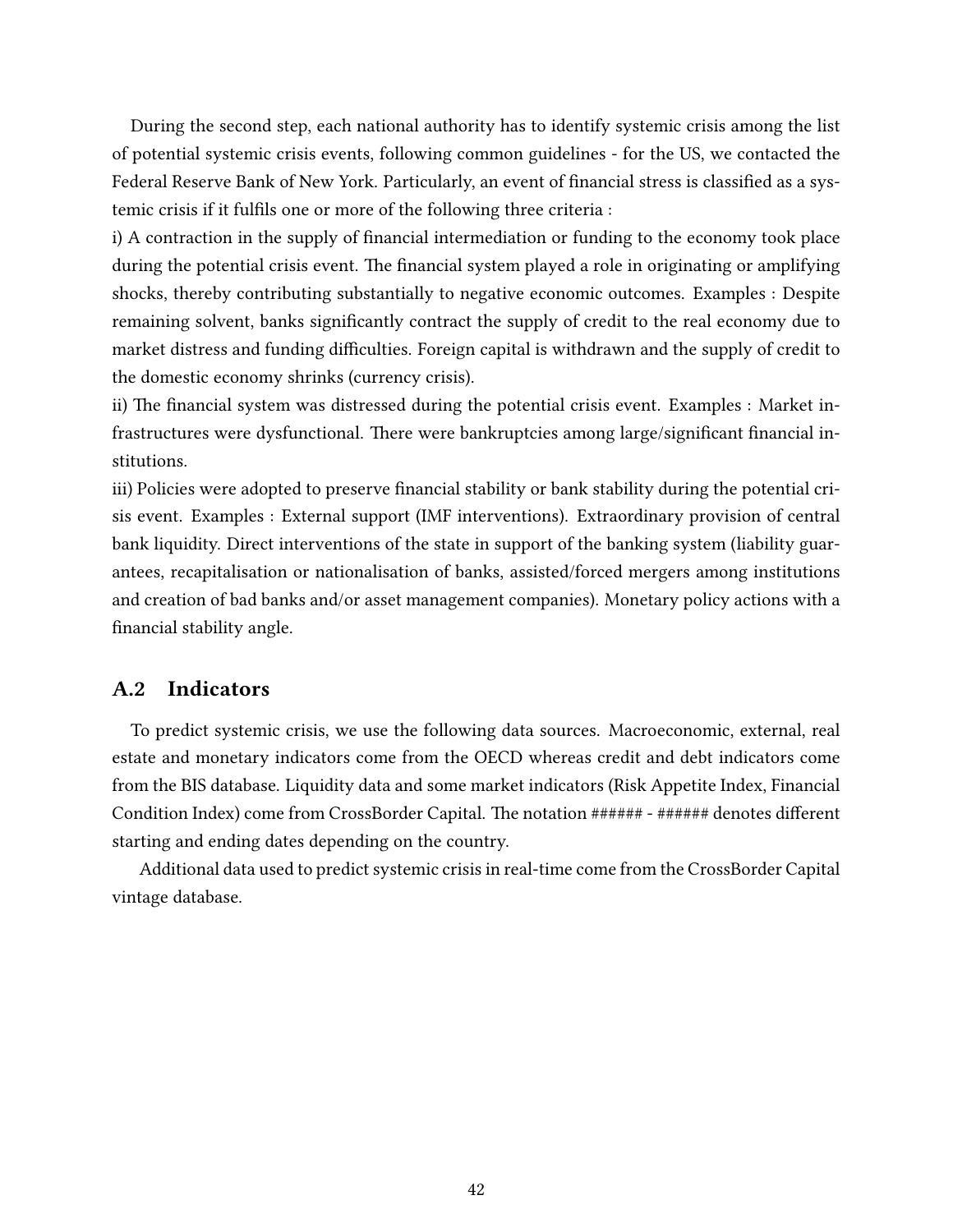| Variable name                                | Frequency | Time Range (base:1985) | Source      |
|----------------------------------------------|-----------|------------------------|-------------|
| Dollar effective exchange rate               | Q         | 1985Q1-2018Q1          | <b>BIS</b>  |
| Real effective exchange rate                 | Q         | 1985Q1-2018Q1          | <b>BIS</b>  |
| GDP per capita, constant prices              | Q         | 1985Q1-2018Q1          | <b>OECD</b> |
| GDP per hour worked, constant prices         | Q         | 1985Q1-2018Q1          | <b>OECD</b> |
| GDP per person employed, constant prices     | Q         | 1985Q1-2018Q1          | <b>OECD</b> |
| Price-to-rent ratio                          | Q         | 1985Q1-2019Q1          | <b>OECD</b> |
| Price-to-income ratio                        | Q         | 1985Q1-2019Q1          | <b>OECD</b> |
| Banking credit to private sector             | Q         | 1985Q1-2019Q1          | <b>BIS</b>  |
| Total credit to households                   | Q         | 1985Q1-2019Q1          | <b>BIS</b>  |
| Total Credit to private non-financial sector | Q         | 1985Q1-2019Q1          | <b>BIS</b>  |
| Total credit to non-financial firms          | Q         | 1985Q1-2019Q1          | <b>BIS</b>  |
| Debt Service Ratio (Households)              | Q         | 1985Q1-2016Q1          | <b>BIS</b>  |
| Debt Service Ratio (non-financial corpora-   | Q         | 1985Q1-2017Q4          | <b>BIS</b>  |
| tions)                                       |           |                        |             |
| Debt Service Ratio (private non-financial    | Q         | 1985Q1-2017Q4          | <b>BIS</b>  |
| sector)                                      |           |                        |             |
| Consumer prices                              | Q         | 1985Q1-2019Q2          | <b>OECD</b> |
| Monetary aggregate M3                        | Q         | 1985Q1-2018Q1          | <b>OECD</b> |
| Real estate prices                           | Q         | 1985Q1-2019Q1          | <b>BIS</b>  |
| Share prices                                 | Q         | 1985Q1-2019Q3          | <b>OECD</b> |
| Unemployment rate                            | Q         | 1985Q1-2019Q3          | <b>GFD</b>  |
| Current account                              | Q         | 1985Q1-2019Q3          | <b>OECD</b> |
| Rent Price Index                             | Q         | 1985Q1-2019Q3          | <b>OECD</b> |
| Gross domestic product - expenditure ap-     | Q         | 1985Q1-2019Q1          | <b>OECD</b> |
| proach                                       |           |                        |             |
| Loans for House Purchasing                   | Q         | ###### - ######        | <b>OECD</b> |
| Long-term interest rates (10Y)               | Q         | 1985Q1-2019Q3          | Datastream  |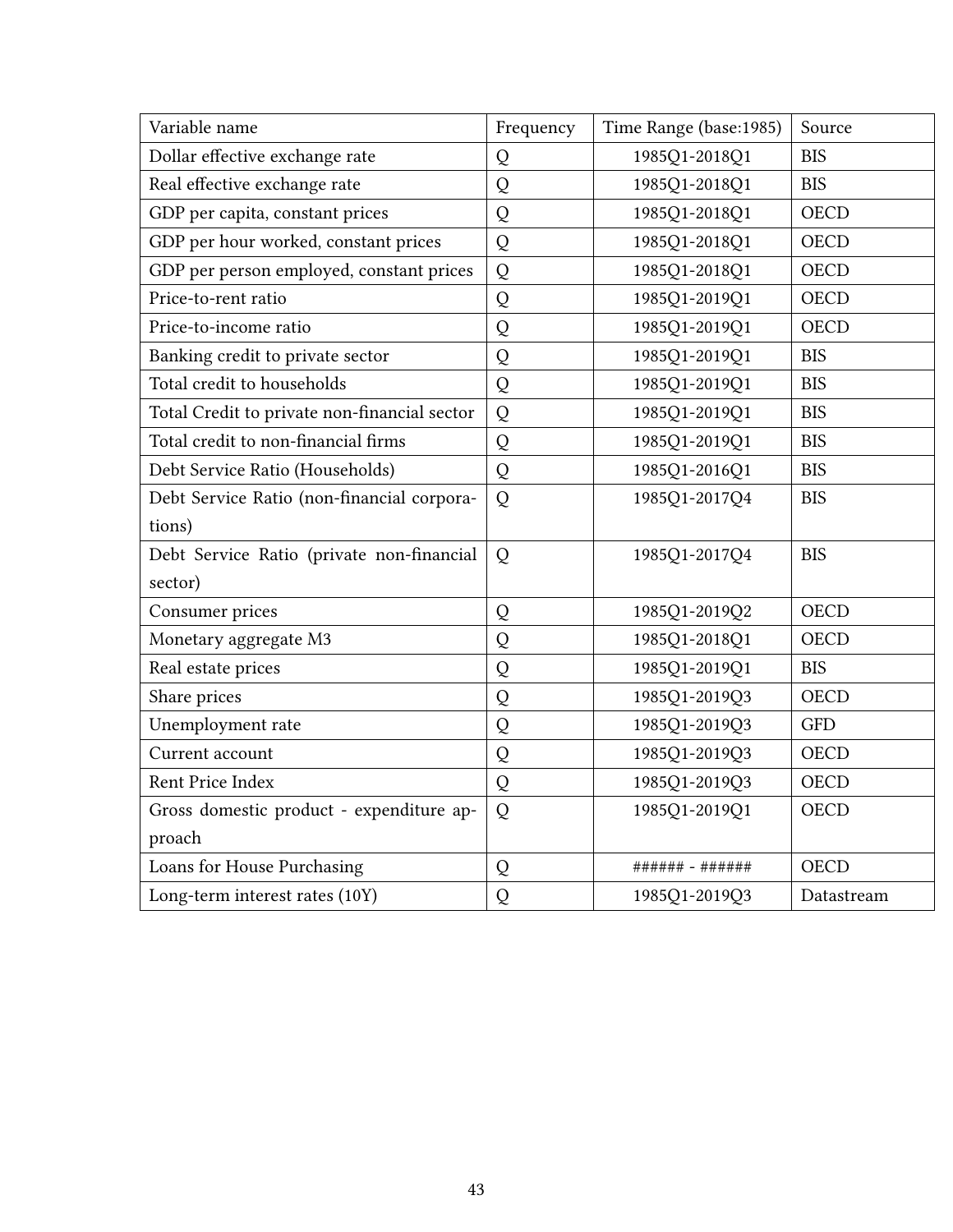| Short-term interest rate (3M)       | Q                | 1985Q1-2019Q3 | Datastream  |
|-------------------------------------|------------------|---------------|-------------|
| Slope of the yield curve (10Y - 3M) | Q                | 1985Q1-2019Q4 | Datastream  |
| Household Debt                      | Q                | ######-###### | <b>OECD</b> |
| Equity holdings                     | Q                | 1985Q1-2019Q2 | CrossBorder |
|                                     |                  |               | Capital     |
| Financial assets                    | Q                | 1985Q1-2019Q2 | CrossBorder |
|                                     |                  |               | Capital     |
| Oil price                           | Q                | 1985Q1-2019Q2 | CrossBorder |
|                                     |                  |               | Capital     |
| Shipping indicator                  | Q                | 1985Q1-2019Q2 | CrossBorder |
|                                     |                  |               | Capital     |
| Golden rule                         | Q                | 1985Q1-2018Q4 | built       |
| <b>VIX</b>                          | Q                | 1990Q1-2019Q3 | <b>FRED</b> |
| Export growth                       | Q                | 1985Q1-2019Q2 | <b>OECD</b> |
| Import growth                       | Q                | 1985Q1-2019Q2 | <b>OECD</b> |
| Terms of trade                      | Q                | 1985Q1-2019Q2 | <b>OECD</b> |
| Growth of foreign exchange reserves | Q                | 1985Q1-2019Q2 | <b>OECD</b> |
| External debt                       | Q                | ######-2019Q1 | <b>BIS</b>  |
| Multifactor productivity            | $\boldsymbol{A}$ | 1985-2017     | <b>OECD</b> |
| <b>General Goverrnment Debt</b>     | $\overline{A}$   | 1985-2019     | AMECO       |
| <b>Financial Conditions Index</b>   | Q                | 1985Q1-2019Q2 | CrossBorder |
|                                     |                  |               | Capital     |
| <b>Risk Appetite</b>                | Q                | 1985Q1-2019Q2 | CrossBorder |
|                                     |                  |               | Capital     |
| Cross-border flows                  | Q                | 1985Q1-2019Q2 | CrossBorder |
|                                     |                  |               | Capital     |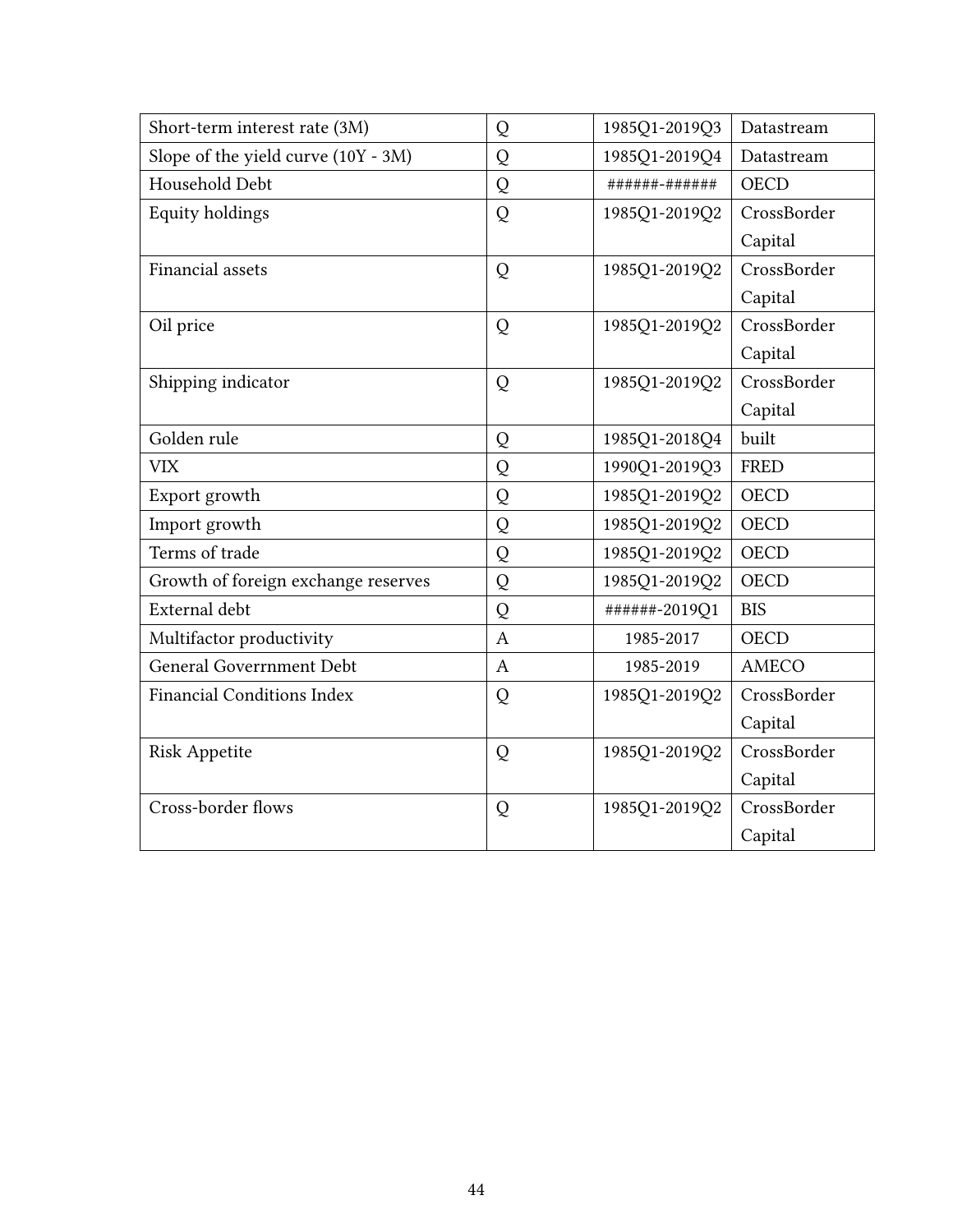| Economic Political Uncertainty Index | M | ######-2019M9 | PolUncertainty |
|--------------------------------------|---|---------------|----------------|
| Consumption                          | Q | 1985Q1-2019Q1 | <b>OECD</b>    |
| Investment                           | Q | 1985Q1-2019Q2 | <b>OECD</b>    |
| <b>GDP</b>                           | Q | 1985Q1-2019Q2 | <b>OECD</b>    |
| Global Factor                        | Q | 1985Q1-2019Q2 | Miranda-       |
|                                      |   |               | Agrippino,     |
|                                      |   |               | Rey            |
| Housing 1 Forecast                   | Q | 1985Q1-2019Q2 | <b>FED</b>     |
| Housing 2 Forecast                   | Q | 1985Q1-2019Q3 | <b>FED</b>     |
| Domestic Liquidity Stock             | Q | 1985Q1-2019Q2 | CrossBorder    |
|                                      |   |               | Capital        |
| Policy Liquidity Index               | Q | 1985Q1-2019Q2 | CrossBorder    |
|                                      |   |               | Capital        |
| Domestic Liquidity Index             | Q | 1985Q1-2019Q2 | CrossBorder    |
|                                      |   |               | Capital        |
| Private Liquidity Index              | Q | 1985Q1-2019Q2 | CrossBorder    |
|                                      |   |               | Capital        |
| Quantity Liquidity Index             | Q | 1985Q1-2019Q2 | CrossBorder    |
|                                      |   |               | Capital        |
| <b>Total Liquidity Index</b>         | Q | 1985Q1-2019Q2 | CrossBorder    |
|                                      |   |               | Capital        |
| Policy Liquidity Stock               | Q | 1985Q1-2019Q2 | CrossBorder    |
|                                      |   |               | Capital        |
| <b>Policy Liquidity Flows</b>        | Q | 1985Q1-2019Q2 | CrossBorder    |
|                                      |   |               | Capital        |
| <b>Total Liquidity Stock</b>         | Q | 1985Q1-2019Q2 | CrossBorder    |
|                                      |   |               | Capital        |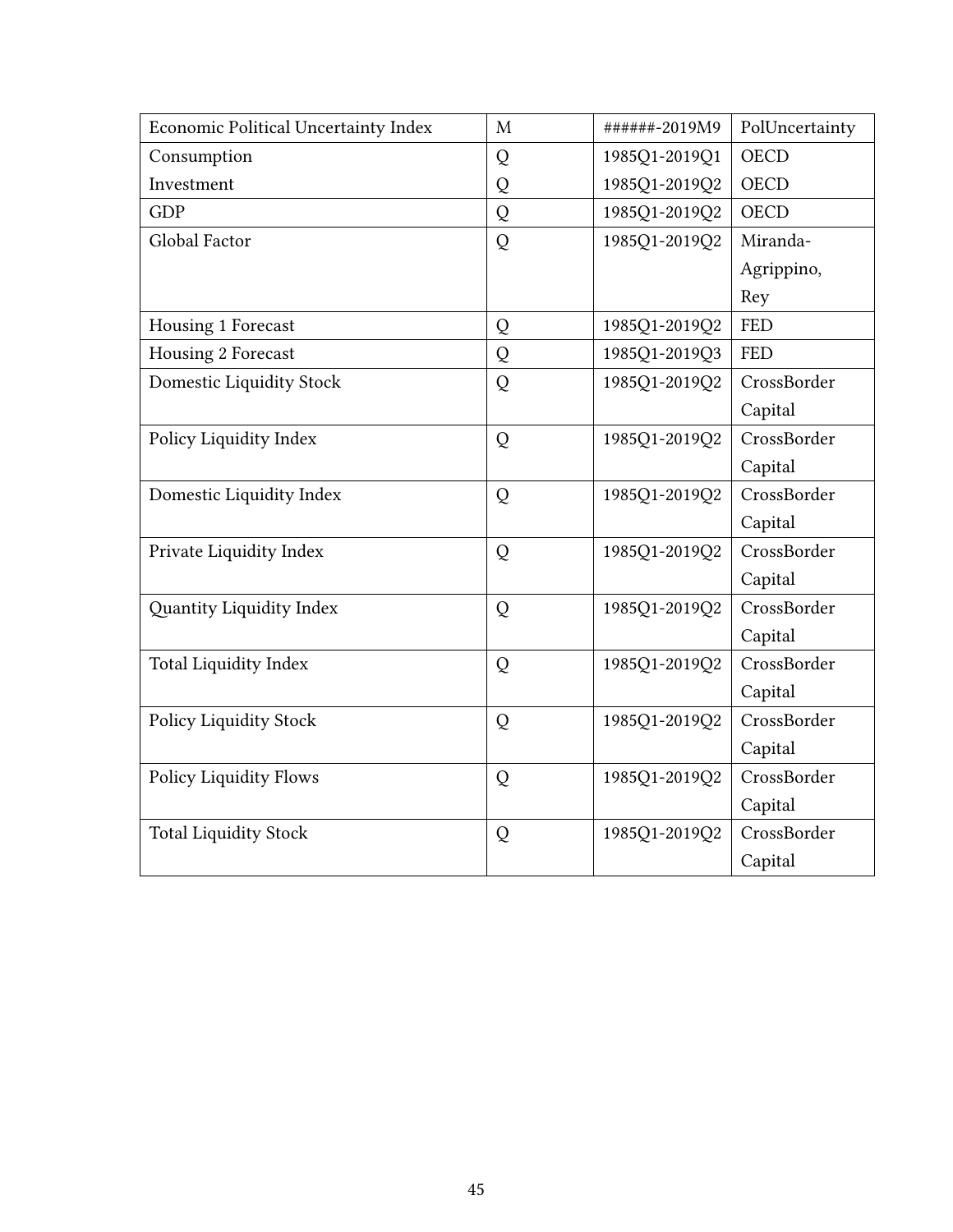| <b>Total Liquidity Flows</b>     | Q | 1985Q1-2019Q2 | CrossBorder |
|----------------------------------|---|---------------|-------------|
|                                  |   |               | Capital     |
| Central Bank Intervention        | Q | 1985Q1-2019Q2 | CrossBorder |
|                                  |   |               | Capital     |
| <b>Total Liquidity Stock</b>     | Q | 1985Q1-2019Q2 | CrossBorder |
|                                  |   |               | Capital     |
| <b>Total Liquidity Flows</b>     | Q | 1985Q1-2019Q2 | CrossBorder |
|                                  |   |               | Capital     |
| <b>Central Bank Intervention</b> | Q | 1985Q1-2019Q2 | CrossBorder |
|                                  |   |               | Capital     |
| <b>Financial Assets</b>          | Q | 1985Q1-2019Q2 | CrossBorder |
|                                  |   |               | Capital     |
| <b>Fixed Income Holdings</b>     | Q | 1985Q1-2019Q2 | CrossBorder |
|                                  |   |               | Capital     |
| <b>Equity Holdings</b>           | Q | 1985Q1-2019Q2 | CrossBorder |
|                                  |   |               | Capital     |
| <b>Risk Appetite</b>             | Q | 1985Q1-2019Q2 | CrossBorder |
|                                  |   |               | Capital     |
| Private Sector Liquidity         | Q | 1985Q1-2019Q2 | CrossBorder |
|                                  |   |               | Capital     |
| <b>Gross Capital Flows</b>       | Q | 1985Q1-2019Q2 | CrossBorder |
|                                  |   |               | Capital     |
| Momentum                         | Q | 1985Q1-2019Q2 | CrossBorder |
|                                  |   |               | Capital     |
| Monetized Savings Index          | Q | 1985Q1-2019Q2 | CrossBorder |
|                                  |   |               | Capital     |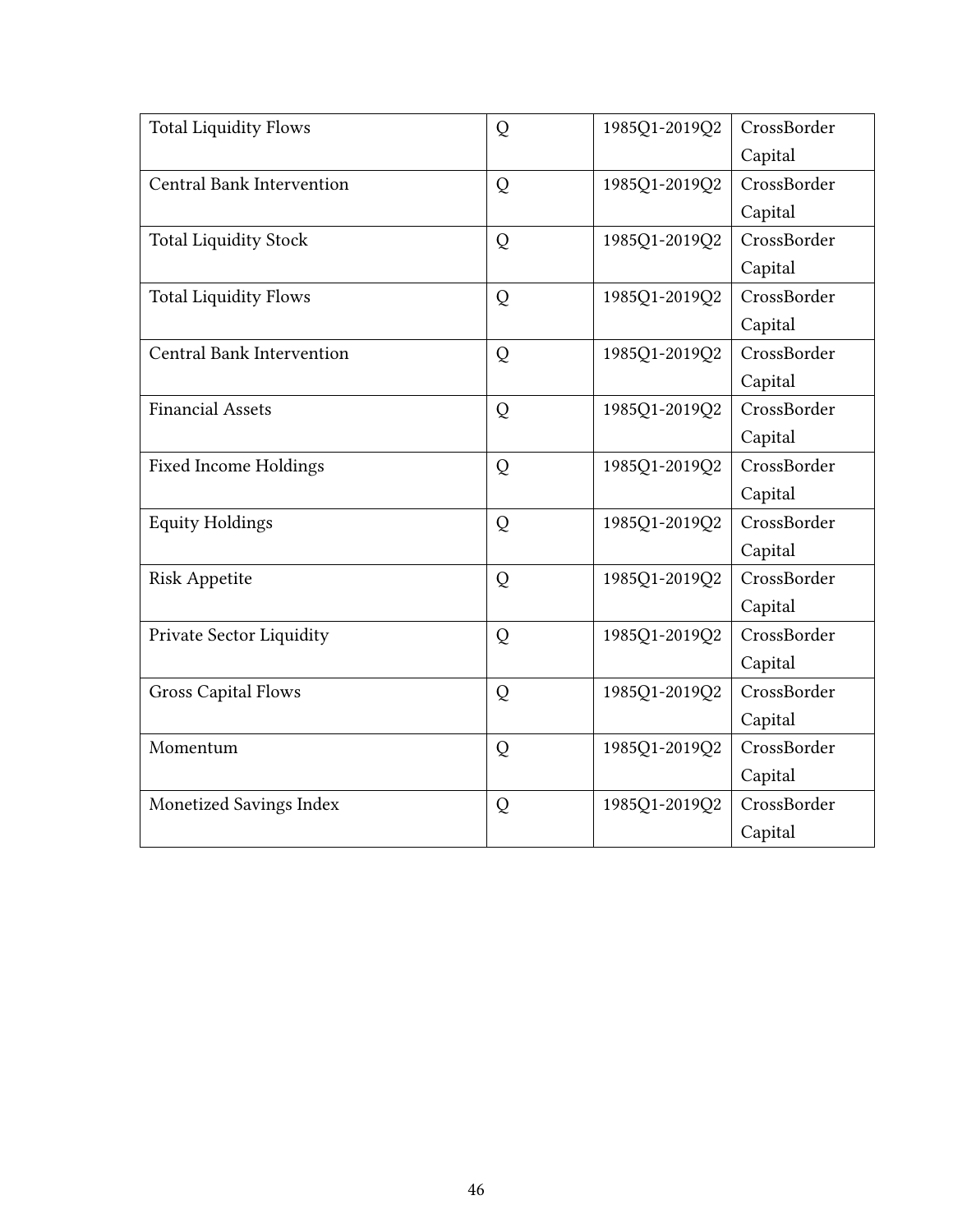| Bond Exposure Index         | Q | 1985Q1-2019Q2 | CrossBorder |
|-----------------------------|---|---------------|-------------|
|                             |   |               | Capital     |
| Currency Exposure Index     | Q | 1985Q1-2019Q2 | CrossBorder |
|                             |   |               | Capital     |
| Exposure Risk Index         | Q | 1985Q1-2019Q2 | CrossBorder |
|                             |   |               | Capital     |
| <b>Financing Risk Index</b> | Q | 1985Q1-2019Q2 | CrossBorder |
|                             |   |               | Capital     |
| Forex Risk Index            | Q | 1985Q1-2019Q2 | CrossBorder |
|                             |   |               | Capital     |
| Composite Risk Index        | Q | 1985Q1-2019Q2 | CrossBorder |
|                             |   |               | Capital     |
| Exposure Risk Index         | Q | 1985Q1-2019Q2 | CrossBorder |
|                             |   |               | Capital     |
| <b>Financing Risk Index</b> | Q | 1985Q1-2019Q2 | CrossBorder |
|                             |   |               | Capital     |
| Forex Risk Index            | Q | 1985Q1-2019Q2 | CrossBorder |
|                             |   |               | Capital     |
| Composite Risk Index        | Q | 1985Q1-2019Q2 | CrossBorder |
|                             |   |               | Capital     |

# B Experts: quasi-real time data

Samples are defined so that the batch sample contains one pre-crisis period and the online sample has enough observations according to data availability.

| Country              | Batch sample    | Online sample   |
|----------------------|-----------------|-----------------|
| France - QRT - 3y    | 1987q3 - 2001q2 | 2001q3 - 2019q3 |
| France - QRT - 2y    | 1987q3 - 2001q4 | 2002q1 - 2019q3 |
| France - QRT - 2y    | 1987q3 - 2002q1 | 2002q2 - 2019q3 |
| <b>UK - QRT - 3y</b> | 1987q3 - 2000q1 | 2000q2 - 2019q3 |
| <b>UK - QRT - 2y</b> | 1987q3 - 2000q1 | 2000q2 - 2019q3 |
| <b>UK - RT - 3y</b>  | 1987q3 - 2001q1 | 2001q2 - 2019q3 |
| Germany - QRT - 3y   | 1987q3 - 2001q2 | 2001q3 - 2019q3 |
| Italy - QRT - 3y     | 1987q3 - 2003q4 | 2004q1 - 2019q3 |

We report whether experts are Generic experts (same specification for all the countries) or whether the specifications are country specific because variables have been selected via country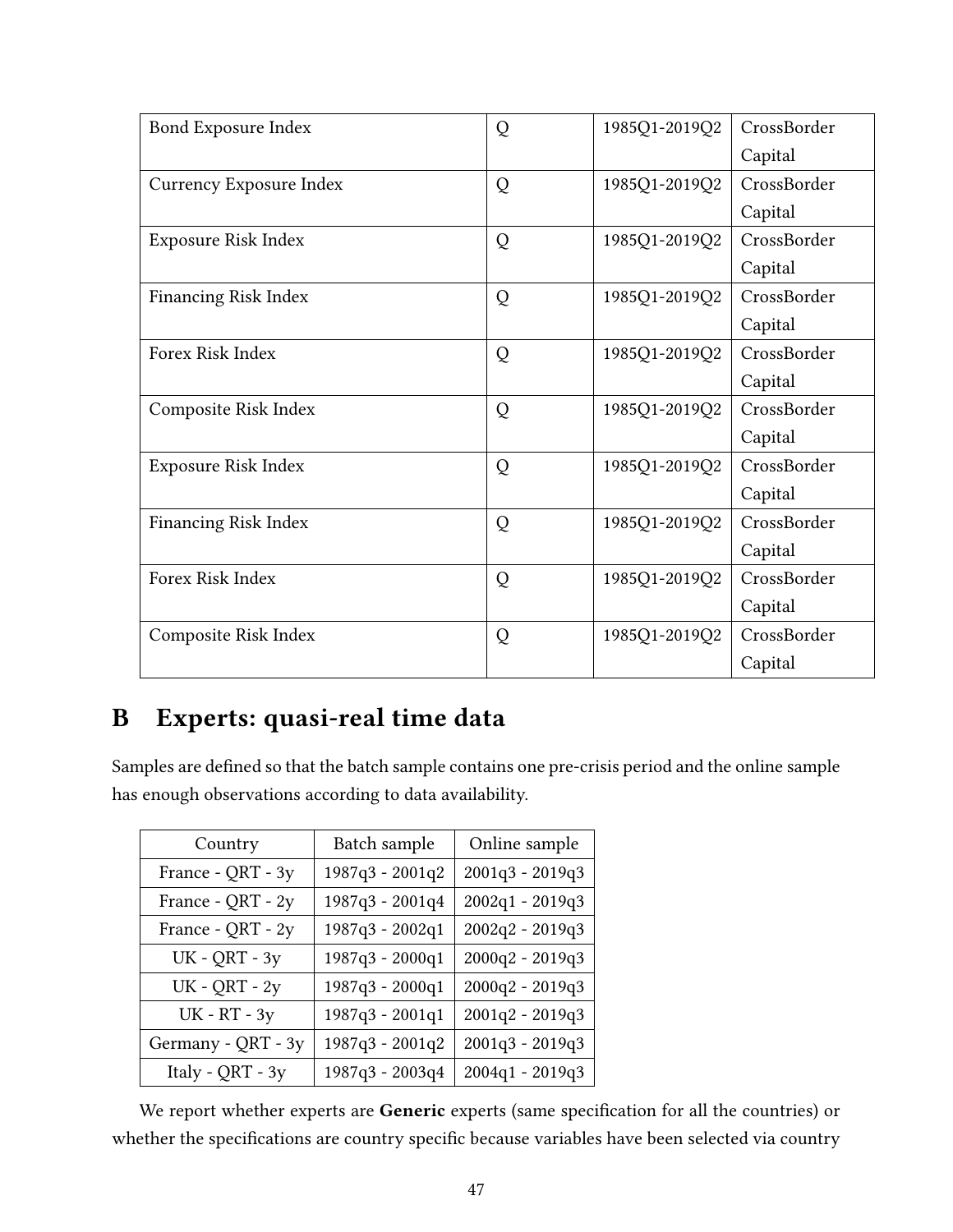specific AUROC. In that case, the country specification is reported below the main expert list. $31$ . We have a total of 26 experts.

## B.1 Experts from the literature

Our first set of experts are taken from the economic literature on macroprudential policies:

- 1. **Expert P1**. Dynamic Probit Model: variables selected with a country-specific AUROC on the batch sample.
- 2. Expert P2. Panel logit fixed effect: variables selected with a country-specific PCA Analysis on the batch sample.
- 3. Expert P3 Generic: Panel logit fixed effect. We follow the literature and use the following specification: Banking credit to private sector gap-to-trend  $^{32}$ ; Banking credit to private sector 1y change; Real GDP 1y change; Consumer Prices; Share Prices 1y change; Rent Price Index 1y change; Banking credit to private sector gap-to-trend (global<sup>33</sup>); Banking credit to private sector 1y change (global); Real GDP 1y change (global); Consumer Prices (global); Share Prices 1y change (global); Interaction: Banking credit to private sector gapto-trend (global)\*Banking credit to private sector 1y change; Interaction : Banking credit to private sector gap-to-trend (global)\* Banking credit to private sector gap-to-trend; Interaction: Banking credit to private sector 1y change \* Banking credit to private sector 1y change (global).
- 4. Expert BMA: Bayesian Model Averaging. Variables selected with a country-specific AU-ROC on the batch sample.

## B.2 Experts from Machine Learning

Our second set of experts come from the Machine Learning literature:

- 1. Expert GAM: General Additive Model
	- Generalized additive models (GAM) provide a general framework for extending a standard linear model by allowing non-linear functions of each of the variables, while maintaining additivity. We consider here a General Additive Model such as :

 $y_t = \beta_0 + f_1(x_{1,t}) + f_2(x_{2,t}) + f_2(x_{12t})$ 

 $31$ -year change and 2-year change are also included for each variable

 $32$ Trend is computed with hp filter (1600) on the batch sample, and extrapolated with ARIMA forecasts for the online sample.

<sup>&</sup>lt;sup>33</sup>Global variable are a simple average of this variable for each country.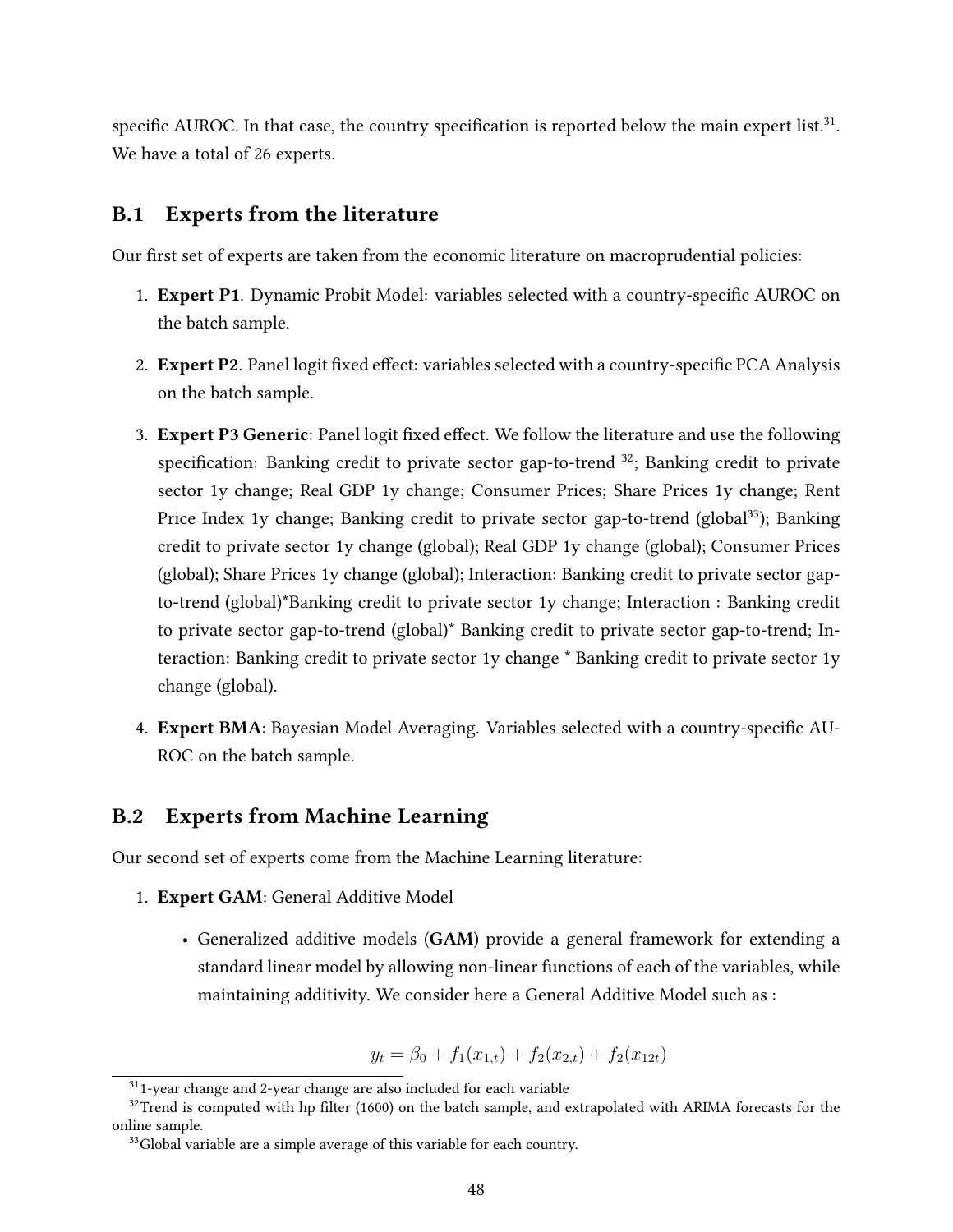The model is fitted with smoothing splines [see [Hastie and Tibshirani](#page-40-17) [\(1986\)](#page-40-17)].

#### 2. Expert RF: Random Forest

• A random forest (RF) consists in three steps :

i) Build a number of decisions trees on bootstrapped training samples. ii) Each time a split in a tree is considered, a random sample of  $m$  predictors is chosen as split candidate. iii) Aggregate the prediction of each tree.

#### 3. Expert SVM: Support Vector Machine

• A Support Vector Machine (SVM) expert classifies observations by constructing a hyperplane which has the largest distance to the nearest training-data point of any class. The aim is to find the separating hyperplane that is farthest from the data, that is to say which experiences the smallest perpendicular distance from each training observation, i.e. the smallest margin. In case of non-linear separable data, SVM extends the methodology used in a support vector classifier by enlarging the feature space using kernels. Indeed, a kernel function transforms the data into a higher dimensional feature space to make it possible to perform a linear separation.

Our basic Support Vector Machine (SVM) works in three steps :

i) Choose an optimal hyperplane which maximizes margin. ii) Applies penalty for misclassification. Indeed, a cost function specifies the cost of a violation to the margin. When the cost argument is small, then the margins will be wide and many support vectors will be on the margin or will violate the margin. When the cost argument is large, then the margins will be narrow and there will be few support vectors on the margin or violating the margin. This cost function is fitted using a grid on the batch sample. iii) If non-linearly separable data points, transform data to high dimensional space where it is easier to classify with linear decision surfaces. We use here a radial kernel. For more details, see [Zhang](#page-41-11) [\(2012\)](#page-41-11).

## B.3 Experts Elastic-net Logits by themes

Our third set of experts are regularized logistic regressions. All the regularized regressions include each variable in level as well as the 1-year change, the 2-year change and the 3-y change. Let's recall that Im is the pre-crisis indicator taking values in  $G = 0, 1$ . Let  $p(x_i) = Pr(Im = 1)$  $1|x_i)=\frac{1}{1+e^{-(\beta_0+x_i\beta_i)}}$  be the probability for observation  $i$  at a particular value for the parameters  $(\beta_0, \beta)$ . We solve :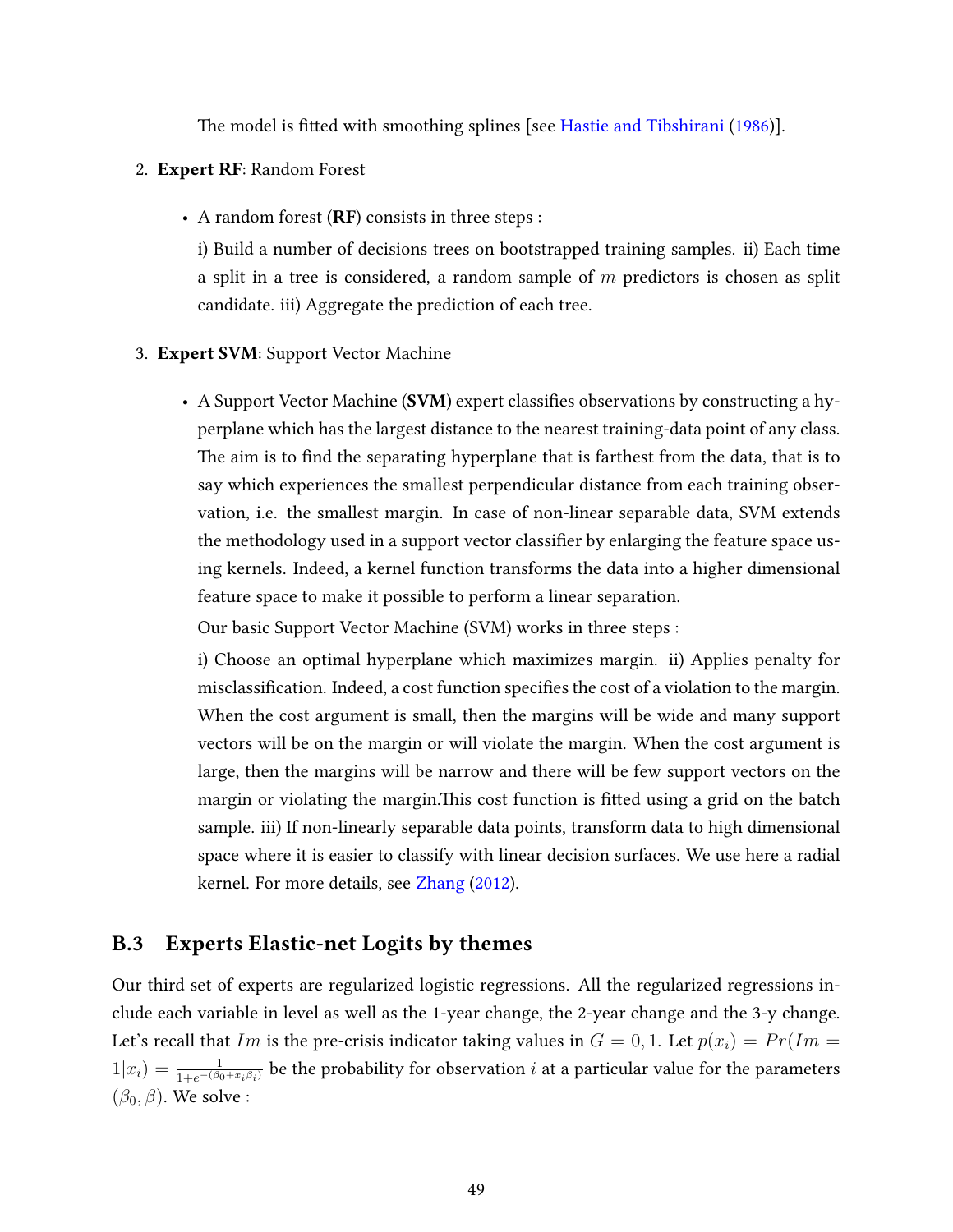$$
\min_{(\beta_0, \beta) \in \mathcal{R}^{p+1}} \left\{ \frac{1}{N} \sum_{i=1}^{N} I(y_i = 1) log(p(x_i)) + I(y_i = 0) log(1 - p(x_i)) - \lambda P_{\alpha}(\beta) \right\}
$$

where the elastic-net penalty is determined by the value of  $\alpha$ :

$$
P_{\alpha}(\beta) = \sum_{j=1}^{p} [\frac{1}{2}(1-\alpha)\beta_j^2 + \alpha|\beta_j|]
$$

 $P_{\alpha}(\beta)$  is the elastic-net penalty term and is a compromise between the Ridge regression  $(\alpha = 0)$  and the Lasso penalty  $(\alpha = 1)$  and p is the number of paramaters. Whereas Lasso is indifferent to correlated predictors, the Ridge regression shrinks the coefficient of correlated predictors toward zero. Following [Addo et al.](#page-39-15) [\(2018\)](#page-39-15) and since there is a risk of correlation among our predictors, we pick  $\alpha = 0.7$ . We estimate the log-likelihood by applying the Newton Algorithm as in [Friedman et al.](#page-40-18) [\(2010\)](#page-40-18). We also estimate an optimal value of  $\lambda$  using 10-folds cross valida- $\sim$  tion<sup>34</sup>. The folds are randomly selected and the results could face a variability issue. To reduce the randomness without increasing considerably the computation time, we run the cross-validation 50 times and average the error curves.

First introduced by [Zou and Hastie](#page-41-10) [\(2005\)](#page-41-10), the good performance of elastic-net penalty com-pared to other regularization methods has been confirmed in various applications [\(Mol et al.](#page-40-15)  $(2009)$ ; [Mol et al.](#page-40-16)  $(2009)$ ; [Destrero et al.](#page-39-14)  $(2009)$ ). This is mainly due to the fact that, because it uses a penalty that is part  $\ell_1$  and part  $\ell_2$ , this procedure works almost as well as the Lasso when the Lasso does best; but it also improves on the LASSO when the LASSO is dominated by the Ridge regression. This is usually the case if there exists high correlations among predictors, as in our case when we consider a large set of macroeconomic indicators [\(Tibshirani](#page-41-12) [\(1996\)](#page-41-12)). As a consequence, the elastic-net penalty outperforms LASSO while preserving the sparse property [\(Zou and Hastie](#page-41-10) [\(2005\)](#page-41-10); [Mol et al.](#page-40-15) [\(2009\)](#page-40-15)).

Five regularized regressions, called the "logit combination" experts, include variables which are selected on the batch sample thanks to the following procedure :

<sup>&</sup>lt;sup>34</sup>To decrease the computation time, we use 5-folds cross validation for France QRT 2-years and France RT 3-years and 7-folds cross validation for UK QRT 2 years, UK QRT 3 years, Germany QRT 3 years.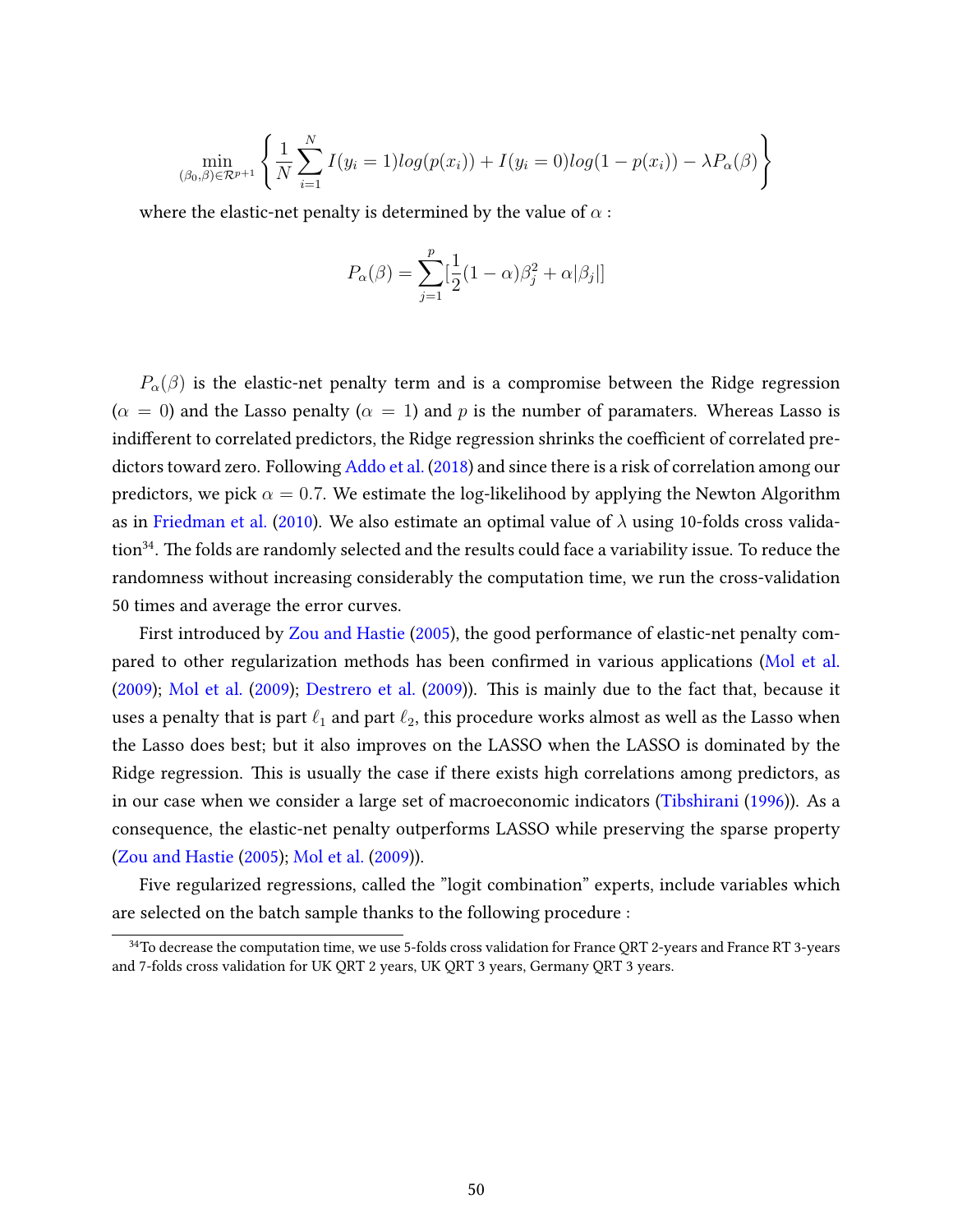- 1. The variables are selected thanks to an AUROC procedure performed on the batch sample, following [Schularick and Taylor](#page-41-1) [\(2012\)](#page-41-1) and [Coudert and Idier](#page-39-16) [\(2016\)](#page-39-16). We retain variables with an AUROC above 0.8.
- 2. The number of selected variables in the logit combinations also depends on their AUROCs. Adding too many variables could decrease the forecasting ability. In our case, 3 to 12 variables are included (they correspond to 12 to 48 variables since we always include 1y, 2y and 3y transformations). If several variables have a large AUROC, i.e. superior to 0.8, more variables will be included in the logit combinations. For instance, for the case "France 3y QRT", 65 variables have an AUROC greater than 0.8 (only 29 for the case "France 2y RT"). To decrease the risk of overfitting, we generally also include one or two models with few variables (3 to 4).
- 3. There is only one pre-crisis to select variables. We do not include several similar variables (for instance GDP and its transformations) and apply the same PCA procedure used for the expert P2 if the AUROC procedure does not select one category of variables.
- The following experts are Generic:
	- 1. Expert Lre Logit real economy: GDP; GDP per person; GDP per hours work; unemployment rate; import, export, public debt.
	- 2. Expert Lre2 Logit real economy 2: consumer prices; unemployment rate; GDP per person, GDP per hours work; GDP per capita; public debt; consumption; investment.
	- 3. Expert Lval Logit valuation: Share Price Index; Real Estate Price; Global Factor in Asset Prices; Short-term interest rate; Long-term interest rate; Dollar effective exchange rate.
	- 4. Expert Lfor Logit foreign: Cross Border Flows; Real Effective Exchange Rate; Dollar Effective Exchange Rate; Current Account; Terms of Trade.
	- 5. Expert Lba Logit bank: Risk Appetite; Share price Index; Equity holdings; Total Liquidity Index.
	- 6. Expert Lcr Logit credit: Total credit to non-financial sector; Banking Credit to nonfinancial sector; Total Credit to Households; Total Credit to non-financial corporations.
	- 7. Expert Lbis Logit BIS: Logit credit + DSR Households; DSR Non Financial corporations; DSR Total.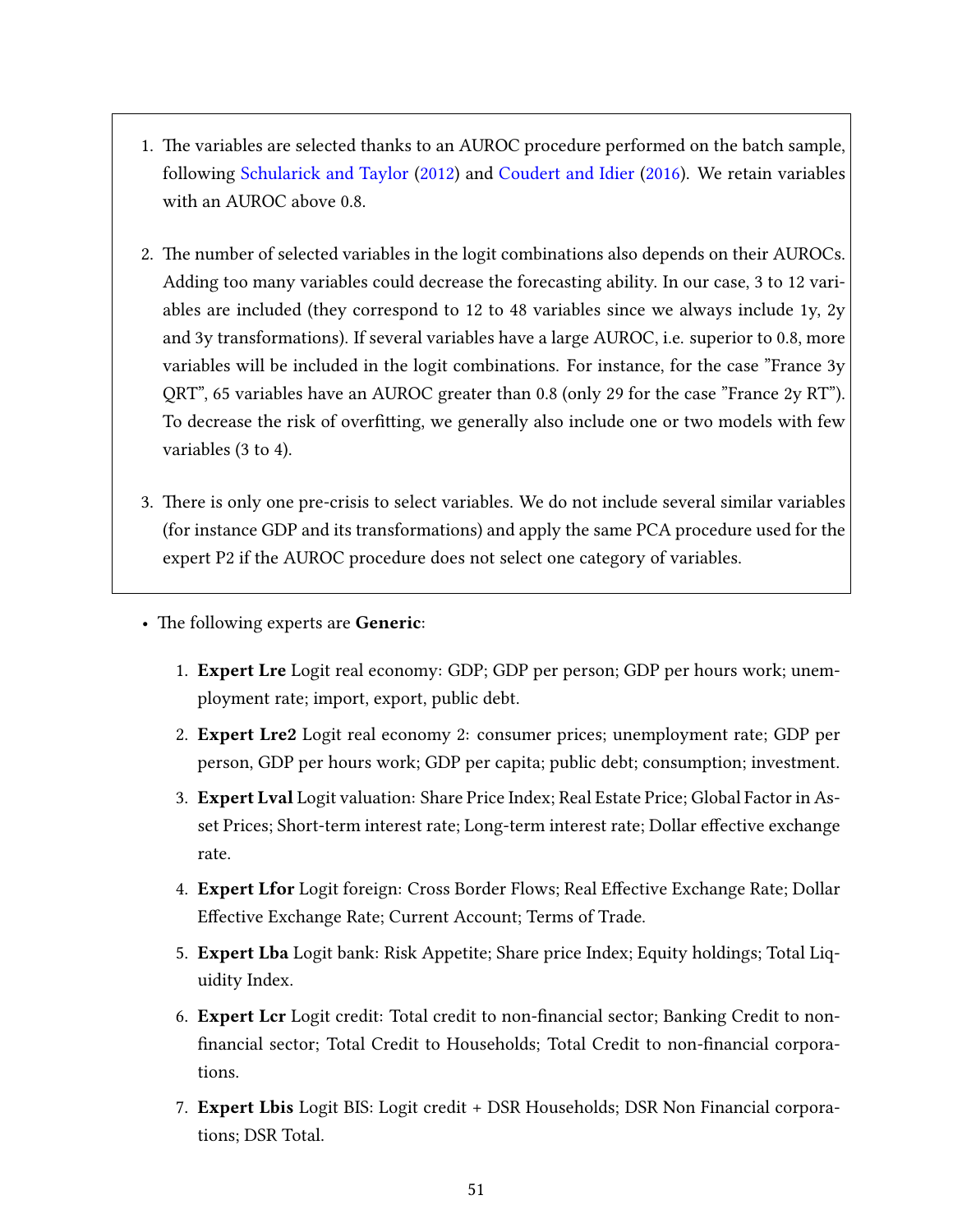- 8. Expert Lm Logit monetary: M3; Short-term interest rate; Long-term interest rate; Consumer Prices; Slope of the Yield Curve.
- 9. Expert Lho Logit housing: Price-to-rent; Price to income; Rent Price Index; Real Estate Price.
- 10. Expert Lfgo Logit Foreign Global: Logit Foreign + Global Factor in Asset Prices.
- 11. **Expert Lfgho** Logit Foreign Global + Housing.
- 12. Expert Lhore Logit housing + real economy.
- 13. Expert Lbfo Logit bank + foreign.
- 14. Expert Lrisk Logit Risk: VXO, Risk Appetite; Equity Holdings.
- We then have 5 Logits elastic net which are **country-specific** combinations. Expert Lc1 to Expert Lc5. They are obtained by using the variables with the highest AUROC for a given country on the batch sample.

## B.4 Variables for quasi-real time experts

## Country-specific selected variables for each expert :

## 1. France :

- P1 : Real Estate Price  $(2y)$ , GDP per person  $(2y)$ , Price-to-rent  $(2y)$ , Banking Credit to private non-financial sector  $(2y)$ .
- P2 : Unemployment Rate, Rent Price Index, Loans, Dollar Effective Exchange Rate, Domestic Liquidity Stock
- BMA : GDP (2y), Price-to-rent (2y), Banking Credit to private non-financial sector (2y)
- GAM : Real Estate Price (2y)
- Lc1 : Price-to-rent, Price-to-income, Real Estate Price, GDP, Oil Price (with 1y and 2y change).
- Lc2 : Banking Credit to private non-financial sector (+ gap to trend), Total Credit to non-financial corporations  $(+)$  gap to trend), Total Credit to private non-financial sector (+ gap to trend), Total Credit to Households(+ gap to trend), Risk Appetite, EquityHoldings (with 1y and 2y change).
- Lc3 : Risk Appetite, Cross Border Flows , Total Liquidity Index , Liquid Assets (with 1y and 2y change).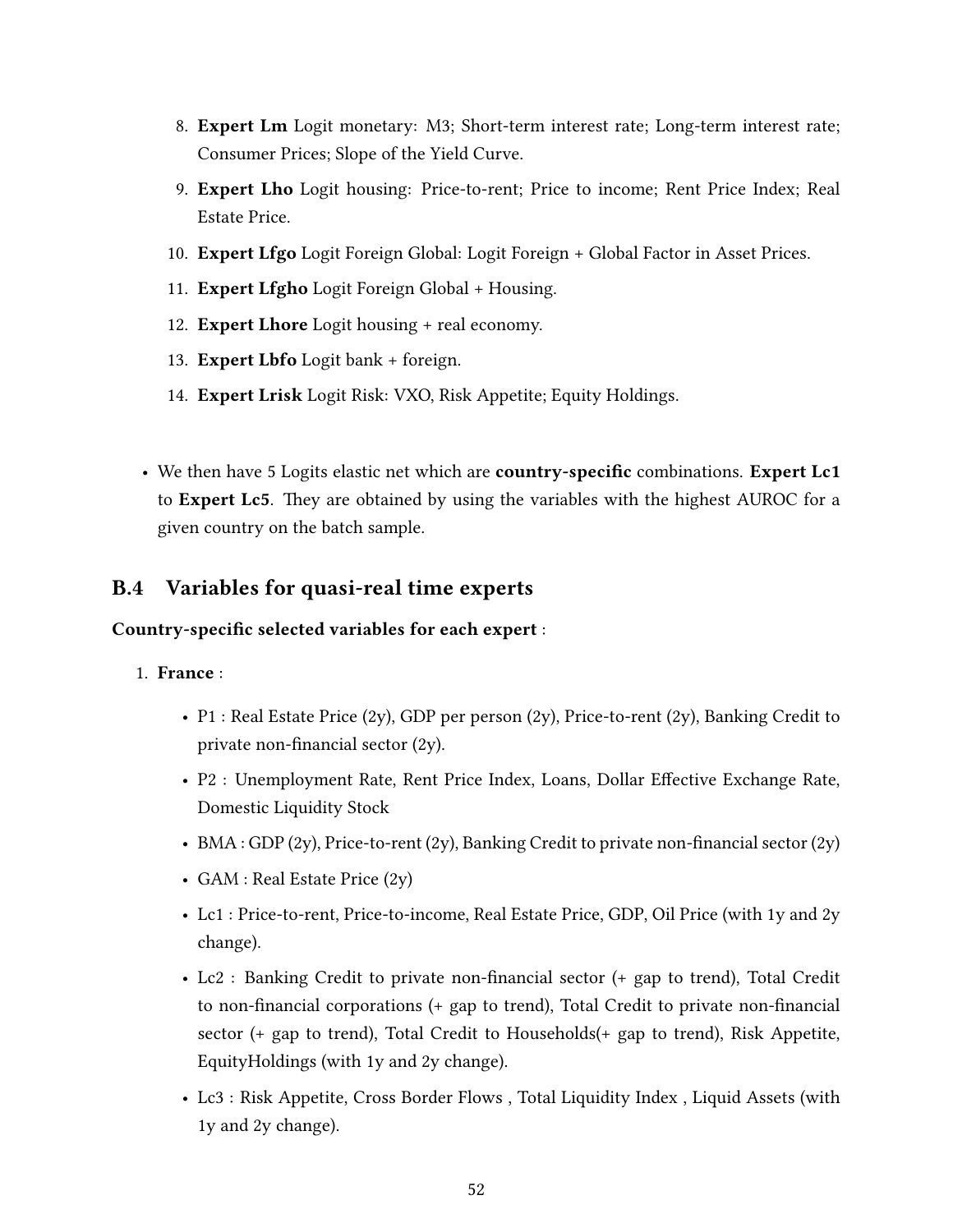- Lc4 : Real Estate Price, GDP, Total Credit to Households, Rent Price Index, Banking Credit to private non-financial sector, Price to income, Investment (with 1y and 2y change).
- Lc5 : Short-term interest rate, Price to rent, Terms of Trade, Housing 2 forecast , Total Credit to household, Total Credit to non-financial Corporation, Rent Price Index, Banking Credit to non-financial sector, Investment (with 1y and 2y change).
- 2. UK :
	- P1 : Price-to-rent, Total Credit to private non-financial sector  $(2y)$ , Multifactor productivity (1y), GDP per hour worked (2y)
	- P2 : Loans (2y), Price-to-income, Banking Credit to private non-financial sector (2y), Total Credit to households (2y), Domestic Liquidity Stock (2y), Price-to-rent.
	- BMA : Price-to-rent, Total Credit to private non-financial sector  $(2y)$ , Multifactor productivity (1y), loans (2y)
	- GAM : Long-term interest rate, Price-to-rent
	- Lc1 : Loans, Domestic Liquidity Stock, Liquid Assets, Total Credit to Households, Banking Credit to private non-financial sector, Total Credit to private non-financial sector.
	- Lc2 : Domestic Liquidity Stock, Dollar effective exchange rate, GDP, Multifactor Productivity, Slope of the yield curve.
	- Lc3 : Lc2 + Lfor.
	- Lc $4:$  Lc $2$  + Lho.
	- Lc $5:$  Lc $2$  + Lfgho.

## 3. Germany :

- P1 : Public Debt, Equity Holdings, Banking Credit gap-to-trend, Long-term interest rate
- P2 : Price-to-rent ratio, Rent Price Index, Loans, Banking Credit gap-to-trend, Banking Credit 2y change
- BMA : Public Debt, Equity Holdings, Banking Credit gap-to-trend, Long-term interest rate
- GAM : Public Debt
- Lc1 : Price-to-rent, Total credit to non-financial sector, GDP per hour worked, Priceto-income, terms of trade, Risk Appetite .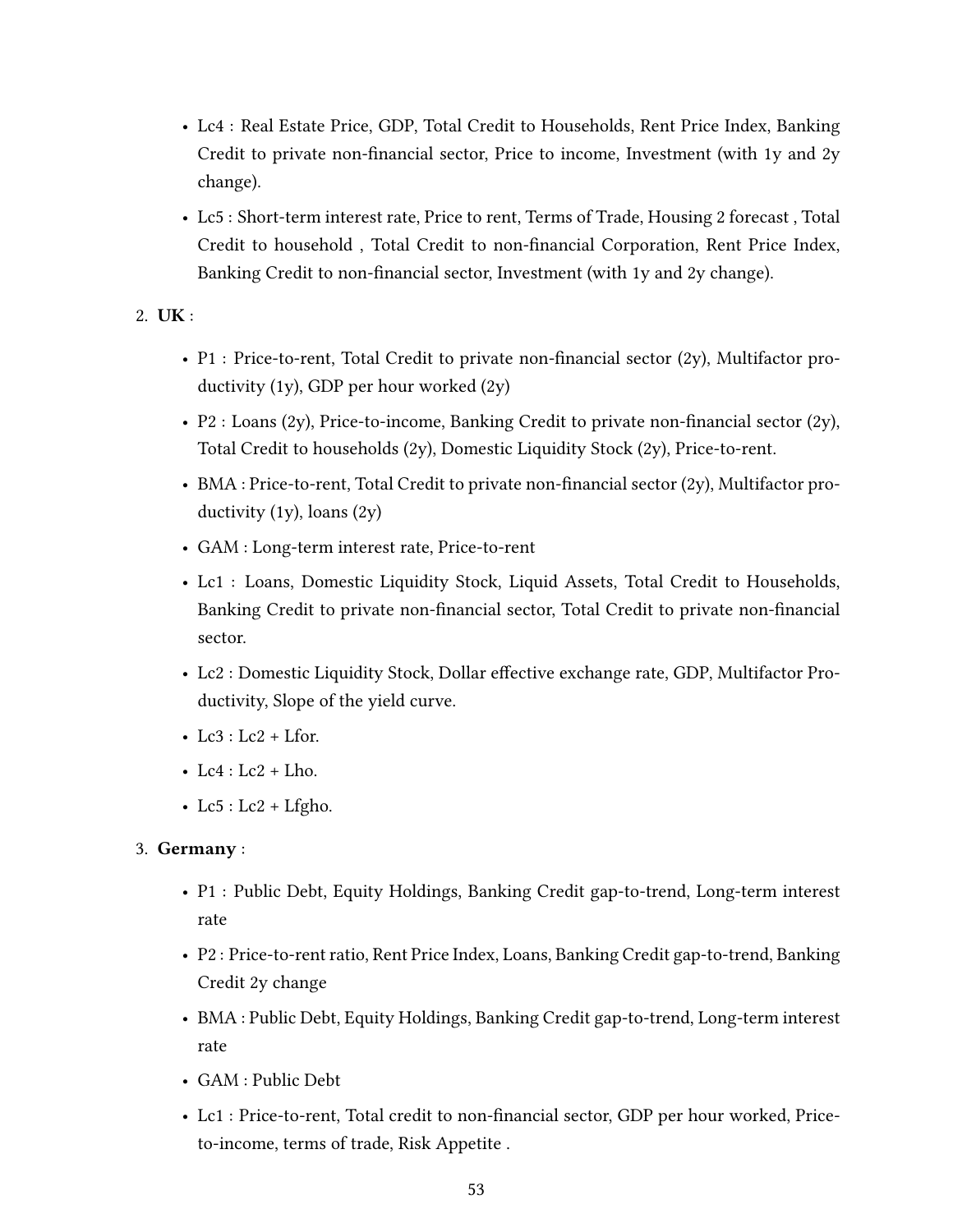- Lc2 : Real Estate Price, Housing 1 survey of pro forecaster, Housing 2 survey of pro forecaster, Domestic Liquidity Stock , Short-term interest rate, Global Factor in Asset Prices, Total credit to Household.
- Lc3 : Housing 1 survey of pro forecaster, Housing 2 survey of pro forecaster, unemployment rate, Global Factor in Asset Prices, Real Estate Price;
- Lc4 : Price-to-rent, Investment, Housing 1 survey of pro forecaster, Housing 2 survey of pro forecaster, consumption, short term rate.
- Lc5 : Housing 1 survey of pro forecaster, Housing 2 survey of pro forecaster, total credit to households, unemployment rate, real estate price, banking credit to private non-financial sector.

## 4. Italy:

- P1 : GDP (2y), Real Estate Price (1y), Price-to-rent (2y), Housing 2 forecast (2y)
- P2 : Dollar effective exchange Rate, terms of trade, Rent Price Index, GDP, Public Debt.
- BMA : GDP (2y), Price-to-rent (1y), Housing 2 forecast (2y), loan to income (2y).
- GAM : GDP  $(2y)$ .
- Lc1 : Consumption, Investment, Housing 2, Total Credit to Households, Global Factor in Asset Prices.
- Lc2 : Consumption, Investment, Housing 1,Housing 2, Total Credit to Households, Global Factor in Asset Prices.
- Lc3 : GDP , Housing 1,Housing 2, Total Credit to Households, Global Factor in Asset Prices.
- Lc4 : Consumption, Investment, Housing 1,Housing 2, Total Credit to Households, Global Factor in Asset Prices, Dollar Effective Exchange Rate, Real Effective Exchange Rate, Terms of Trace.
- Lc5 : Price-to-rent, Housing 1,Housing 2, Total Credit to Households, Total Credit to private non-financial sector, Global Factor in Asset Prices, Dollar Effective Exchange Rate, Real Effective Exchange Rate, Terms of Trade.
- 5. France (2 years pre-crisis period) :
	- P1 : Real Estate Price (2y), GDP (2y), Short-term interest rate (2y), Cross Border Flows (1y).
	- P2 : Unemployment Rate, Terms of Trade, Dollar Effective Exchange Rate, Public Debt.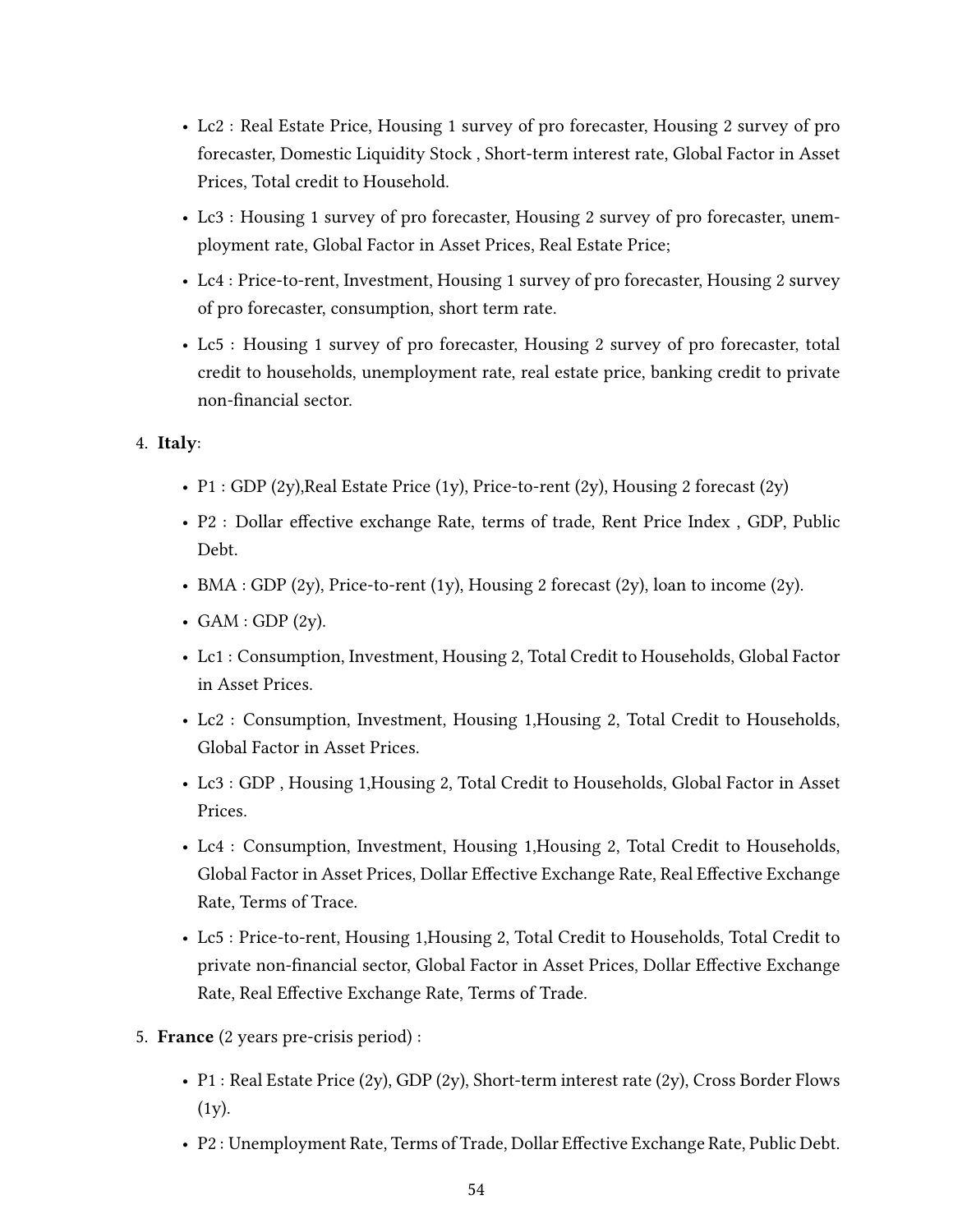- BMA : Real Estate Price (2y), GDP (2y), short term rate (2y), Cross border flows (1y).
- GAM : Real Estate Price (2y).
- Lc1 : Price-to-rent, Price-to-income, Real Estate Price, GDP, Oil Price, current account, real effective exchange rate, equity holdings.
- Lc2 : Logit Housing + Logit real economy.
- Lc3 : Risk Appetite, Cross Border Flows, Total Liquidity Index, Liquid Assets.
- Lc4 : Real Estate Price, GDP, Total Credit to Households, Rent Price Index, loans, Banking Credit to private non-financial sector, Price to income, Investment, share price index, equity holdings.
- Lc5 : Short-term interest rate, Price to rent, Terms of Trade, Housing 2 forecast, Total Credit to household, Total Credit to non-financial Corporation, Rent Price Index, Investment, share price index, equity holdings.

# C Experts: Real time data

## Generic experts $35$ :

- **P3** : Private Sector Liquidity stock (1y), Domestic Sector Liquidity stock (1y), Share Price Index (1y), Private Sector Liquidity stock (gap-to-trend), Domestic Sector Liquidity stock (gap-to-trend) (global and country-specific variables.
- Lli : Total Liquidity Stock, Total Liquidity Flows, Domestic Liquidity Flows, Domestic Liquidity Stock, Domestic Liquidity Stock (local), Private Sector Liquidity Stock, Private Sector Liquidity Flows.
- Lm : Monetized Saving Index, Short-term interest rate , Long term interest rate.
- Lrisk : Share Price Index,Equity Exposure Index, Composite Risk Index, Financing risk Index, Risk Appetite.
- Lfor : Cross Border Flows, Dollar Effective Exchange Rate, Gross Capital Flows, Total Liquidity Flows.

## Country-specific selected variables for each expert (real time) :

## 1. France

<sup>&</sup>lt;sup>35</sup>1-year change and 2-year change are also included for each variable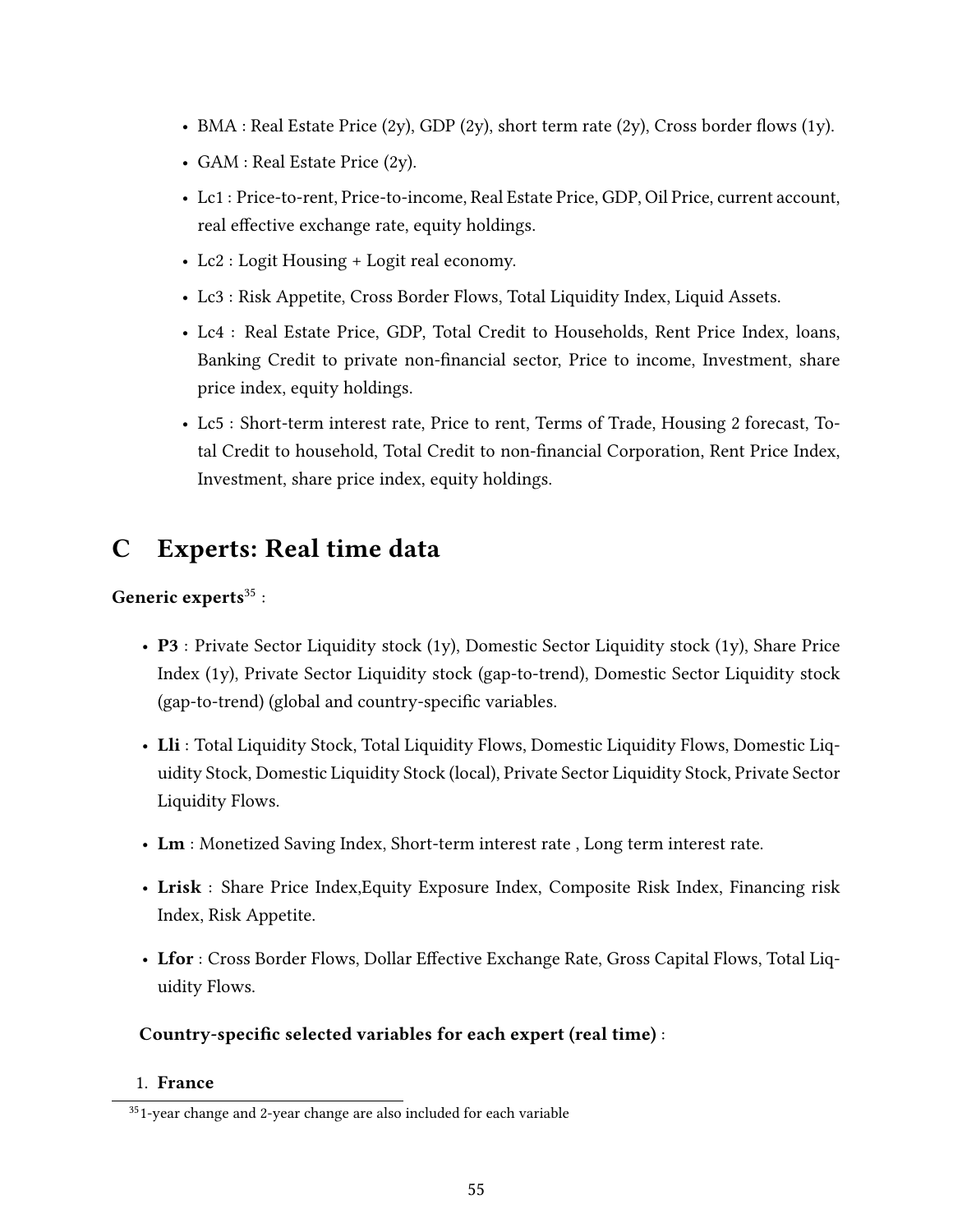- P1 : Short-term interest rate (2y), Private Sector Liquidity stock, Domestic Sector Liquidity stock (gap-to-trend), Total Liquidity Stock, Risk Appetite.
- P2 : Quantity Liquidity Index, Total Liquidity Index, Financing RIsk Index, Quantity Liquidity Index (2y), Policy Liquidity Index.
- BMA : Private Sector Liquidity stock (local), Private Sector Liquidity stock, Domestic liquidity stock (local), Domestic liquidity stock (gap-to-trend).
- GAM : Domestic Sector Liquidity, Private Sector Liquidity stock, Domestic Sector Liquidity stock (gap-to-trend), Total Liquidity Stock, Risk.
- Lc1 : Financial Condition index, Private Sector Liquidity Stock, Exposure Risk Index, Risk Appetite.
- Lc2 : Financial Condition Index, Private Sector Liquidity Stock, Exposure Risk Index, Risk Appetite + Logit liquidity.
- Lc3 : Monetized Saving, Short-term interest rate, Long-term interest rate, Private Sector Liquidity (local).
- Lc4 : Monetized Saving, Short-term interest rate, Long-term interest rate, Cross border flows.
- Lc5 : Monetized Saving, Short-term interest rate, Long-term interest rate, Private Sector Liquidity.
- Lc6 : Monetized Saving, Short-term interest rate, Long-term interest rate, Financing Risk Index.
- Lc7 : Monetized Saving, Short-term interest rate, Long-term interest rate, Domestic Sector Liquidity (gap), Private Sector Liquidity (gap).
- Lc8 : Financial Condition Index, Momentum, Private Sector Liquidity, Exposure Risk Index, Gross Capital Flows .

## 2. UK:

- Lc1 : Financial Condition index, Private Sector Liquidity Stock, Exposure Risk Index, Risk Appetite, Momentum.
- Lc2 : Private Sector Liquidity Stock, Domestic Liquidity Stock (local), Short-term interest rate, Long-term interest rate, Private Sector Liquidity Stock (local).
- Lc3 : Lc2 + logit risk.
- Lc4 : Financial Condition index, Private Sector Liquidity Stock, Exposure Risk Index, Total Liquidity Stock.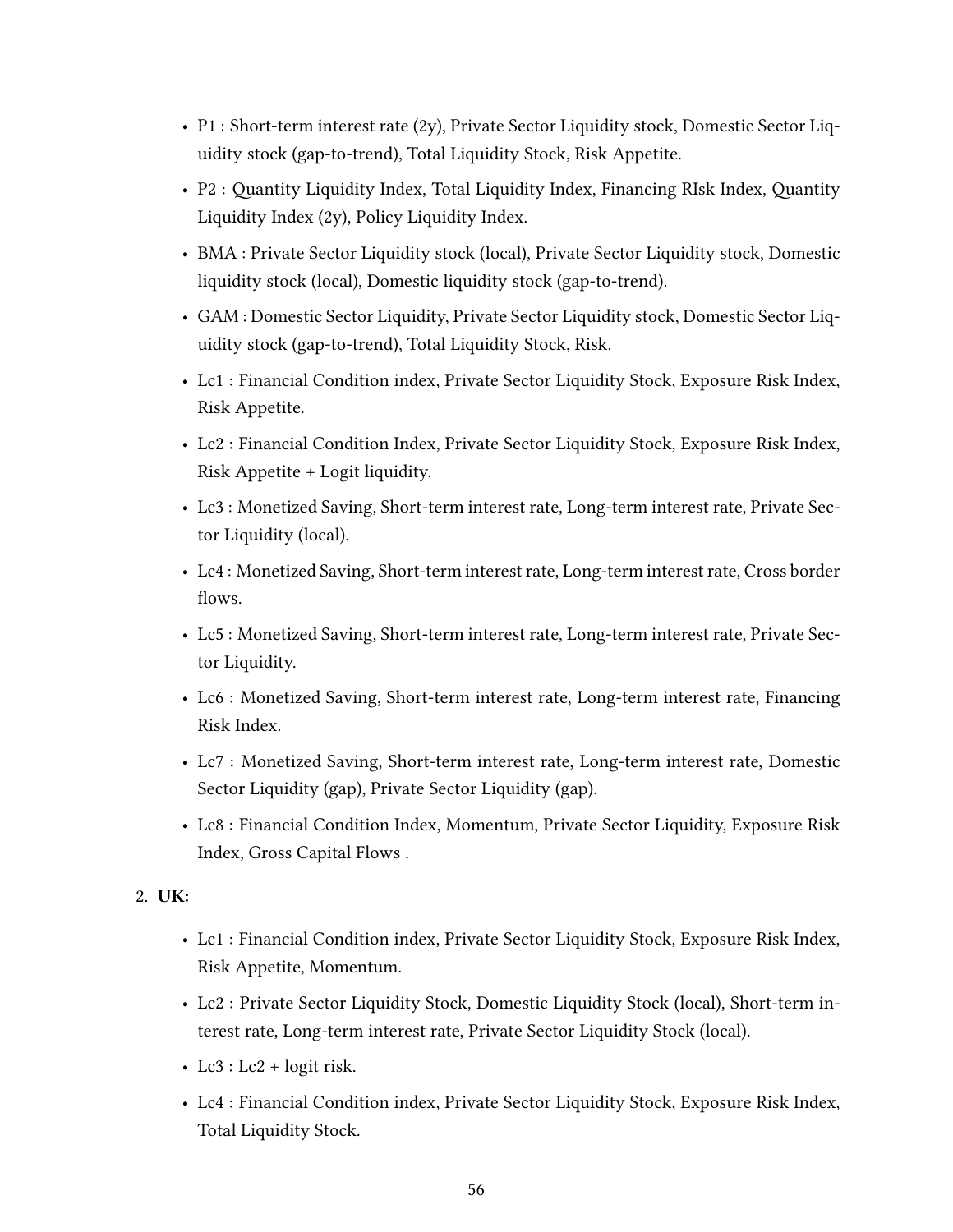- Lc5 : Lc4 + Logit monetary.
- Lc6 : Logit Liquidity + Logit foreign.
- $Lc7 : Lc3 + Lc4$ .
- P1 : Private Sector Liquidity Stock (2y), Domestic Liquidity Stock local (2y), Shortterm interest rate, Long-term interest rate.
- P2 : Private Sector Liquidity (gap), Domestic Liquidity Sector (gap), Private Sector Liquidity, Domestic Liquidity Stock (local), Long-term interest rate, Short-temr interest ratre.
- BMA : Private Sector Liquidity Stock (2y), Domestic Liquidity Stock local (2y), Shortterm interest rate, Long-term interest rate.
- GAM : Dollar effective exchange rate, Private Sector Liquidity Stock  $(2y)$ , Domestic Liquidity Stock local (2Y).

# D Aggregation rules

The fixed-share online aggregation rule<sup>36</sup> is similar to the EWA aggregation rule, except that we now consider a mixed rate  $\alpha \in [0, 1]$ . At each time instance, we include a small probability to have a  $m$  possibility of shifts in the sequence so that the best expert may change. We denote by  $E_t \subset 1, ..., N$  the set of active experts at a given time instance t and assume that it is always non-empty. We define the fixed-share aggregation rule strategy  $\mathcal{F}_{\eta,\alpha}$ :

## Algorithm 4 Fixed-share aggregation rule

- 1. Parameter : Choose the learning rate  $\eta_t > 0$  and a mixing rate  $\alpha \in [0, 1]$
- 2. Initialization :  $(w_{1,0},...,w_{N,0}) = \frac{1}{|E_1|}(I_{1 \in E_1},...,I_{N \in E_1}).$
- 3. For each round  $t = 1, 2, ..., T$ :
	- (a) predict  $\hat{y}_t = \frac{1}{\sum_{k=1}^{N} w_{k,t-1}} \sum_{j=1}^{N} w_{j,t-1} f_{j,t}$
	- (b) (loss update) observe  $y_t$  and define for each  $i = 1, ..., N : v_{i,t} = w_{i,t}e^{-\eta \tilde{L_{i,t}}}$
- (c) (share update)  $w_{j,t} = \frac{1}{|E_t|}$  $\frac{1}{|E_{t+1|}}\sum_i^N v_{i,t} + \frac{\alpha}{|E_{t+1}|}$  $\frac{\alpha}{|E_{t+1|}}\sum_{i\in E_t\cap E_{t+1}}v_{i,t}$  +  $(1$  -  $\alpha)I_{j\in E_t\cap E_{t+1}}v_{j,t}$

**Theorem 2** [\(Devaine et al.](#page-39-7) [\(2013\)](#page-39-7)) Consider the same assumptions than for the EWA aggregation

 $36$ Each aggregation is computed here with a delayed feedback and with a non-uniform weight vector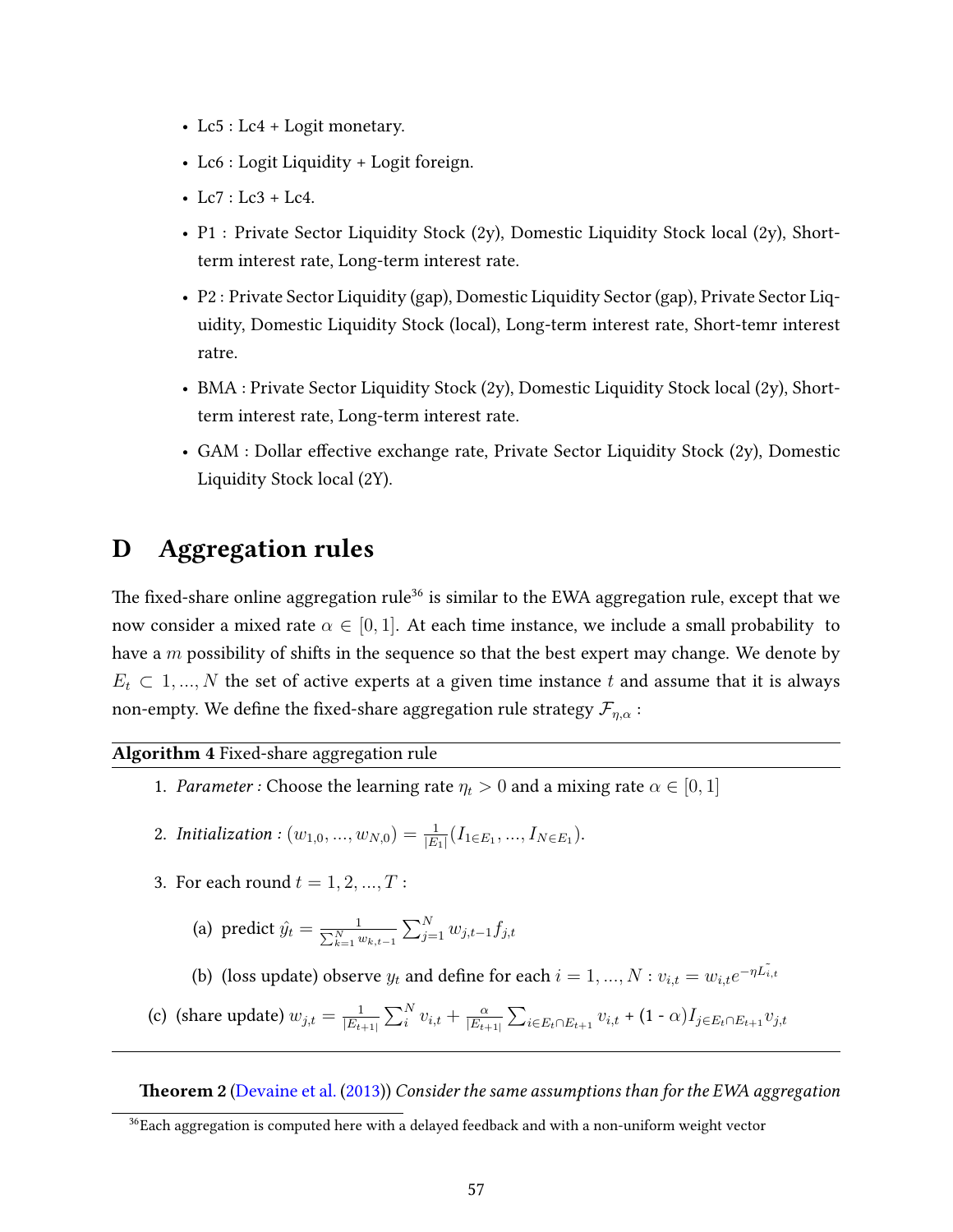*rule. Then for all*  $m \in \{0, ..., T - 1\}$ 

$$
\sup\{R_T(\mathcal{F}_{\eta,\alpha})\} \le \frac{m+1}{\eta}ln(N) + \frac{1}{\eta}ln\left(\frac{1}{\alpha^m\alpha^{T-m-1}}\right) + \frac{\eta}{2}T\tag{2}
$$

 $\eta$  is calibrated as in the EWA aggregation rule,  $\alpha$  is calibrated online using the same methodology :

$$
\alpha_t \in \arg\min_{\alpha>0} \hat{L}_{t-1}(\mathcal{F}_{\eta,\alpha})
$$

For the moment, we have restrained our analysis to convex aggregation rules, where the weight vector  $p_t$  is choosen in a simplex  ${\cal P}.$  These strategies, usually referred to as Follow-theleader, aim at minimizing the cumulative loss on all past rounds. Follow-the-Regularized-Leader strategies add a slight modification. The forecaster minimizes the cumulative loss function plus a regularization term. The weights do not need to be choosen in a convex space since the regularization term stabilizes the solution.

Consider the case where the regularized term is a linear function. The aggregation rule  $OGD<sub>η</sub>$ , for Online Gradient Descent (OGD), was firstly introduced by [Zinkevich](#page-41-13) [\(2003\)](#page-41-13). It updates parameters by taking a step in the direction of the gradient. Define  $||x||\,=$ √  $\overline{x \cdot x}$  and  $d(x, y) = ||x - y||$ . The weight vector  $p_{t+1}$  is selected according to :

$$
p_{j,t+1} = P_j(p_{j,t} - \eta_t \partial \ell(\sum_{j=1}^N p_{j,t} f_{j,t}, y_t))
$$

where  $P_j = \arg\min_{p_j} d(p,y) = \arg\min_{p_j} ||\sum_{j=1}^N p_{j,t} f_{j,t} - y_t||$ 

#### Algorithm 5 Online-Gradient Descent aggregation rule

- 1. Parameter : Choose the learning rate  $\eta_t > 0$
- 2. Initialization : an arbitrary vector  $p_1$ .
- 3. For each round  $t = 1, 2, ..., T$ , the vector  $p_{t+1}$  is selected according to :

$$
p_{j,t+1} = P_j(p_{j,t} - \eta_t \partial \ell(\sum_{j=1}^N p_{j,t} f_{j,t}, y_t))
$$
  
where  $P_j = \arg \min_{p_j} d(p, y) = \arg \min_{p_j} ||\sum_{j=1}^N p_{j,t} f_{j,t} - y_t||$ 

As for the strategy  $\mathcal{E}^{grad}_{\eta}$ , the strategy  $\mathcal{OGD}_{\eta}$  satisfies our robustness requirement. The fol-lowing bound was first established by [Zinkevich](#page-41-13) [\(2003\)](#page-41-13) :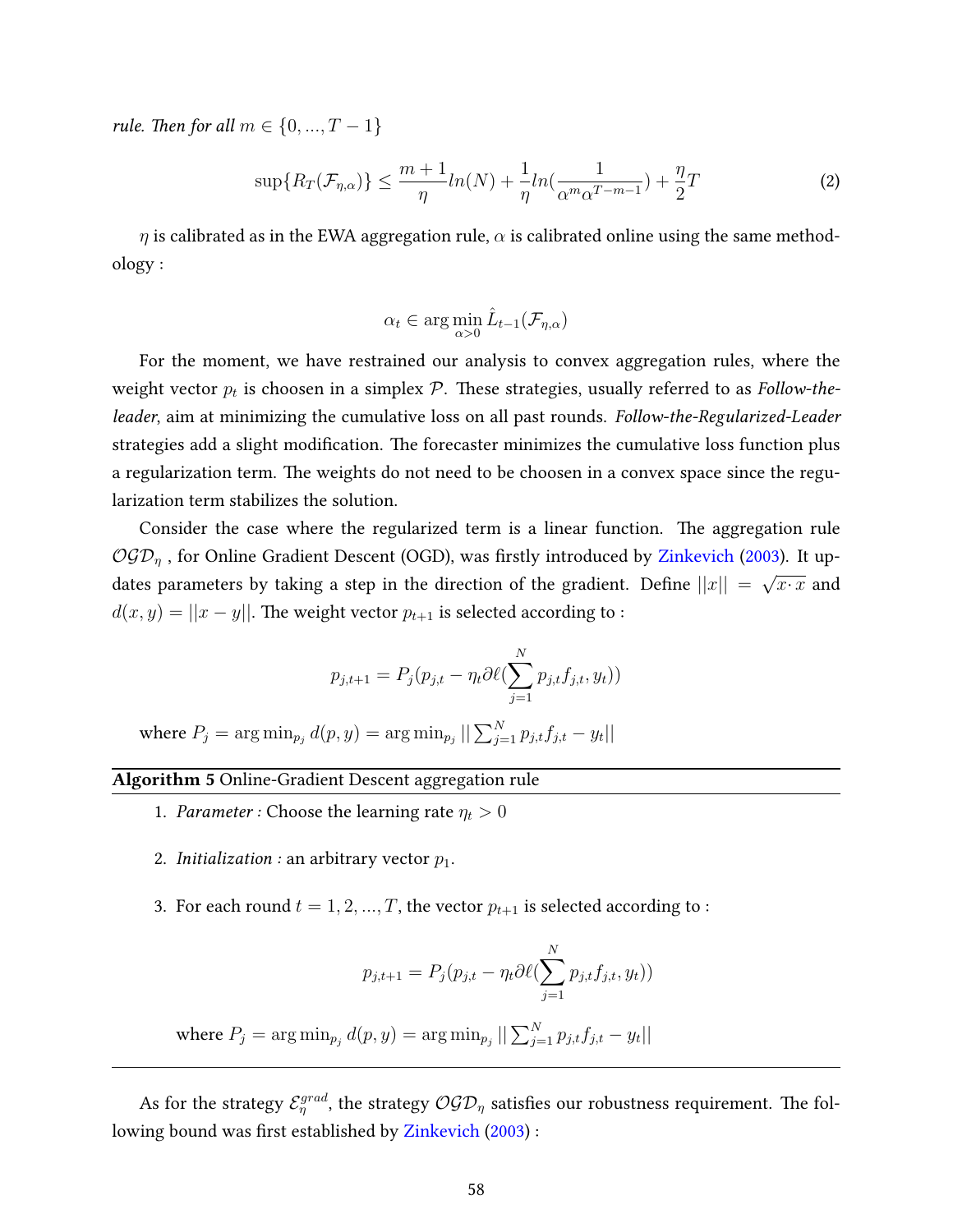**Theorem 2**. If  $\eta_t = t^{-\frac{1}{2}}$ , the regret is bounded by:

$$
\sup\{R_T(\mathcal{OGD}_{\eta})\} \le \frac{1}{2}(3\sqrt{T}-1)
$$
\n(3)

Consider now the case where the regularized term is the square- $\ell_2$ -norm regularization, often called the Ridge aggregation rule  $\mathcal{R}_\eta$ . The Ridge aggregation rule minimizes at each time instance a penalized criterion. Hence this aggregation rule can be useful if the experts are correlated, which is probably the case in our exercise. For this aggregation rule, only the square loss is considered. Note that the Ridge aggregation rule is theoretically the most robust strategies for the forecaster. Indeed, it competes not only with the best expert or the best combination of experts, but with the best combination of experts with some sub-linear shifts.

The weight vector  $p_t = (p_{1,t}, ..., p_{N,t})$  is given by :

$$
p_t \in \arg\min_{v \in \mathbb{R}^N} \left\{ \lambda ||v||_2^2 + \sum_{s=1}^{t=1} (y_s - \sum_{j=1}^N v_j f_{j,s})^2 \right\}
$$

where the tuning parameter  $\lambda$  is calibrated online, as the learning rate  $\eta$ 

## Algorithm 6 Ridge aggregation rule

- 1. Parameter : Choose the learning rate  $\eta_t > 0$
- 2. *Initialization* : an uniform vector  $p_1$ .
- 3. For each round  $t = 2, ..., T$ , the vector  $p_t$  is selected according to :

$$
p_t \in \arg\min_{v \in \mathbb{R}^N} \left\{ \lambda ||v||_2^2 + \sum_{s=1}^{t=1} (y_s - \sum_{j=1}^N v_j f_{j,s})^2 \right\}
$$

As for strategies  $\mathcal{E}^{grad}_\eta$  and  $\mathcal{OGD}_\eta,$  the strategy  $\mathcal{R}_\eta$  satisfies our robustness requirement. This theorem is stated by [Cesa-Bianchi and Lugosi](#page-39-4) [\(2006\)](#page-39-4) and [Stoltz](#page-41-9) [\(2010\)](#page-41-9) :

**Theorem 3.** Since  $\hat{y}_t \in [0, 1]$ :

$$
\sup\{R_T(\mathcal{E}_\eta^{grad})\} \le \frac{\ln(N)}{\eta} + \eta\frac{T}{2}
$$
\n(4)

## D.1 Aggregation rules with delayed feedback

We modify the standard set up to account for the fact that the forecaster learns about a pre-crisis period with a 12 quarter delay. Experts have to learn on a first crisis episode so for each country, we start the exercise at the end of a first crisis. The robustness theorems (finite bounds on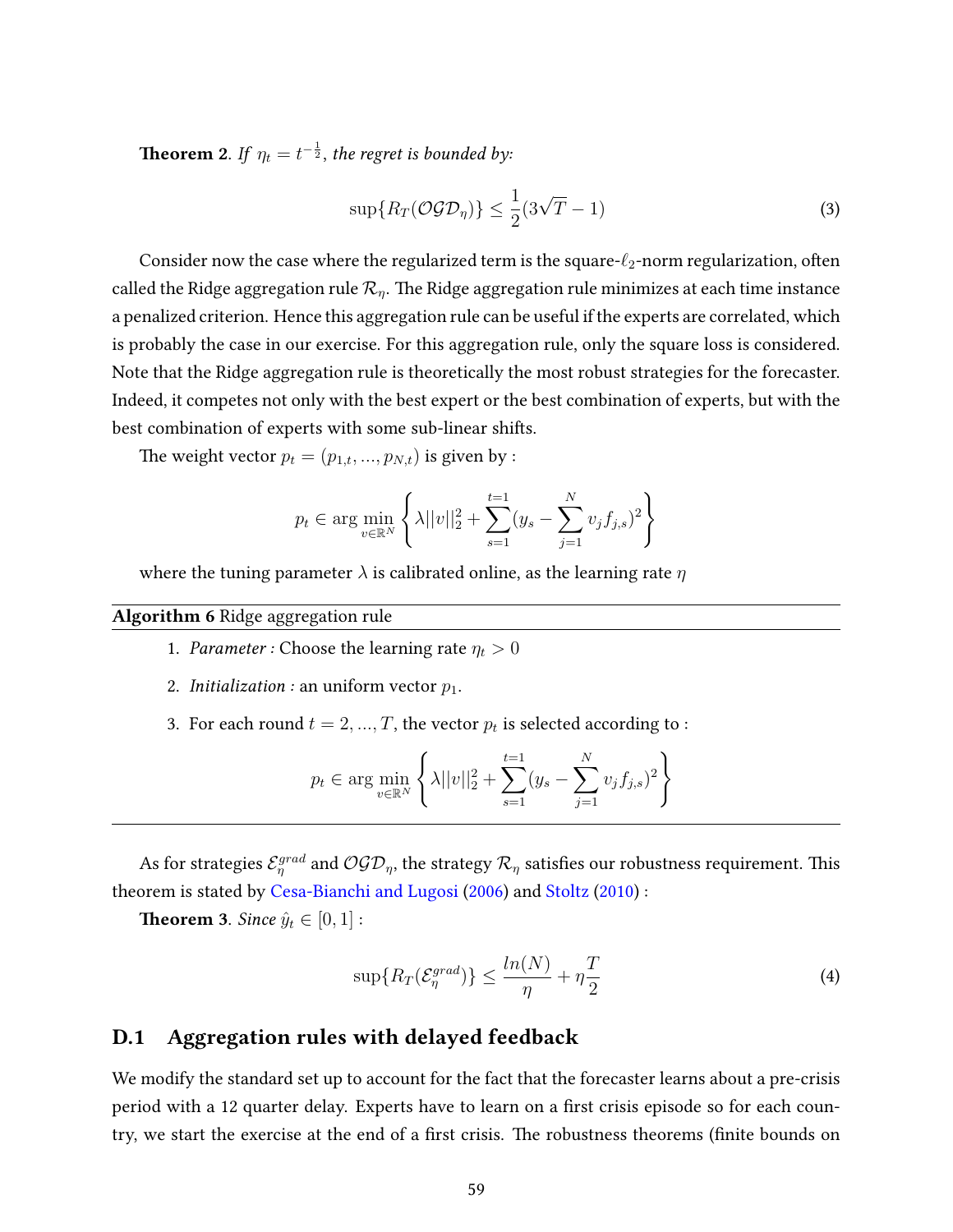the regret) for the EWA described above hold with uniform initial weights (OGD can start with any initial weights). When we start to train experts on a first crisis episode, we have information on experts' in-sample performances. It can be valuable to use this information to decrease the estimation error to increase experts' performances. But this could jeopardise the forecaster's capacity to converge towards the best combination of experts. We face the classic dilemma between estimation error and approximation error. Consider a vector of arbitrary initial weight  $w_{1,0},..., w_{N,0} > 0$  and the EWA forecaster. [Cesa-Bianchi and Lugosi](#page-39-4) [\(2006\)](#page-39-4) state the following theorem:

**Theorem 3.** Under the same conditions as in Theorem 1:

$$
R_T(\mathcal{E}_{\eta}^{grad}) \le \min_{j=1,\dots N} \left\{ \ln\left(\frac{1}{w_{j,0}}\right) \frac{1}{\eta_t} \right\} + \frac{\ln W_0}{\eta_t} + \eta_t \frac{T}{8} \tag{5}
$$

For our EWA aggregation rules, weights are chosen in a simplex so that  $W_0=1$  and  $ln(\frac{1}{m_0})$  $\frac{1}{w_{j,0}}$ )=lnN. The increase in the approximation error due to non uniform weights seems in many relevant cases negligible compared to the decrease in the estimation error. Each aggregation rule is therefore performed under delayed feedback with non-uniform initial weights.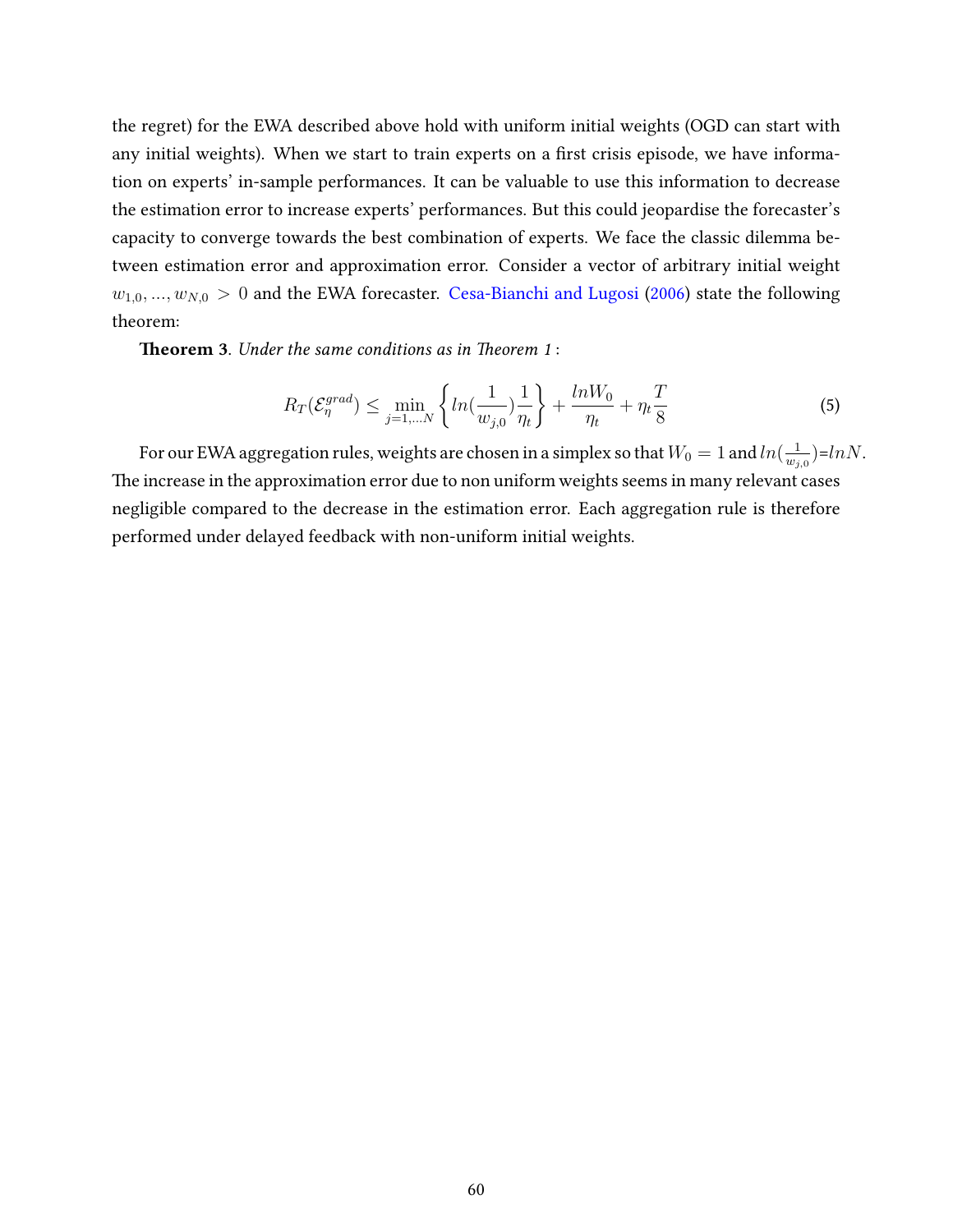

<span id="page-62-1"></span><span id="page-62-0"></span>Figure 9: France: Weights. Quasi-real time. FS aggregation rule.



Figure 10: France: Experts. Quasi-real time. Contribution to forecast. FS aggregation rule.



Figure 11: France: Experts contribution to forecast. OGD aggregation rule